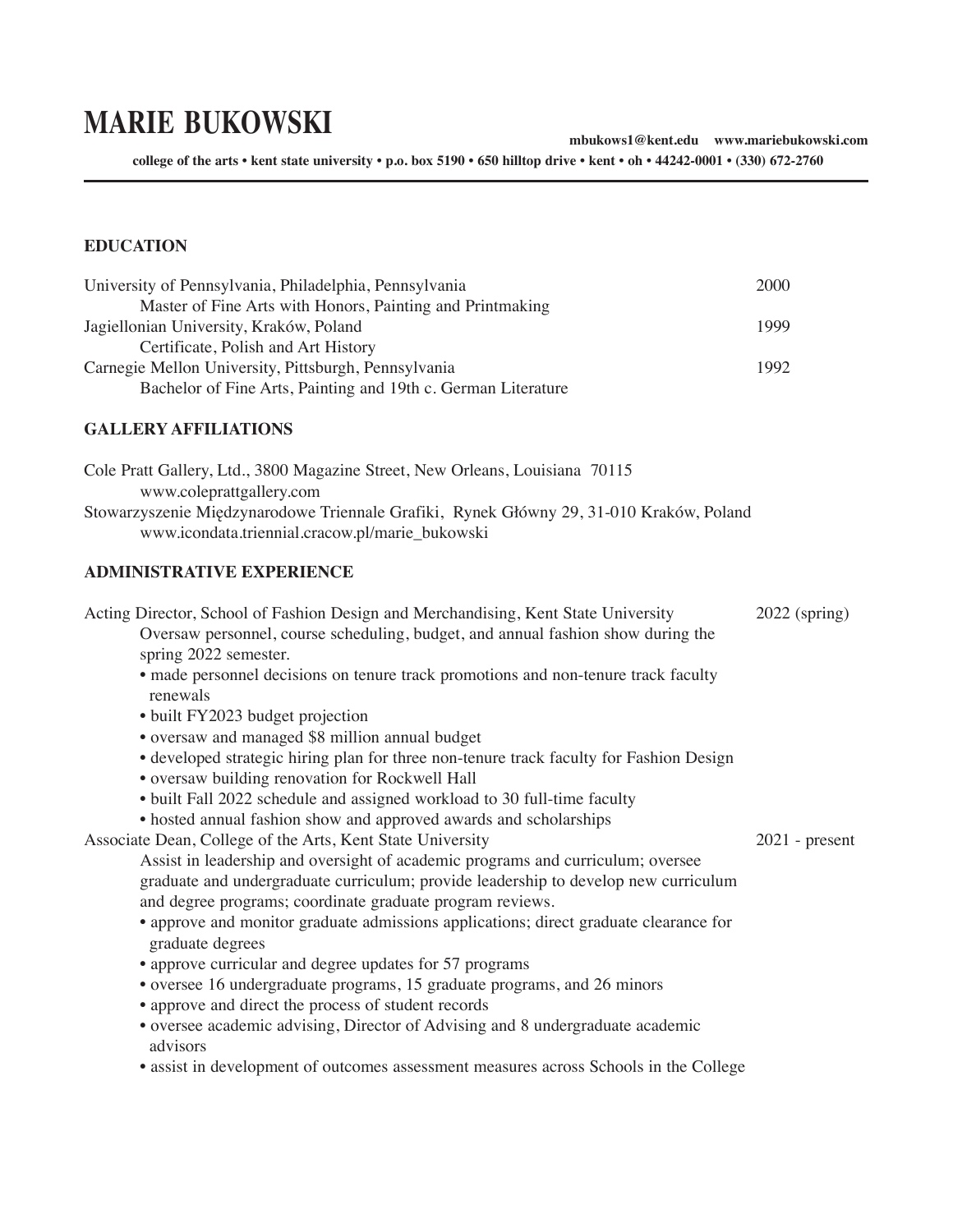- assist the dean in allocation of college budget of \$23 million • manage and implement College's graduate program budget of \$2 million • provide leadership to increase level of scholarship and extramural funding • manage interdisciplinary curriculum and programming • oversee dismissal/probation processes for undergraduate and graduate students • serve as Director of Academic Diversity for the College • lead and implement the College's diversity strategic plan • develop Ghana Study Away program to support BIPOC students • oversight of faculty affairs, including reappointment, tenure and promotion and research • institutional representative to National Association of Schools of Art and Design Director, School of Art, Kent State University 2017 - 2021 Developed, implemented, directed, monitored, evaluated, and promoted the School's programs, supported faculty and student initiatives, long and short range planning for curriculum, budget, and fundraising, represented the programs within the community, provided administrative and technical support, advanced recruitment and retention efforts, and evaluation of personnel. • oversaw and managed \$7 million annual budget • oversaw and managed \$1.3 million Foundation accounts • worked with the Foundation to raise funds in the amount of \$100,000 • supervised 37 direct reports • hired 6 faculty (5 tenure track, 1 non tenure track during budget constraints) • hired 3 full-time staff members (Secretary, Administrative Assistant, Administrative Clerk) • developed and implemented 5-year strategic plan (2017 - 2022) • developed and implemented co-teaching and interdisciplinary initiatives • increased School enrollment by 25.07% • worked with National Association of Schools of Art and Design (NASAD) to develop new programs: Print Media and Photography and Sculpture and Expanded Media (B.F.A. and M.F.A.), M.A. online Art Education, and B.S. in Animation Game Design • institutional representative to NASAD • led successful Academic Program Review as required by the Ohio Department of Higher Education and the Higher Learning Commission for a continued 8-year cycle • spearheaded international recruitment initiative for graduate and undergraduate programs Director, School of Art and Design, Southern Illinois University Carbondale 2013 - 2017 Oversaw operations of the School's programs, budget, planning, development, coordination, review, and administration of undergraduate and graduate instructional programs to enhance learning outcomes of Departmental majors, recruitment, retention, and evaluation of personnel. • oversaw and managed \$6 million annual budget
	- oversaw and managed \$1.75 million Foundation accounts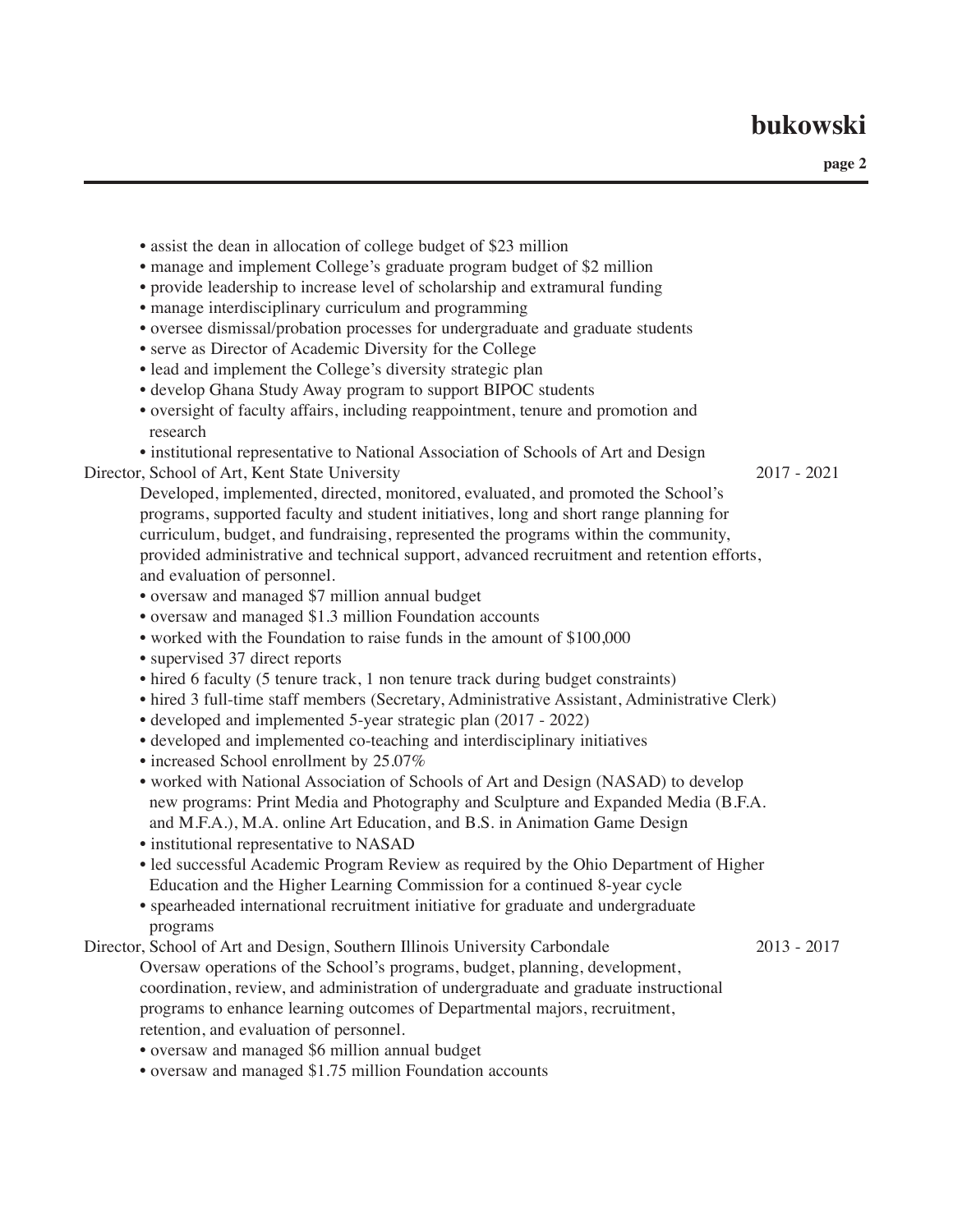| • worked with the Foundation to raise funds in the amount of \$163,000                       |                |
|----------------------------------------------------------------------------------------------|----------------|
| • secured an Endowed Professorship in Printmaking in the amount of \$250,000                 |                |
| • secured an Endowed Scholarship in Art Education in the amount of \$25,000                  |                |
| • supervised 31 direct reports                                                               |                |
| • hired 9 faculty (4 tenure track, 5 non tenure track [2 distance ed]) during budget freezes |                |
| • hired 3 staff members (2 full-time: Office Manager, Accountant; 1 part-time: Visual        |                |
| Resource Specialist)                                                                         |                |
| • developed the S.A.M. Lab in the School of Art and Design (Subtractive and Additive         |                |
| Maker Laboratory), the School's first fabrication lab. Equipment includes laser              |                |
| cutter, 3D printer - MakerBot, 3D printer - Objet Alaris 30, vinyl cutter, arduino           |                |
| workshops, and a 3D scanner                                                                  |                |
| · institutional representative to NASAD                                                      |                |
| • led successful NASAD review for continued 10-year re-accreditation cycle                   |                |
| Studio Program Coordinator, BFA Program, Louisiana Tech University                           | $2007 - 2013$  |
| Established policies, oversaw curriculum and scheduling of undergraduate studio              |                |
| courses, recruitment, retention, managed budget, implemented assessment tools                |                |
| and procedures, and assisted in alumni tracking.                                             |                |
| • oversaw and managed annual \$50,000 budget                                                 |                |
| • scheduled all studio and foundation courses                                                |                |
| • assigned graduate assistants to courses                                                    |                |
| · advised undergraduate studio art majors and cleared for graduation                         |                |
| • oversaw and managed assessment and accreditation for SACS and NASAD reporting              |                |
| Foundations Coordinator, Louisiana Tech University                                           | $2007 - 2013$  |
| Oversaw Foundations curriculum development, recruitment and outreach, course                 |                |
| schedules, provided support for graduate teaching assistants, and mentored personnel.        |                |
| Developed a Foundations program where students engaged in a process of rich                  |                |
| qualitative research and reflection.                                                         |                |
| • oversaw Design, 3D Design, Color Theory, Drawing I, Drawing II, and Introduction           |                |
| to Digital Manipulation                                                                      |                |
| • evolved curriculum to respond to new developments in art and design                        |                |
| • ensured course outcomes align with the programmatic areas of graphic design,               |                |
| photography, and studio.                                                                     |                |
| • analyzed data for SACS and NASAD assessment and accreditation                              |                |
| Financial Officer, Art and Architecture Workshop, Louisiana Tech University                  | $2007 - 2013$  |
| Oversaw operations and budget for the shared facilities between the Schools of Art           |                |
| and Architecture.                                                                            |                |
| • oversaw scheduling and general operations of the building                                  |                |
| • oversaw and managed the shared Schools' facilities annual \$100,000 budget                 |                |
| Acting Director, School of Art, Louisiana Tech University                                    | 6/2007, 6/2009 |
| Managed operations of the School's three programs: Communication Design,                     |                |
| Photography, and Studio. Oversaw teaching, research, and service activities during           |                |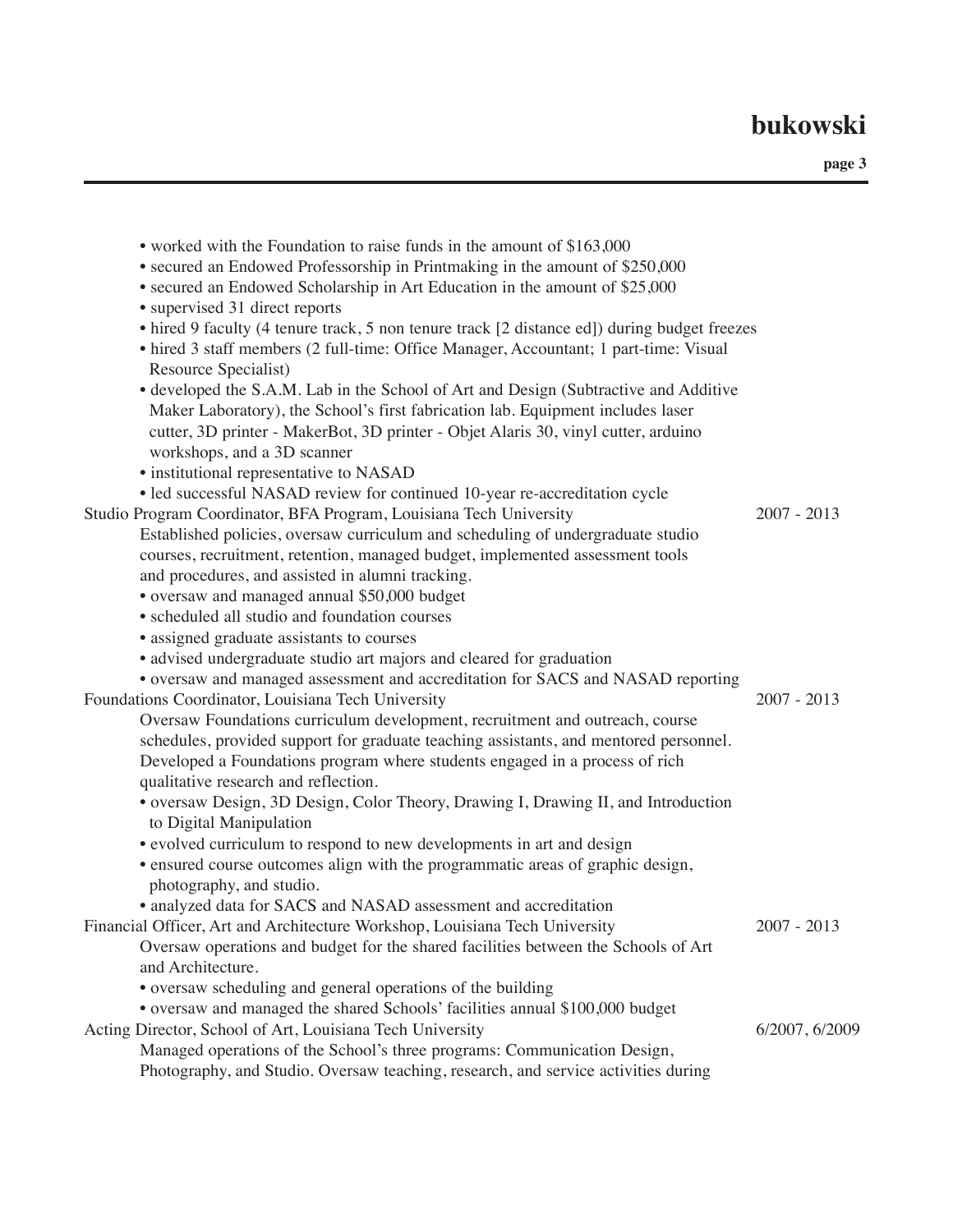| the summer session. Managed summer advising for new freshmen.<br>Graduate Program Coordinator, MFA Program, Louisiana Tech University<br>Established policies regarding the operation of the MFA Program, recruiting, retention,<br>managed budget, allocated assistantships, monitored programmatic standards in<br>compliance with NASAD accreditation requirements, and defended the MFA Program<br>as a Low-Completer to the Board of Regents. In 2012, LaTech was finally removed<br>from the Low-Completer list due to higher enrollments in all art disciplines.<br>· managed schedules for all graduate teaching assistants and graduate administrative<br>assistants                                             | $2005 - 2013$ |
|---------------------------------------------------------------------------------------------------------------------------------------------------------------------------------------------------------------------------------------------------------------------------------------------------------------------------------------------------------------------------------------------------------------------------------------------------------------------------------------------------------------------------------------------------------------------------------------------------------------------------------------------------------------------------------------------------------------------------|---------------|
| • oversaw and managed \$80,000 graduate assistantship budget<br>· advised graduate students in all programs and cleared for graduation<br>• oversaw and managed assessment and accreditation for SACS and NASAD reporting<br>• increased graduate enrollment by 48%<br>Co-Coordinator, Graduate Program, Louisiana Tech University<br>Designed and implemented graduate seminars in critical thinking and writing. Worked<br>with graduate students to analyze readings, primary materials, studio work, as well as<br>theoretical themes. In addition, students considered pedagogic strategies, teaching<br>techniques and technologies, and the development of applicable research, writing, and<br>evaluation skills. | $2004 - 2005$ |
| <b>AWARDS &amp; HONORS</b>                                                                                                                                                                                                                                                                                                                                                                                                                                                                                                                                                                                                                                                                                                |               |
| Honorary Mention, International Miniprint of Kazanlak, Art Gallery of Kazanlak, Kazanlak,<br>Bulgaria, juried by Eric Mummery, professional artist; Christiaan Diedericks, artist<br>and educator; and Peter Boyadjieff, artist and educator.                                                                                                                                                                                                                                                                                                                                                                                                                                                                             | 2021          |
| University Teaching Council Mini-Grant for Educational Technology, Kent State University,<br>awarded the maximum \$200 to support innovations in face-to-face, online, or remote<br>instruction for School of Art.                                                                                                                                                                                                                                                                                                                                                                                                                                                                                                        | 2020          |
| Play Everywhere Challenge Grant (Phase I), KaBOOM, Co-PI with Carbondale Main Street,<br>Carbondale, IL, awarded \$500 for Phase I for the premise that cities must play an active<br>role in becoming more playable to guarantee that all kids across every socio-economic<br>background are getting the play they need to thrive in a family-friendly environment<br>with artistic value.                                                                                                                                                                                                                                                                                                                               | 2016          |
| Undergraduate Student Technology Fee Grant, Southern Illinois University Carbondale,<br>awarded funding in the amount of \$36,128 for new iMacs for the School of Art<br>and Design computer labs and 60 device licenses for Adobe Creative Cloud                                                                                                                                                                                                                                                                                                                                                                                                                                                                         | 2015          |
| Green Fund, "Glass Program Goes Green - a facility upgrade", Southern Illinois University<br>Carbondale, awarded full funding of \$60,000 to renovate the ventilation and exhaust<br>system for the Glass program in the School of Art and Design to promote energy<br>efficiency and sustainability (\$300,000 project with \$240,000 matching funds)                                                                                                                                                                                                                                                                                                                                                                    | 2014          |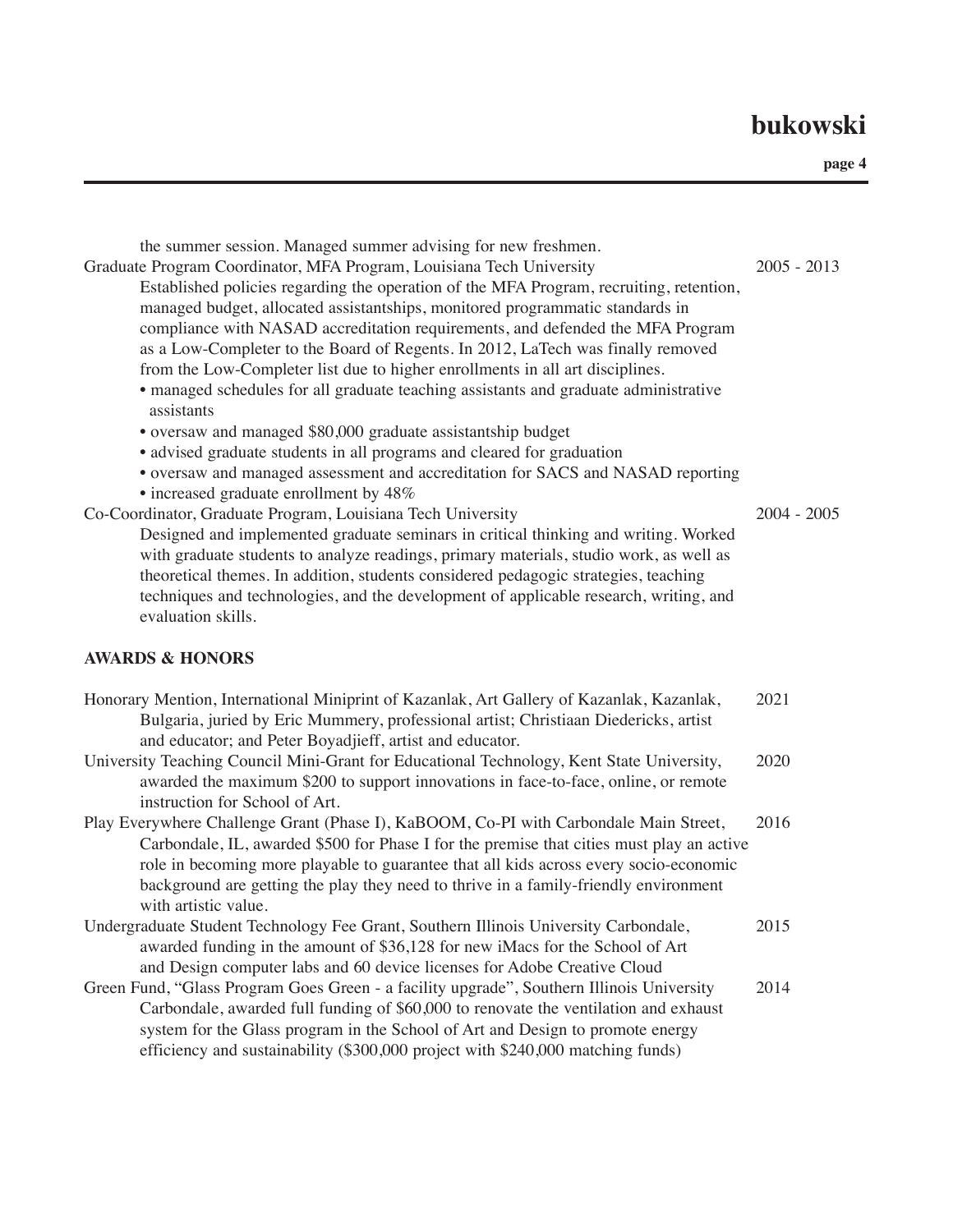| Superior Graduate Fellows Grant, Louisiana Board of Regents, awarded \$45,000 to fund the<br>Master of Fine Arts Program for three years (\$15,000/year) in the School of Art at<br>Louisiana Tech University                | 2013 |
|------------------------------------------------------------------------------------------------------------------------------------------------------------------------------------------------------------------------------|------|
| Honorable Mention, Boundless: New Works in Contemporary Printmaking, Creative Arts<br>Workshop, New Haven, CT, juried by Anne Coffin, founder and director of the<br><b>International Print Center New York</b>              | 2012 |
| Merit Award, Text + Texture: an intersection of academics and the arts, Gutstein Gallery,<br>awarded \$500 by juror Dan Cameron, Founder and Artistic Director of U.S. Biennial                                              | 2011 |
| Report of Invention, "Dielectric Nanoparticle Paint and Microfluidic System to Enhance the<br>Economics of Variable Matrix Printmaking", co-inventor with the Institute for<br>Micromanufacturing, Louisiana Tech University | 2011 |
| Excellence in Performance, Institute for Micromanufacturing, excellence in professional<br>and scholarly interdisciplinary collaboration at Louisiana Tech University                                                        | 2010 |
| Louisiana Tech University Foundation Grant, awarded \$5000 grant for the interdisciplinary<br>project "Micro, Nano Engineering Inspiration for Artistic Outreach"                                                            | 2010 |
| Faculty Fellowship, Institute for Micromanufacturing, Louisiana Tech University, selected to<br>collaborate on projects with IfM faculty and staff to create interaction between the<br>sciences, technology, and the arts   | 2010 |
| Purchase Award, Imprint 2008, Tomaszkiewicz Foundation, Warsaw, Poland                                                                                                                                                       | 2009 |
| First Place, Artperiscope, Cafe Blikle Gallery, Częstochowa, Poland                                                                                                                                                          | 2008 |
| Summer Research Grant, Louisiana Tech University, awarded full funding to support work<br>created for a solo show at the Academy of Fine Arts in Kraków, Poland                                                              | 2008 |
| Student Technology Fee Board Grant, Louisiana Tech University, awarded \$9,310 to add a<br>digital component to the printmaking facilities in the School of Art                                                              | 2008 |
| Artist Residency, Milkwood International, Český Krumlov, Czech Republic, invited to<br>produce a series of etchings and drawings which were exhibited in the Český Krumlov<br><b>State Castle</b>                            | 2007 |
| Enhancement Grant, Board of Regents, awarded \$51,636 to upgrade traditional etching and<br>lithography facilities in the School of Art at Louisiana Tech University                                                         | 2007 |
| Summer Research Grant, Louisiana Tech University, awarded grant to support work in<br>printmaking for a residency at Can Serrat                                                                                              | 2006 |
| Artist Residency, Can Serrat, El Bruc, Spain, invited to produce a series of etchings and<br>drawings, a portion of the work archived at Can Serrat                                                                          | 2006 |
| Support Stipend, Can Serrat, received a partial stipend to support a residency at Can Serrat                                                                                                                                 | 2006 |
| Artist Mini-Grant, Louisiana Division of the Arts, awarded \$500 for work in printmaking                                                                                                                                     | 2006 |
| Virgil Orr Undergraduate Teaching Award, College of Liberal Arts nominee, outstanding<br>performance in undergraduate teaching for a junior faculty                                                                          | 2005 |
| Honorary Member, Golden Key International Honor Society, Louisiana Tech University                                                                                                                                           | 2005 |
| Artist Residency, Frans Masereel Centre, Kasterlee, Belgium, invited to produce etchings<br>and monotypes, a portion of the work archived at the Royal Museum of Fine Art,<br>Antwerp, Belgium                               | 2005 |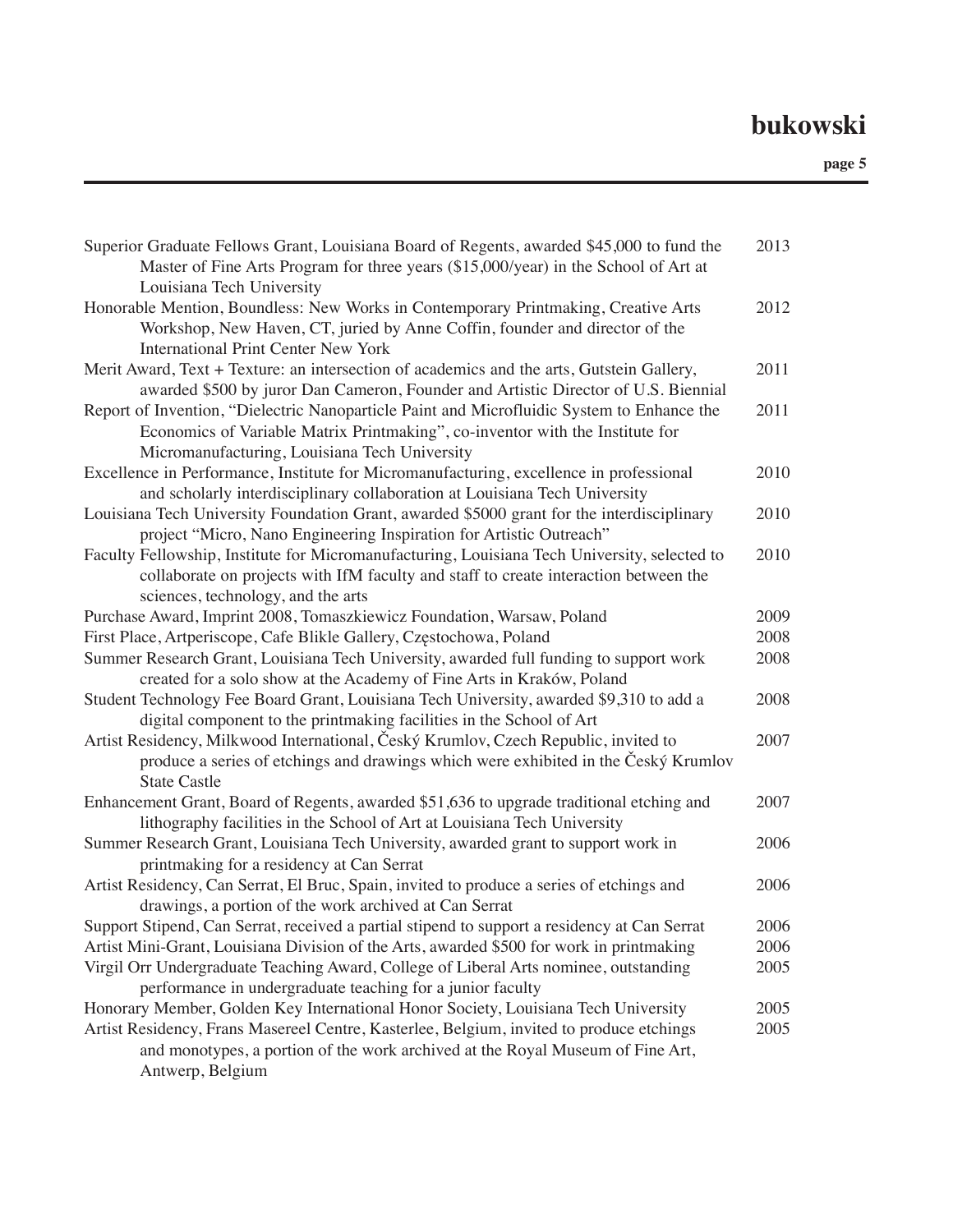| Summer Research Grant, Louisiana Tech University, awarded grant to support research and<br>teaching in Sofia, Bulgaria as a Visiting Artist                                                                                                                               | 2005 |
|---------------------------------------------------------------------------------------------------------------------------------------------------------------------------------------------------------------------------------------------------------------------------|------|
| Visiting Artist, Lessedra World Art Print Annual, National Palace of Culture, Sofia, Bulgaria<br>invited to give lectures and workshops in printmaking at the National Academy of Art,<br>led panel discussion on the impact of printmaking                               | 2005 |
| Honorable Mention, The 32nd Annual Juried Competition, Masur Museum of Art, Monroe, LA                                                                                                                                                                                    | 2005 |
| Merit Award, Auburn Works on Paper National Juried Exhibition, received cash award of                                                                                                                                                                                     | 2005 |
| \$150 for work in printmaking                                                                                                                                                                                                                                             |      |
| University Faculty Fellowship, Louisiana Tech University, awarded a sabbatical to complete<br>a body of work and prepare lectures and workshops during the World Art Print Annual<br>at the National Palace of Culture and the National Academy of Art in Sofia, Bulgaria | 2005 |
| Artist Mini-Grant, Louisiana Division of the Arts, awarded \$500 for work in painting                                                                                                                                                                                     | 2005 |
| Grand Prize of the International, Graphium Mini Print International, Timișoara, Romania                                                                                                                                                                                   | 2004 |
| Summer Research Grant, Louisiana Tech University, awarded grant to support work in                                                                                                                                                                                        | 2004 |
| drawing, painting, and printmaking for a residency at the BaZtille Ateliers                                                                                                                                                                                               |      |
|                                                                                                                                                                                                                                                                           | 2004 |
| Artist Residency, BaZtille, Zoetermeer, The Netherlands, invited to produce drawings,<br>paintings, and prints                                                                                                                                                            |      |
| Artist Mini-Grant, Louisiana Division of the Arts, awarded \$500 for work in drawing                                                                                                                                                                                      | 2003 |
| Artist Residency, Frans Masereel Centre, Kasterlee, Belgium, invited to produce etchings                                                                                                                                                                                  | 2003 |
| and lithographs, a portion of the work archived at the Royal Museum of Fine Art,                                                                                                                                                                                          |      |
| Antwerp, Belgium                                                                                                                                                                                                                                                          |      |
| Summer Research Grant, Louisiana Tech University, awarded grant to pursue a printmaking                                                                                                                                                                                   | 2003 |
| residency at Anchor Graphics                                                                                                                                                                                                                                              |      |
| Individual Artist Grant, National Endowment for the Arts, awarded grant to support work in<br>printmaking for a residency at Anchor Graphics                                                                                                                              | 2003 |
| Artist Residency, Anchor Graphics, invited to produce lithographs and etchings, prints                                                                                                                                                                                    | 2003 |
| archived at the printshop                                                                                                                                                                                                                                                 |      |
| Artist Mini-Grant, Louisiana Division of the Arts, awarded \$500 for work in printmaking                                                                                                                                                                                  | 2002 |
| Summer Research Grant, Louisiana Tech University, awarded grant to pursue lithography at                                                                                                                                                                                  | 2002 |
| <b>Tamarind Institute</b>                                                                                                                                                                                                                                                 |      |
| Artist Residency, Tamarind Institute, printshop affiliated with the University of New Mexico,<br>worked with Master Printer Rodney Hamon                                                                                                                                  | 2002 |
| Artist Mini-Grant, Louisiana Division of the Arts, awarded \$500 for work in painting                                                                                                                                                                                     | 2001 |
| Post-Graduate Research Grant, Polish Ministry of National Education, awarded 9 month                                                                                                                                                                                      | 2000 |
| stipend to pursue printmaking at the Kraków Academy of Fine Arts                                                                                                                                                                                                          |      |
| Post-Graduate Research Grant, Kosciuszko Foundation, awarded 9 month stipend to pursue                                                                                                                                                                                    | 2000 |
| printmaking at the Kraków Academy of Fine Arts                                                                                                                                                                                                                            |      |
| Artist Residency, Kraków Academy of Fine Arts, awarded nine month residency to work                                                                                                                                                                                       | 2000 |
| with printmaker Roman Żygulski                                                                                                                                                                                                                                            |      |
| The Artful Framer & Westside Gallery Award, Wayne Art Center, received \$250 cash award                                                                                                                                                                                   | 2000 |
| for painting                                                                                                                                                                                                                                                              |      |
|                                                                                                                                                                                                                                                                           |      |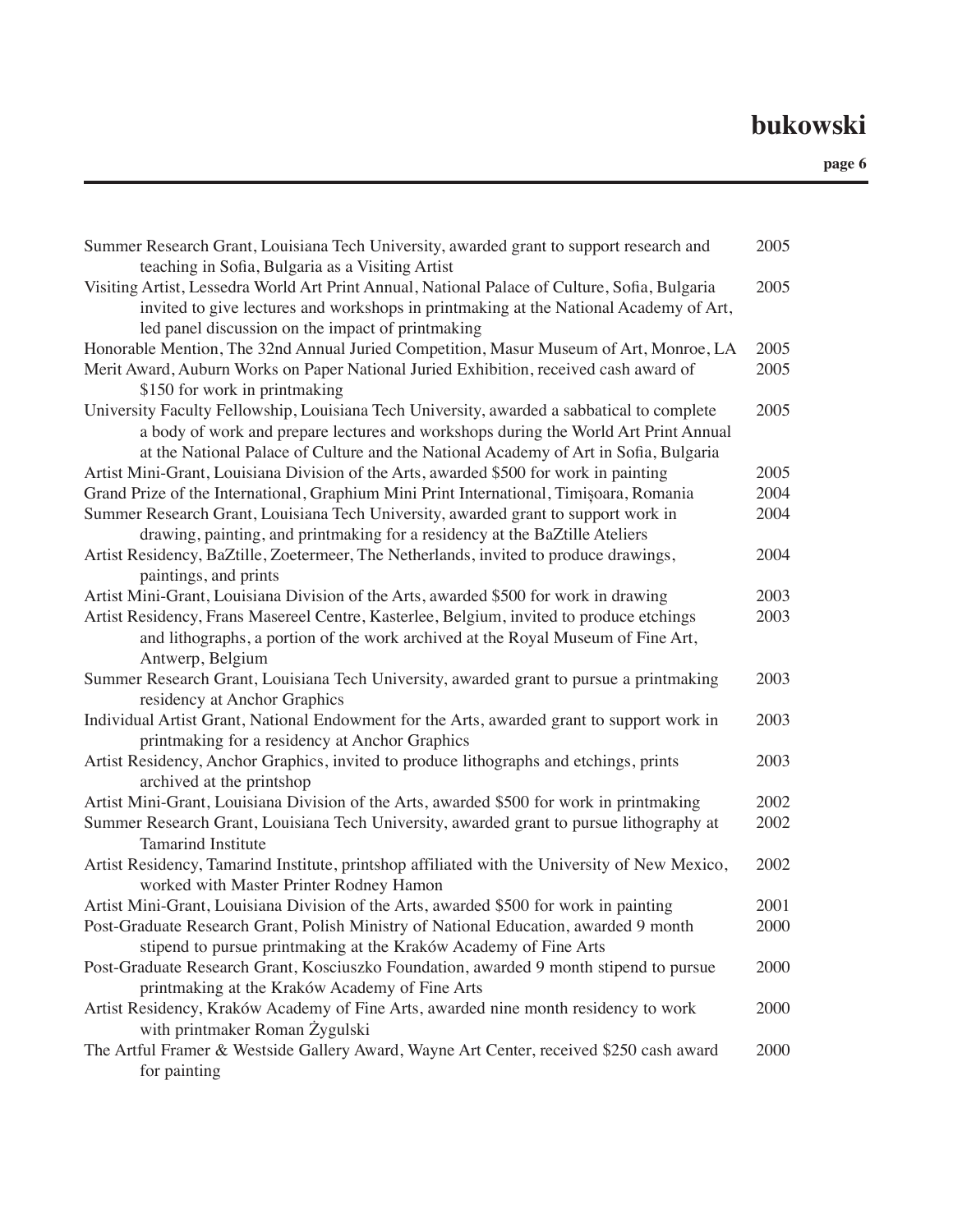| Tomaszkiewicz-Florio Scholarship, Kosciuszko Foundation, awarded full tuition, room and<br>board, and round trip airfare to attend the Jagiellonian University in Kraków, Poland                                                                                                                                                                                                                                                                                                                                                                                                                                                                                                                                                                                                                                                                                                                                                                                                                                                          | 1999                       |
|-------------------------------------------------------------------------------------------------------------------------------------------------------------------------------------------------------------------------------------------------------------------------------------------------------------------------------------------------------------------------------------------------------------------------------------------------------------------------------------------------------------------------------------------------------------------------------------------------------------------------------------------------------------------------------------------------------------------------------------------------------------------------------------------------------------------------------------------------------------------------------------------------------------------------------------------------------------------------------------------------------------------------------------------|----------------------------|
| Purchase Award, Mayor's Office of the City of Philadelphia, painting purchased for<br>McDonald's Northeast Corporate Division                                                                                                                                                                                                                                                                                                                                                                                                                                                                                                                                                                                                                                                                                                                                                                                                                                                                                                             | 1999                       |
| Piero Dorazio Award, University of Pennsylvania, awarded to a 1st year MFA candidate for<br>outstanding performance in painting                                                                                                                                                                                                                                                                                                                                                                                                                                                                                                                                                                                                                                                                                                                                                                                                                                                                                                           | 1999                       |
| College of General Studies Teaching Fellowship, University of Pennsylvania, awarded position<br>as Instructor of Painting I as a graduate student                                                                                                                                                                                                                                                                                                                                                                                                                                                                                                                                                                                                                                                                                                                                                                                                                                                                                         | 1999                       |
| Teaching Assistantship, University of Pennsylvania, assisted in teaching Graduate Printmaking,<br>Printmaking I, Painting I, and Advanced Digital Imaging: Graphic Design                                                                                                                                                                                                                                                                                                                                                                                                                                                                                                                                                                                                                                                                                                                                                                                                                                                                 | 1998 - 2000                |
| Board of Overseers Scholarship, University of Pennsylvania, awarded scholarship for artistic<br>excellence                                                                                                                                                                                                                                                                                                                                                                                                                                                                                                                                                                                                                                                                                                                                                                                                                                                                                                                                | 1998 - 2000                |
| Chairman's Merit Scholarship, University of Pennsylvania, awarded to an MFA candidate for<br>outstanding potential in art                                                                                                                                                                                                                                                                                                                                                                                                                                                                                                                                                                                                                                                                                                                                                                                                                                                                                                                 | 1998 - 2000                |
| Academic Excellence in a Double-Major, Carnegie Mellon University, maintained a GPA of 4.0<br>Academic Scholarship, Pittsburgh Polish Arts League, awarded scholarship for academic<br>and artistic excellence                                                                                                                                                                                                                                                                                                                                                                                                                                                                                                                                                                                                                                                                                                                                                                                                                            | 1992<br>1991               |
| Dean's List, Carnegie Mellon University, maintained a GPA of 3.8<br>Art Department Honors List, Carnegie Mellon University, maintained a GPA of 3.8                                                                                                                                                                                                                                                                                                                                                                                                                                                                                                                                                                                                                                                                                                                                                                                                                                                                                       | 1990 - 1992<br>1990 - 1992 |
| <b>TEACHING EXPERIENCE</b>                                                                                                                                                                                                                                                                                                                                                                                                                                                                                                                                                                                                                                                                                                                                                                                                                                                                                                                                                                                                                |                            |
| Professor of Art/Graduate Faculty, Kent State University<br>First Year Experience (FYE), Teach foundational experience in relation to art, which<br>connects students to the university, college, faculty, upper-division students and fellow                                                                                                                                                                                                                                                                                                                                                                                                                                                                                                                                                                                                                                                                                                                                                                                             | $2017 - 2021$              |
| classmates.<br>Common Review: Participate in the assessment of sophomore student work. This<br>review of digital portfolios, physical art work, and student writing is intended to<br>assist students in selection of concentration and degree program prior to enrollment<br>in upper-division courses.<br>Internship or Practicum in Studio Art: Oversee experience-based learning activity<br>carried out in a practical context. [graduate level]<br>Professor of Art/Graduate Faculty, Southern Illinois University Carbondale<br>Beginning Lithography: Taught basic techniques of printing from limestone<br>using a variety of lithographic materials and techniques, including chine collé,<br>xerox transfer, direct transfer, and producing a flat. Focused on black and white<br>printing.<br>Advanced Painting II: Focused on directed research practice with studio visits,<br>individual and group critiques, and written investigations into the reasons why we<br>make work as a professional practice. [graduate level] | $2013 - 2017$              |
| Advanced Printmaking II: Focused on directed research practice with studio visits,                                                                                                                                                                                                                                                                                                                                                                                                                                                                                                                                                                                                                                                                                                                                                                                                                                                                                                                                                        |                            |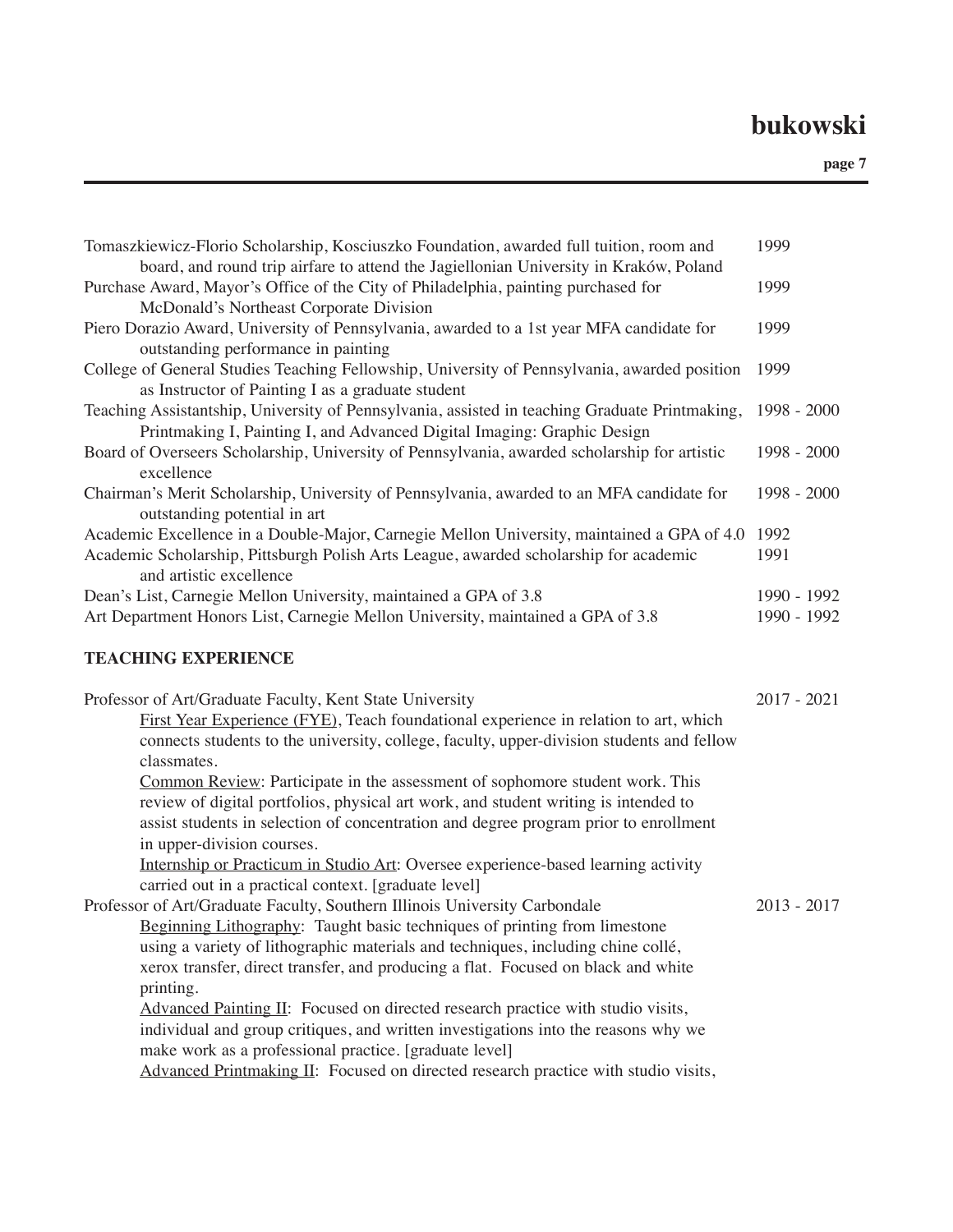| individual and group critiques with emphasis on the processes, which leads to the<br>formation of personal content. Written investigations into the reasons why we make<br>work as a professional practice. [graduate level]                                                                                                                                                                                                                                                                                                                                                                                                                                                                                                                                                                                                                                                                                                                                                                                                                                                                                                                                                                                                                                                                                                                                                                                                                                                                                                                                                                                                                                |               |
|-------------------------------------------------------------------------------------------------------------------------------------------------------------------------------------------------------------------------------------------------------------------------------------------------------------------------------------------------------------------------------------------------------------------------------------------------------------------------------------------------------------------------------------------------------------------------------------------------------------------------------------------------------------------------------------------------------------------------------------------------------------------------------------------------------------------------------------------------------------------------------------------------------------------------------------------------------------------------------------------------------------------------------------------------------------------------------------------------------------------------------------------------------------------------------------------------------------------------------------------------------------------------------------------------------------------------------------------------------------------------------------------------------------------------------------------------------------------------------------------------------------------------------------------------------------------------------------------------------------------------------------------------------------|---------------|
| Adjunct Graduate Faculty, Louisiana Tech University<br>worked with graduate students in their final year as they prepared for MFA thesis<br>exhibitions and papers; served on 3 MFA thesis committees.                                                                                                                                                                                                                                                                                                                                                                                                                                                                                                                                                                                                                                                                                                                                                                                                                                                                                                                                                                                                                                                                                                                                                                                                                                                                                                                                                                                                                                                      | $2013 - 2014$ |
| Professor of Art/Graduate Faculty, Louisiana Tech University<br>Taught Design, Figure Drawing, Introduction to Intaglio, Advanced Intaglio,<br>Introduction to Lithography, Advanced Lithography, Introduction to Digital<br>Printmaking, Advanced Painting, Graduate Seminar. Served as Graduate Coordinator,<br>BFA Studio Coordinator, and Foundations Coordinator.                                                                                                                                                                                                                                                                                                                                                                                                                                                                                                                                                                                                                                                                                                                                                                                                                                                                                                                                                                                                                                                                                                                                                                                                                                                                                      | $2012 - 2013$ |
| Associate Professor of Art, French Quarter, School of Art Study Abroad in Paris<br>worked with students in Paris, France for three weeks to enhance students' learning<br>experience through museum study, professional practice, and other cultural<br>opportunities.                                                                                                                                                                                                                                                                                                                                                                                                                                                                                                                                                                                                                                                                                                                                                                                                                                                                                                                                                                                                                                                                                                                                                                                                                                                                                                                                                                                      | 2012          |
| Associate Professor of Art/Graduate Faculty, Louisiana Tech University<br>Taught Design, Figure Drawing, Introduction to Intaglio, Advanced Intaglio,<br>Introduction to Lithography, Advanced Lithography, Introduction to Digital<br>Printmaking, Advanced Painting, Graduate Seminar. Served as Graduate Coordinator,<br>BFA Studio Coordinator, and Foundations Coordinator.                                                                                                                                                                                                                                                                                                                                                                                                                                                                                                                                                                                                                                                                                                                                                                                                                                                                                                                                                                                                                                                                                                                                                                                                                                                                            | $2006 - 2012$ |
| Assistant Professor of Art/Graduate Faculty, Louisiana Tech University<br>Design: Taught basic concepts of the elements and principles of design to<br>undergraduate students through hands on studio projects, critiques, and lectures.<br>Color Design: Taught characteristics of color and their effects through Itten's seven<br>color contrasts with hands on studio projects and an introduction to oil painting.<br>Figure Drawing: Taught fundamentals of human anatomy as it pertains to figure<br>drawing and develop these skills with a focus on gesture, contour, weight, volume,<br>and proportion.<br>Introduction to Intaglio: Taught basic techniques of printing from copper plates through<br>demonstrations and hands on studio projects. Techniques include etching, drypoint,<br>aquatint, soft ground, and lift ground.<br>Advanced Intaglio: Taught techniques of multiple color printing through ala poupeé,<br>viscosity printing, chine collé, multiple plate printing, monoprint, cognate, and<br>counterproof printing.<br>Introduction to Lithography: Taught basic techniques of printing from limestone<br>using a variety of lithographic materials and techniques, including chine collé, xerox<br>transfer, direct transfer, and producing a flat.<br>Advanced Lithography: Taught techniques of color printing with multiple stones using<br>mylar transfer technique, T and bar registration, punch registration, and calendar paper.<br>Introduction to Digital Printmaking: Taught basic techniques of digital imaging,<br>photography, and traditional studio methods into positive lithography plates and printing | $2000 - 2006$ |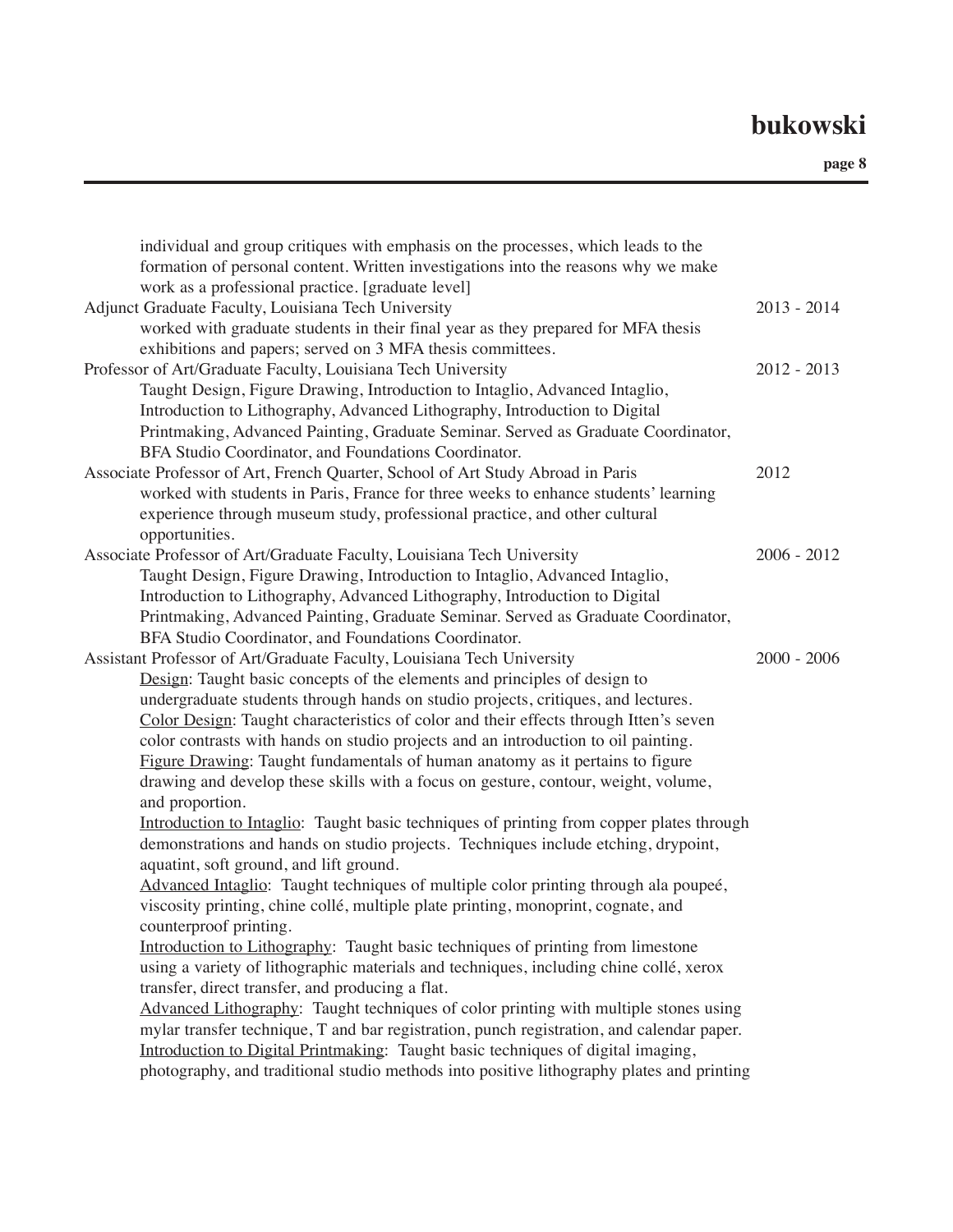| using punch registration.                                                               |               |
|-----------------------------------------------------------------------------------------|---------------|
| Advanced Painting: Taught advanced concepts of painting focusing on conceptual ideas    |               |
| and contemporary theory through studio projects, slide presentations, group and         |               |
| individual critiques.                                                                   |               |
| Image Manipulation with Computers for Artists: Taught fundamentals of image             |               |
| manipulation for computer literacy for studio and photography majors. Emphasis          |               |
| is on Adobe Photoshop, dealing with the conceptual and visual aspects of art with       |               |
| a painterly approach to computer layout.                                                |               |
| Computer Graphics: QuarkXPress: Taught advanced concepts of graphic design,             |               |
| focusing mainly on typography and layout with support from Adobe Photoshop.             |               |
| Graduate Seminar: Focus on directed research practice with studio visits,               |               |
| individual and group critiques with emphasis on the processes, which leads to the       |               |
| formation of personal content. Written investigations into the reasons why we make      |               |
| work as a professional practice.                                                        |               |
| Instructor, University of Pennsylvania                                                  | 1999 - 2000   |
| Senior Seminar: Advisor for senior art majors during their thesis semester. Individual  |               |
| critiques and final group critiques of thesis work in the gallery.                      |               |
| Painting I: Taught basic painting techniques and color theory to undergraduate and      |               |
| graduate students through hands on studio projects, critiques, slide presentations,     |               |
| and field trips.                                                                        |               |
| Teaching Assistant, University of Pennsylvania                                          | $1998 - 2000$ |
| Graduate Printmaking Studio, Printmaking I, Painting I, Advanced Digital Imaging:       |               |
| Computer Graphics (worked with Hitoshi Nakazato, Brian Kreydatus, Rebecca               |               |
| Rutstein, William Cromar, and Sharka Hyland)                                            |               |
| Instructor, Associated Artists of Butler County                                         | 1995 - 1997   |
| Drawing I, Drawing II: Taught basic and advanced concepts of drawing techniques         |               |
| through a variety of materials with hands on studio projects and individual critiques.  |               |
| Painting I: Watercolors: Taught basic watercolor techniques through demonstrations,     |               |
| hands on studio projects, slide presentations, and individual critiques.                |               |
| Painting I: Oils and Acrylics: Taught basic painting techniques and color theory        |               |
| through demonstrations, studio projects, slide presentations, and individual critiques. |               |
| Instructor, The Hoyt Institute of Fine Arts                                             | 1995 - 1996   |
| Drawing I: Taught basic drawing techniques with a variety of media to children with     |               |
| hands on projects.                                                                      |               |
| Painting I: Taught basic oil painting techniques and color theory through perceptual    |               |
| projects and individual critiques.                                                      |               |
| Teaching Assistant, The Carnegie Museum                                                 | 1991 - 1992   |
| Assisted with preparations and teaching fifth grade art classes in painting,            |               |
| drawing, and printmaking using the museum exhibitions as a point of reference.          |               |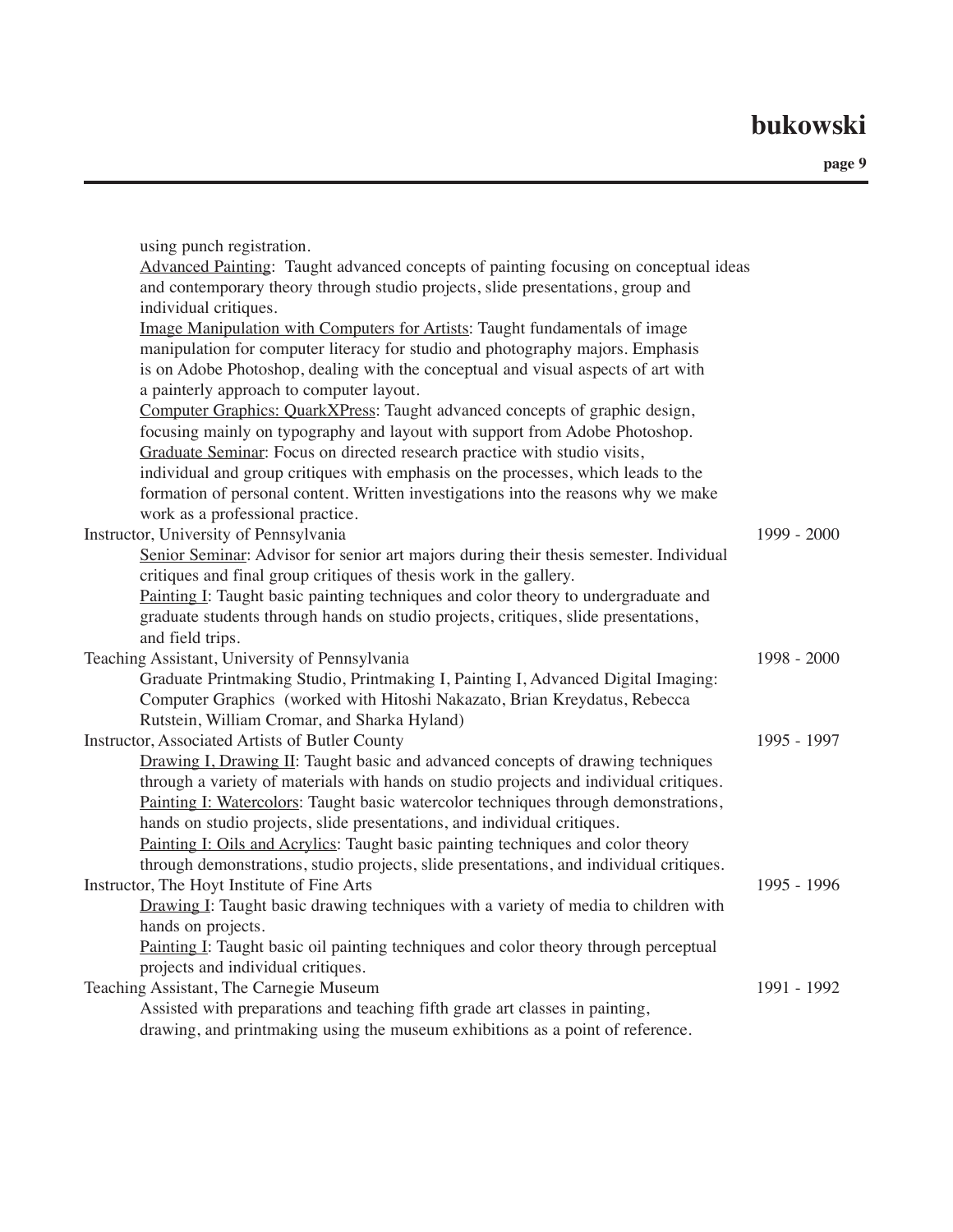**page 10**

#### **PROFESSIONAL MEMBERSHIPS**

National Association of Schools of Art and Design National Council of Arts Administrators College Art Association Southern Graphics Council International Mid America Print Council International Print Society (Kraków, Poland) American Society for Engineering Education

#### **SOLO EXHIBITIONS**

| Memoirs of Disintegration, Downtown Gallery, Kent, OH                                  | 2018          |
|----------------------------------------------------------------------------------------|---------------|
| Undercurrents, Albion College, Albion, MI                                              | 2016          |
| Rising Tides, Cole Pratt Gallery, New Orleans, LA                                      | 2013          |
| Sensing Terrains, The Enterprise Center Gallery, Louisiana Tech University, Ruston, LA | 2010          |
| Catalyst, Livaudais Studio, Monroe, LA                                                 | 2010          |
| Meridian, Cole Pratt Gallery, New Orleans, LA                                          | 2009          |
| New Prints, Academy of Fine Arts, Kraków, Poland                                       | 2009          |
| New Work, Cole Pratt Gallery, New Orleans, LA                                          | 2008          |
| Me & My Charms, Cafe Blikle Gallery, Częstochowa, Poland                               | 2008          |
| Visual Memoirs, Southern Arkansas University, Brinson Fine Art Gallery, Magnolia, AR   | 2008          |
| Me & My Charms, Český Krumlov State Castle, Český Krumlov, Czech Republic              | 2007          |
| New Prints, Lessedra Gallery, Sofia, Bulgaria; National Art Academy, Sofia, Bulgaria;  | $2006 - 2007$ |
| City Museum, Timișoara, Romania; Museum of Fine Art, Szeged, Hungary                   |               |
| The Capsule Paintings, Cole Pratt Gallery, New Orleans, LA                             | 2006          |
| The Heirloom Series, Cole Pratt Gallery, New Orleans, LA                               | 2004          |
| Recent Work, Ouachita Baptist University Gallery, Arkadelphia, AR                      | 2002          |
| Recent Works on Paper, Morgan Print Gallery, Philadelphia, PA                          | 1999          |
| Art: Images & Irony, Glass Studio and Gallery, Grove City, PA                          | 1998          |
| Recent Paintings, The Wooden Angel, Beaver Falls, PA                                   | 1994          |
| The Real and the Abstract, Olivia Engh Gallery, Pittsburgh, PA                         | 1993          |
|                                                                                        |               |

#### **INVITATIONAL EXHIBITIONS**

| 5th International Mini Print Cantabria, Faro Cabo Mayor Art Center in Santander, Cantabria,   | 2022 |
|-----------------------------------------------------------------------------------------------|------|
| Spain, invited by the organization SM Pro Art Circle of Cantabria                             |      |
| Special Parallel Exhibition, Art Gallery of Kazanlak, Kazanlak, Bulgaria, featured exhibition | 2022 |
| of award winning artists in previous years, invited by Miniprint Kazanlak governing           |      |
| board                                                                                         |      |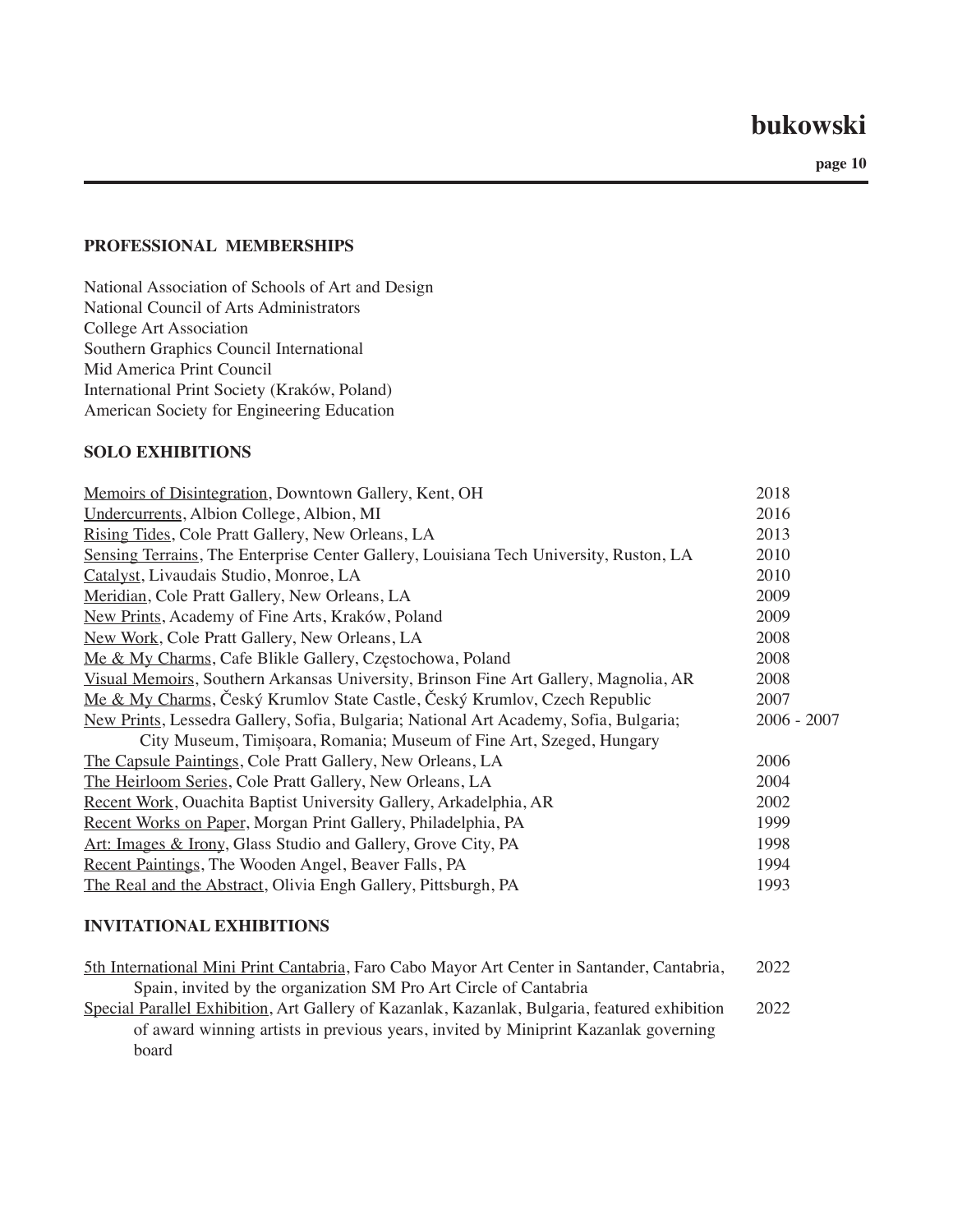| invited by Miniprint Kazanlak governing board                                                                                    |
|----------------------------------------------------------------------------------------------------------------------------------|
| International Miniprint of Kazanlak 2021, Art Gallery of Kazanlak, Kazanlak, Bulgaria<br>2021                                    |
| (Honorary Mention Award) juried by Eric Mummery, professional artist; Christiaan                                                 |
| Diedericks, artist and educator; and Peter Boyadjieff, artist and educator (catalog)                                             |
| Special Exhibition, Art Gallery Resonance, Plovdiv, Bulgaria, invited by Antonia Dimitrova,<br>2021                              |
| Artistic Director                                                                                                                |
| 2020<br>TradeMarks II, Yards Projects at Worthington Yards, Cleveland, OH, invited by Liz Maugans,<br>Director of YARDS Projects |
| Priority: an exhibition by members of NCAA showcasing the priority of the creative drive,<br>2019                                |
| Main Gallery, Northern Kentucky University, Highland Heights, KY, invited by                                                     |
| David Knight, Gallery Director, NKU                                                                                              |
| Private Collection, Morrison Art Gallery, Alabama A&M University, Huntsville, AL, invited<br>2019                                |
| by Professor Tamika D. Williams, associate professor at A&M                                                                      |
| Group Print Exhibition and Sale, Lowe Mill ARTS & Entertainment Center, Huntsville, AL<br>2018                                   |
| invited by Matt Bender, Print Exhibition Coordinator                                                                             |
| 5th International Print Exhibition, Green Pea Press, Huntsville, AL, invited by Matt Bender,<br>2018                             |
| <b>Print Exhibition Coordinator</b>                                                                                              |
| Personal and Social Views of Nature by Mel Watkin and Marie Bukowski, Cedarhurst Center<br>2017                                  |
| for the Arts, Mt. Vernon, IL, invited by Rusty Freeman, Director of Visual Arts                                                  |
| Collage Mash Up, Edwardsville Art Center, Edwardsville, IL, invited by Brigham Dimick,<br>2017                                   |
| Head of Drawing, Southern Illinois University Edwardsville                                                                       |
| Art for Art's Sake, Cole Pratt Gallery, New Orleans, LA<br>2015                                                                  |
| Between the Lines, Gallery 19, Chicago, IL, invited by Tommy Reyes, owner of Gallery 19<br>2015                                  |
| Small Mistakes and Miracles, Gallery 19, Chicago, IL, invited by Tommy Reyes,<br>2014                                            |
| owner of Gallery 19                                                                                                              |
| SMART Science and Math Art Exhibition, Ashley Pond Ranch, Los Alamos, NM<br>2014                                                 |
| 7th International Printmaking Biennial of Douro 2014, Douro Museum, Alijo, Portugal<br>2014                                      |
| invited by Nuno Canelas, Director/Curator of Douro Biennial                                                                      |
| Untitled Delineation, (two-person exhibition), Gallery 19, Chicago, IL, invited by Tommy<br>2014                                 |
| Reyes, owner of Gallery 19                                                                                                       |
| VI Splitgraphic Biennial, Old City Hall, Split, Croatia<br>2013                                                                  |
| Global Print 2013, Lamego Museum and Douro Museum, Alijo, Portugal<br>2013                                                       |
| invited by Nuno Canelas, Director/Curator of Douro Biennial                                                                      |
| Interface: Bukowski & Oso, Music Art Cafe Gallery, Iida, Japan<br>2012                                                           |
| Prints Tokyo 2012, Tokyo Metropolitan Museum, Tokyo, Japan<br>2012                                                               |
| Works by Phil Sandusky and Marie Bukowski, Cole Pratt Gallery, New Orleans, LA<br>2011                                           |
| 2011<br>educ8: 8 Louisiana Professors; 2 Schools; 1 Gallery, Gallery Fine Art Center, Bossier City, LA                           |
| 2010<br>Generations Art Exhibition, Florida State University Museum, Tallahassee, Florida                                        |
| 8th Lessedra World Art Print Annual, Lessedra Gallery, Sofia, Bulgaria (catalog)<br>2009                                         |
| Eye Twenty Group, Louisiana State Archives Gallery, Baton Rouge, LA<br>2009                                                      |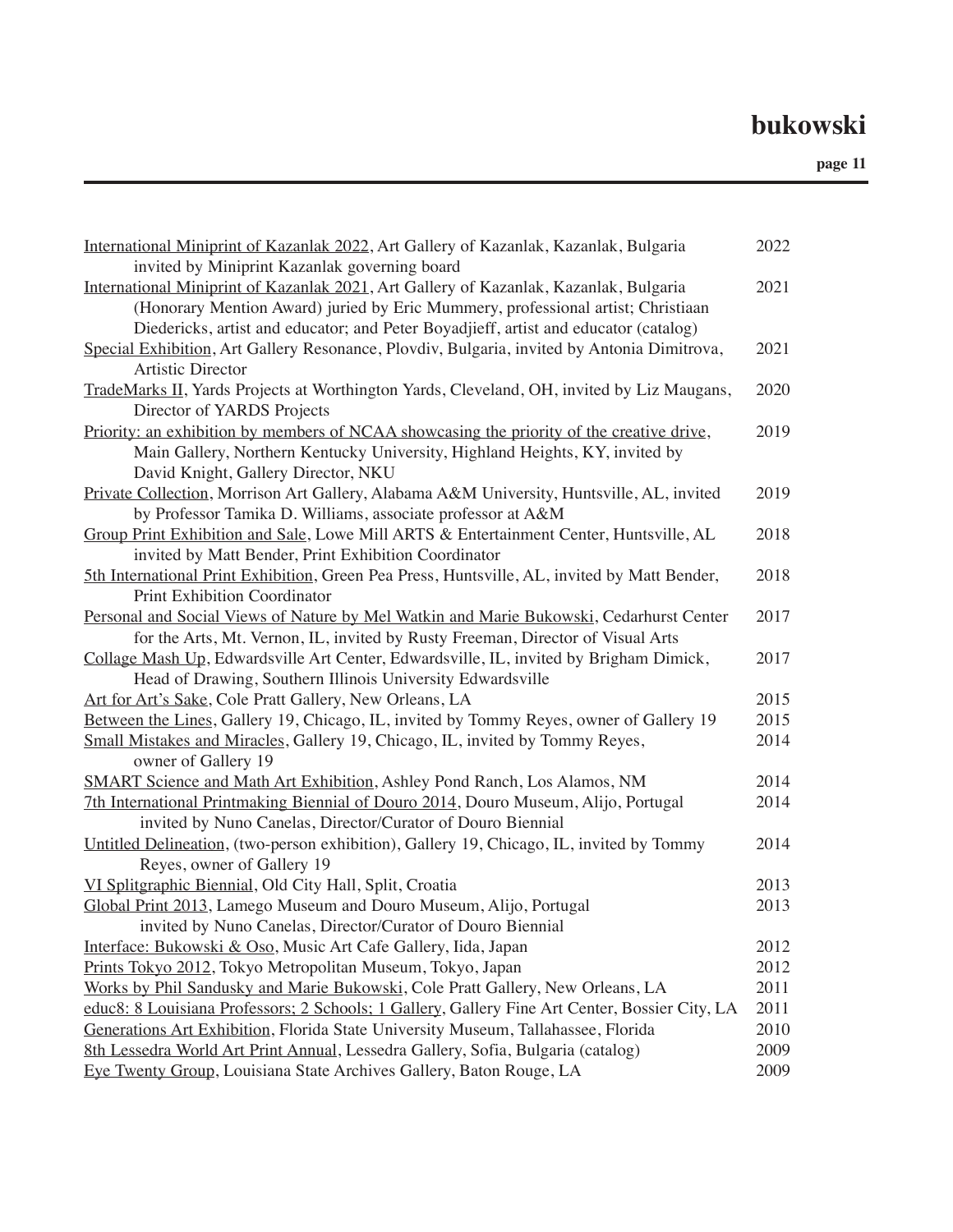| A Theory of Fragments, Bry Gallery, University of Louisiana at Monroe, LA                     | 2009          |  |
|-----------------------------------------------------------------------------------------------|---------------|--|
| Imprint 2008, Palace of Culture and Science, Warsaw, Poland                                   | $2008 - 2009$ |  |
| A Tribute to Cole Pratt: His Gallery's First Fifteen Years, 1993-2008, New Orleans            | 2008          |  |
| Museum of Art, New Orleans, LA, curated by John Bullard, Director of the                      |               |  |
| New Orleans Museum of Art                                                                     |               |  |
| Eye Twenty Group, Schepis Museum, Columbia, LA                                                | 2008          |  |
| Hitoshi Nakazato and Alumni, Pageant: Soloveev Gallery, Philadelphia, PA                      | 2007          |  |
| Sacra Privata: Marie Bukowski & Nicholas Bustamante, The Enterprise Center Gallery,           | 2007          |  |
| Louisiana Tech University, Ruston, LA                                                         |               |  |
| 6th Lessedra World Art Print Annual, Lessedra Gallery, Sofia, Bulgaria (catalog)              | 2007          |  |
| Eye Twenty Group Exhibition, ARTSPACE, Shreveport, LA, curated by the Shreveport              | 2006          |  |
| <b>Regional Arts Council</b>                                                                  |               |  |
| Group Exhibition, Can Serrat Art Gallery, El Bruc, Spain                                      | 2006          |  |
| Artists in Residence, Frans Masereel Gallery, The Frans Masereel Centrum, Kasterlee, Belgium  | 2006          |  |
| Impulses: Prints and Sculpture, Andrews Gallery, The College of William and Mary,             | 2006          |  |
| Williamsburg, VA, curated by Professor Brian Kreydatus and Visiting Artist                    |               |  |
| Michael Gaynes                                                                                |               |  |
| 15 Women from 15 Countries, Lessedra Gallery, Sofia, Bulgaria, curated by Georgi Kolev,       | 2005          |  |
| owner of Lessedra Gallery                                                                     |               |  |
| Lessedra Fourth World Art Print Annual, National Palace of Culture, Sofia, Bulgaria (catalog) | 2005          |  |
| "Artists in Residence": a group exhibit of prints created during artists' residencies, Anchor | 2005          |  |
| Graphics, Chicago, IL                                                                         |               |  |
| 11th International Biennale of Small Graphics and Exlibris, Muzeum Miasta, Ostrów             | 2005          |  |
| Wielkopolski, Poland                                                                          |               |  |
| Eye Twenty Group Exhibition, Charles B. Goddard Center for Visual and Performing Arts,        | 2005          |  |
| Ardmore, OK                                                                                   |               |  |
| Outside the Box: Collection of Pamela M. Baker, Masur Museum of Art, Monroe, LA               | 2004          |  |
| Postcards to the CAC, Contemporary Arts Center, New Orleans, LA                               | 2004          |  |
| Graphium Mini Print International, The Romanian Union of Fine Arts, Timișoara, Romania        | 2004          |  |
| traveling to Novi Sad, Serbia, Montenegro, and Szeged, Hungary (catalog)                      |               |  |
| awarded Prize of the International                                                            |               |  |
| 3rd International Biennial of Miniature Art, Galeria Prezydencka, Częstochowa, Poland         | 2004          |  |
| traveling through Poland to Warsaw, Kalisz and Mysłowice                                      |               |  |
| Lessedra Third World Art Print Annual, National Palace of Culture, Sofia, Bulgaria (catalog)  | 2004          |  |
| Eye Twenty Group Revisited, Masur Museum of Art, Monroe, LA                                   | 2003          |  |
| Faculty Exhibition, Grambling State University, Grambling, LA                                 | 2003          |  |
| 3rd Annual Stroke of Genius Exhibit, Convention Center, Monroe, LA                            | 2002          |  |
| Eye Twenty Group Exhibition, South Arkansas Arts Center, El Dorado, AR                        | 2002          |  |
| Eye Twenty Group Revisited, River Oaks Square Arts Center, Alexandria, LA                     | 2002          |  |
| 2nd Annual Stroke of Genius Exhibit, Convention Center, Monroe, LA                            | 2001          |  |
| It's About Time, Nicholls State University, Ameen Art Gallery, Thibodaux, LA                  | 2001          |  |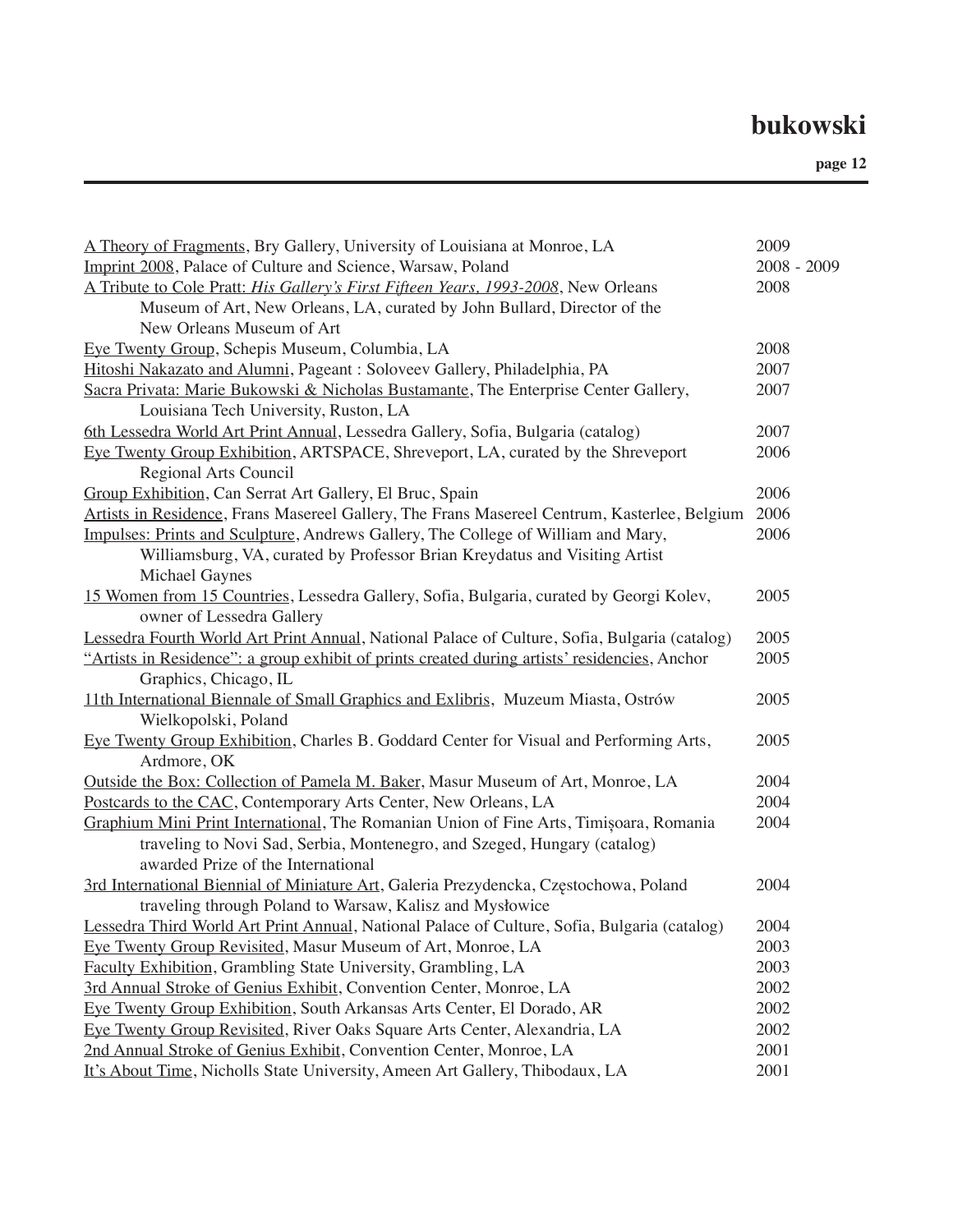| Opening Exhibition, La Terrasse, Philadelphia, PA                                                                                                                                                                                                        | 1999        |
|----------------------------------------------------------------------------------------------------------------------------------------------------------------------------------------------------------------------------------------------------------|-------------|
| Emerging Artists of Philadelphia, Centre Square, Philadelphia, PA, permanent exhibition<br>sponsored by the City of Philadelphia, Purchase Award by Mayor Edward Rendell<br>of Philadelphia (catalog)                                                    | 1999        |
| Local Artists Exhibition, Ellwood City Arts Festival, Ellwood City, PA                                                                                                                                                                                   | 1994        |
| Student Exhibition, Ohio University, Athens, OH, juried by Bobby Ross, Assistant Professor<br>of Art at Ohio University and Visiting Artist at Carnegie Mellon University                                                                                | 1992        |
| <b>JURIED EXHIBITIONS</b>                                                                                                                                                                                                                                |             |
| International Juried Print Biennial, Paducah School of Art and Design, Bill Ford Gallery,<br>Paducah, KY, juried by Aaron Coleman, Associate Professor of Art and printmaker<br>at the University of Arizona                                             | 2022        |
| SPACES Season Pass Members Show, SPACES Gallery, Cleveland, OH, juried by Courtney<br>Finn, Chief Curator of Museum of Contemporary Art Cleveland                                                                                                        | 2019        |
| Ohio Paint   Print   Photo, Dairy Barn Arts Center, Athens, OH, juried by Sally Kurtz,<br>Gary Pettigrew, and Ardine Nelson                                                                                                                              | 2019        |
| International Miniprint of Kazanlak, Art Gallery of Kazanlak, Kazanlak, Bulgaria, juried<br>by Mikio Watanabe, Yoshiaki Murakami, and Peter Boyadjieff (catalog)                                                                                         | 2019        |
| Waterloo Arts Juried Exhibition, Waterloo Arts Gallery, Cleveland, OH, juried by Ray Juaire,<br>Senior Exhibitions Manager at The Museum of Contemporary Art, Cleveland                                                                                  | 2018        |
| Artlink Regional Exhibition, Artlink Contemporary Art Gallery, Fort Wayne, IN, juried by<br>Danielle Riede, Associate Professor of Art at Herron School of Art and Design - IUPUI                                                                        | 2018        |
| 53rd Annual Juried Competition, Masur Museum of Art, Monroe, LA, juried by Holly Hughes,<br>Godin-Spaulding Curator for the Collection Albright-Knox Art Gallery                                                                                         | 2016        |
| 2013 Guanlan International Print Biennial, Guanlan Original Printmaking Base, Shenzen, China 2013<br>juried by Zhao Jiachun, Curator of Guanlan Original Printmaking Base                                                                                |             |
| Masur Museum of Art's 50th Annual Juried Competition, Masur Museum of Art, Monroe, LA<br>juried by George T.M. Shackelford Senior Deputy Director of the Kimbell Art Museum<br>in Fort Worth, TX                                                         | 2013        |
| 34th Bradley International Print and Drawing Biennale Competition, Heuser Art Center Gallery, 2013<br>Peoria, IL, juried by Stephen Goddard, Senior Curator and Curator of Prints and<br>Drawings at The University of Kansas Kress Foundation (catalog) |             |
| PRINTWORK 2012, Artists Image Resource, Pittsburgh, PA, juried by Nicholas Chambers,<br>Milton Fine Curator of Art at The Andy Warhol Museum                                                                                                             | 2012 - 2013 |
| Thread to the Unknown, Polish Mediations Biennale at the International Conference on the<br>Image, juried by Tomasz Wendland, Fumio Nanjo, Denise Carvalho, and Friedhelm<br>Mennekes, Poznań, Poland                                                    | 2012        |
| RE OPEN: current trends in printmaking, Bankside Gallery, London, UK, juried by David<br>Ferry, Head of Printmaking Cardiff School of Art & Design                                                                                                       | 2012        |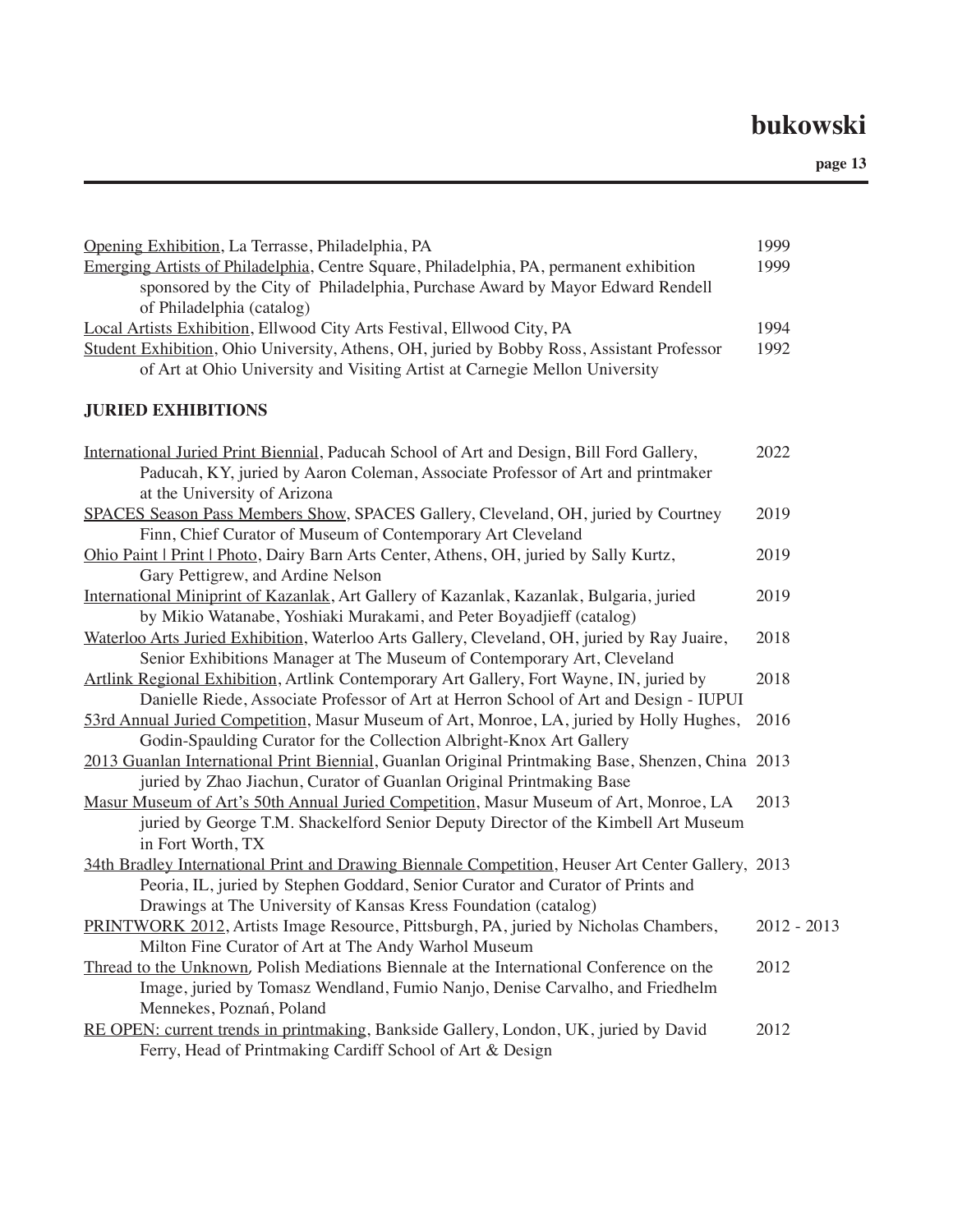| Boundless: New Works in Contemporary Printmaking, Creative Arts Workshop, New Haven,            | 2012 |
|-------------------------------------------------------------------------------------------------|------|
| CT, juried by Anne Coffin, founder and director of International Print Center New York          |      |
| (Honorable Mention Award)                                                                       |      |
| 7th International Graphic Triennial - Bitola 2012, The National Institute and Museum of Bitola, | 2012 |
| Bitola, Republic of Macedonia                                                                   |      |
| V Splitgraphic Biennial, Old City Hall, Split, Croatia                                          | 2011 |
| Genius is Mysterious, Projekt30 Gallery, New York, NY                                           | 2011 |
| Text + Texture: an intersection of academics and the arts, The 14th Annual SECAC Member         | 2011 |
| Exhibition, Gutstein Gallery, Savannah College of Art and Design, juried by                     |      |
| Dan Cameron, Founder and Artistic Director of U.S. Biennial                                     |      |
| The 48th Annual Juried Exhibition, Masur Museum of Art, Monroe, LA, juried by Alison            | 2011 |
| de Lima Green, Curator of Contemporary Art & Special Projects, Museum of Fine                   |      |
| Arts, Houston                                                                                   |      |
| Philagrafika 2010: Independent Projects, Bahdeebahdu Gallery, Philadelphia, PA                  | 2010 |
| (hosted in more than 80 venues throughout Philadelphia), juried by John Caperton,               |      |
| Curator of Prints & Photographs at The Print Center                                             |      |
| Art for Art's Sake, Cole Pratt Gallery, New Orleans, LA                                         | 2009 |
| 2nd International Printmaking Juried Exhibit: Prints for Peace 09, Leopoldo Carpinteyro         | 2009 |
| Gallery, Monterrey, NL Mexico                                                                   |      |
| Art in Academia: SECAC 12th Annual Member's Exhibition, Space 301, Mobile, AL                   | 2009 |
| juried by Jason Guynes, Chair, Department of Visual Arts, University of South                   |      |
| Alabama (catalog)                                                                               |      |
| Artperiscope, Cafe Blikle Gallery, Częstochowa, Poland (First Place award)                      | 2008 |
| Louisiana Seven, Masur Museum of Art, Monroe, LA, juried by Ann Archer Dennington,              | 2008 |
| Masur Museum Director and Evelyn Pell, Masur Museum Curator                                     |      |
| The 33rd Annual Juried Competition, Masur Museum of Art, Monroe, LA                             | 2007 |
| juried by Marilyn Kushner, curator and Head of the Department of Prints, Photographs,           |      |
| and Architectural Collections at the New York Historical Society                                |      |
| 31st Bradley International Print and Drawing Exhibition, Peoria Art Guild and Contemporary      | 2007 |
| Art Center of Peoria, Bradley University, Peoria, IL, juried by Judith Brodsky,                 |      |
| Professor Emerita of the Department of Visual Arts, Rutgers, The State University               |      |
| of New Jersey (catalog)                                                                         |      |
| International Print Triennial, Bunkier Sztuki Contemporary Art Gallery, Kraków, Poland          | 2006 |
| The Southern Biennale Exhibition of Contemporary American Printmaking, Dahlonega, GA            | 2006 |
| North Georgia College and State University, juried by Mark Hosford, professor at                |      |
| Vanderbilt University and Vice President of Southern Graphics Council (catalog)                 |      |
| National Printmaking Show, Beverly Arts Center, Chicago, IL, juried by David Jones, Director,   | 2006 |
| Anchor Graphics, James Iannaccone, Assistant to Director, Anchor Graphics, Jennifer             |      |
| O'Conner, Curator, Beverly Arts Center                                                          |      |
| The 1st Annual Members Exhibition, Masur Museum of Art, Monroe, LA                              | 2006 |
| juried by Robert Ward, professor at the University of Louisiana, Monroe                         |      |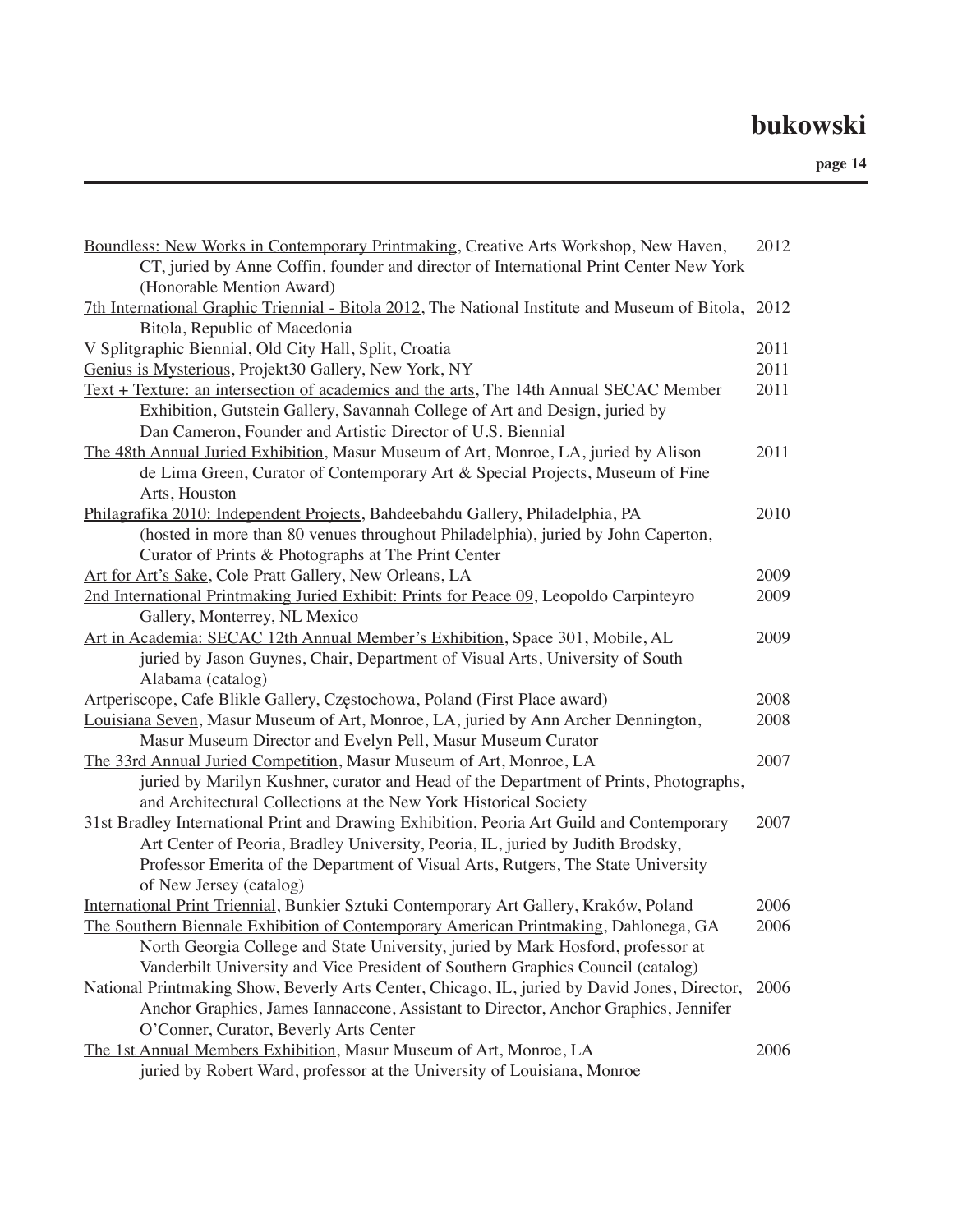| The 33rd Annual Juried Competition, Masur Museum of Art, Monroe, LA                                | 2006 |
|----------------------------------------------------------------------------------------------------|------|
| juried by Henry Finkelstein, graduate of Yale School of Art and Cooper Union                       |      |
| 100% Centennial: Wall-to-Wall CFA, Regina Gouger Miller Gallery, Pittsburgh, PA                    | 2006 |
| juried by Hilary Robinson, Dean of College of Liberal Arts, Carnegie Mellon Univ.                  |      |
| 2005 Saltline Biennial, Mobile Museum of Art, Mobile, AL, juried by Tommy McPherson,               | 2005 |
| Director of the Mobile Museum of Art                                                               |      |
| The 32nd Annual Juried Competition, Masur Museum of Art, Monroe, LA                                | 2005 |
| juried by Barbara Grossman, instructor of art at Yale University and the National                  |      |
| Academy in New York (Honorable Mention)                                                            |      |
| Auburn Works on Paper National Juried Exhibition, Dempsey Arts Center, Auburn, AL                  | 2005 |
| juried by Tom Butler, director, and Stephen Wicks, curator of Collections/Exhibitions              |      |
| of the Columbus Museum in Columbus, GA (Merit Award)                                               |      |
| Eighteenth Parkside National Small Print Exhibition, Communication Arts Gallery, Kenosha,          | 2005 |
| WI, University of Wisconsin-Parkside, juried by Karen Kunc, Cather Professor of Art,               |      |
| University of Nebraska-Lincoln                                                                     |      |
| The Southern Biennale Exhibition of Contemporary American Printmaking, Dahlonega, GA               | 2004 |
| North Georgia College and State University, juried by Matthew Sugarman, Associate                  |      |
| Professor of Art at Georgia State University, Atlanta (catalog)                                    |      |
| Faculty Exhibition, Louisiana Tech Art Gallery, Ruston, LA                                         | 2004 |
| International Print Triennial, Bunkier Sztuki Contemporary Art Gallery, Palace of Art,             | 2003 |
| Kraków, Poland (catalog)                                                                           |      |
| Lessedra Second World Art Print Annual, National Palace of Culture, Sofia, Bulgaria                | 2003 |
| juried by Kathryn J. Reeves, Professor of Art, Purdue University; Anne Desmet,                     |      |
| Editor of Printmaking Today, United Kingdom; Barbara Madsen, Professor of Arts,                    |      |
| Rutgers University; Ulrich R. Daemmrich, Germany; Simeona Hošková, Publisher                       |      |
| of Grapheion Review, Czech Republic; Masahiro Fukuda, Japan (catalog)                              |      |
| 29th Bradley International Print and Drawing Biennale Competition, Heuser Art Center Gallery, 2003 |      |
| Peoria, IL, juried by Karen Kunc, Professor of Art at the University of                            |      |
| Nebraska-Lincoln (catalog)                                                                         |      |
| 29th Annual Juried Competition, Masur Museum of Art, Monroe, LA, juried by Mark                    | 2002 |
| O'Grady, Director of the Associate Degree Program and Associate Professor                          |      |
| of Art at Pratt Institute                                                                          |      |
| Faculty Exhibition, Louisiana Tech Art Gallery, Ruston, LA                                         | 2002 |
| A Compact Competition, Louisiana State University, Union Gallery, Baton Rouge, LA                  | 2000 |
| juried by Susan Brunner of Brunner Gallery in Covington; Michael Daugherty,                        |      |
| Director of LSU School of Art; Addie Euba, Professor of Art at Southern University                 |      |
| 12th Biennial Exhibition for Louisiana Women Artists, State Archives Building, Baton Rouge,        | 2000 |
| LA, juried by Ronna Harris, sponsored by Associated Women in the Arts                              |      |
| On/Of Paper, Cloyde Snook Gallery, Alamosa, CO, juried by Lisa Tremper Hanover, Director           | 2000 |
| of the Philip and Muriel Berman Museum of Art in Philadelphia                                      |      |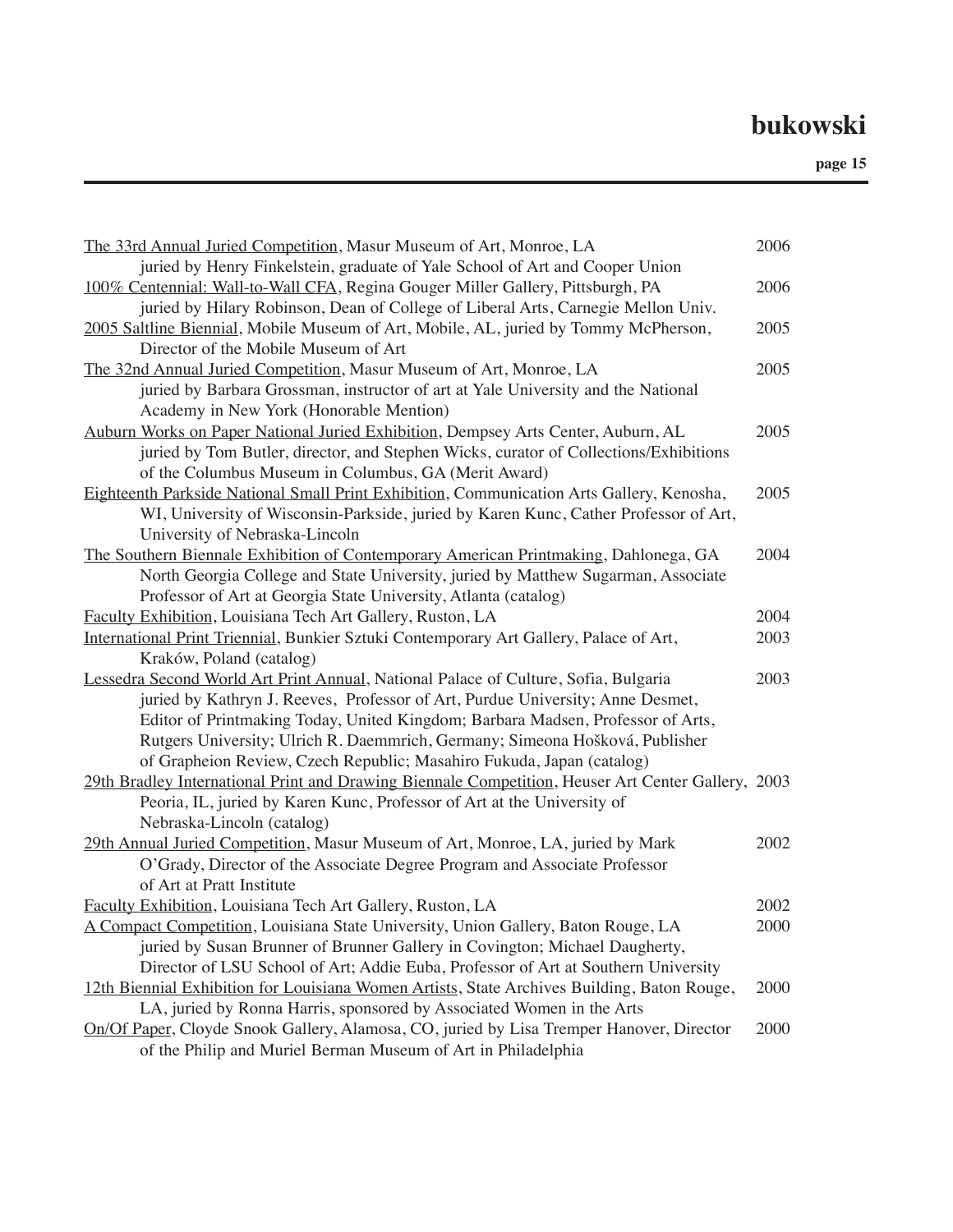| International Print Triennial, traveling exhibition through Poland, Bunkier Sztuki, Kraków,<br>Poland; Galeria Sztuki Współczesnej, Katowice, Poland; Pałac Sztuki, Opole, Poland; | 2000 |
|------------------------------------------------------------------------------------------------------------------------------------------------------------------------------------|------|
| Galeria Sztuki Współczesnej, Szczecin, Poland (catalog)                                                                                                                            |      |
| National Spring Open Juried Exhibition, Wayne Art Center, Wayne, PA, juried by Quita                                                                                               | 2000 |
| Brodhead and Barbara Grossman, Associate Adjunct Professor of Art at the University                                                                                                |      |
| of Pennsylvania (The Artful Framer & Westside Gallery Award)                                                                                                                       |      |
| MFA Thesis Exhibition, Clay Studio Annex 3rd Floor, Philadelphia, PA, juried by Claudia                                                                                            | 2000 |
| Gould, curator of the Institute of Contemporary Arts                                                                                                                               |      |
| MFA Thesis Exhibition, Meyerson Gallery, Philadelphia, PA                                                                                                                          | 2000 |
| Print Folio Exhibition, Burrison Gallery, Philadelphia, PA, juried by William Cromar, Adjunct                                                                                      | 2000 |
| Professor of Art, University of Pennsylvania                                                                                                                                       |      |
| Large Print Show, Dean's Alley, Philadelphia, PA                                                                                                                                   | 2000 |
| 2nd Year MFA Exhibition, Meyerson Gallery, Philadelphia, PA                                                                                                                        | 1999 |
| Small Print Show, Fox Gallery, Philadelphia, PA                                                                                                                                    | 1999 |
| MFA Awards Exhibition, Meyerson Gallery, Philadelphia, PA, invited by Gary Hack, Dean of                                                                                           | 1999 |
| the Graduate School of Fine Arts, University of Pennsylvania                                                                                                                       |      |
| Print Folio Exhibition, Burrison Gallery, Philadelphia, PA                                                                                                                         | 1999 |
| 1st Year MFA Exhibition, Meyerson Gallery, Philadelphia, PA                                                                                                                        | 1999 |
| Large Print Show, Meyerson Gallery, Philadelphia, PA, juried by Hitoshi Nakazato, Chairman                                                                                         | 1999 |
| of the Department of Fine Arts, University of Pennsylvania                                                                                                                         |      |
| 1st Year MFA Exhibition, Blauhaus Gallery, Philadelphia, PA                                                                                                                        | 1998 |
| Regional Exhibition, Associated Artists of Butler County, Butler, PA, juried by Herbert Olds,                                                                                      | 1996 |
| Professor of Art at Carnegie Mellon University                                                                                                                                     |      |
| Annual National Midyear Painting Exhibition, The Butler Institute of American Art,                                                                                                 | 1995 |
| Youngstown, OH, juried by Barbara Rose, Art Historian and Timothy Eaton,                                                                                                           |      |
| Boca Raton Museum of Art Curator (catalog)                                                                                                                                         |      |
| 3 New Abstract Artists, Associated Artists of Butler County, Butler, PA, juried by Jacqueline                                                                                      | 1995 |
| Uytenbogaart, Director of the Associated Artists of Butler County                                                                                                                  |      |
| Faculty Exhibition, The Hoyt Institute of Fine Arts, New Castle, PA                                                                                                                | 1995 |
| Regional Exhibition, Associated Artists of Butler County, Butler, PA                                                                                                               | 1995 |
| Local Artists Show, Cole-Dubell Gallery, Ellwood City, PA                                                                                                                          | 1994 |
| Recent Work, Undercroft Gallery, Pittsburgh, PA                                                                                                                                    | 1993 |
| BFA Thesis Exhibition, Forbes Gallery, Pittsburgh, PA                                                                                                                              | 1992 |
| The People's Art Show, Pittsburgh Center for the Arts, Pittsburgh, PA                                                                                                              | 1991 |

#### **BIBLIOGRAPHY**

Miniprint Kazanlak, issue 8, (August 2021): pages 18, 40, jurors Eric Mummery, Christiaan Diedericks, and Peter Boyadjieff. (catalog)

Miniprint Kazanlak, issue 7, (August 2019): page 18, jurors Mikio Watanabe, Yoshiaki Murakami, and Peter Boyadjieff. (catalog)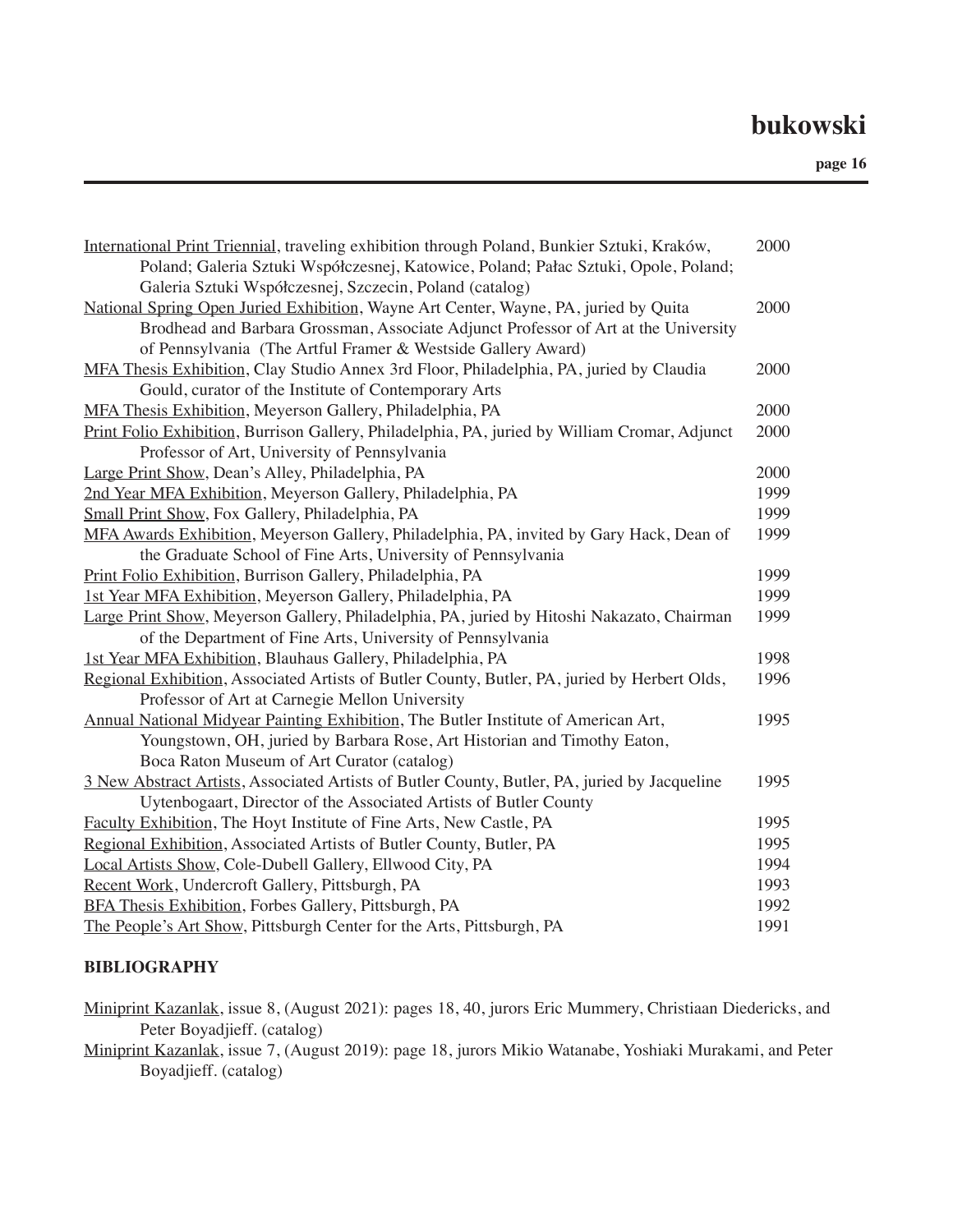- "School of Art director reflects on past health struggles, healing in upcoming exhibit," Kentwired.com. (2018): http://www.kentwired.com/latest\_updates/article\_fa910aa0-f769-11e8-bb0e-d3ae18cfcdcd.html
- CreativPaper Magazine, issue 8, (March 2018): pages 84 89, juror Jimmy Outhwaite, publisher https://issuu.com/creativpaper/docs/creativpaper-issue-008-vol-2
- CreativPaper Magazine, issue 2, (February 2017): pages 128 135, juror Jimmy Outhwaite, publisher https://issuu.com/creativpaper/docs/creativpaper-issue-two-final-press
- The First Berliner Art Book 2017, Art Management Berlin, (2017): pages 22 23, juror Gabriela Caranfil, Curator and Project Coordinator of Art Management Berlin
- American Art Collector: Juried Competition of New Work, Alcove Media, (2017): page 30, jurors: Jan Christensen-Heller, Christensen-Heller Gallery and Howard Eige, Painting Instructor, California College of the Arts
- Studio Visit: A Juried Selection of International Visual Artists, The Open Studios Press, Volume 29 (2015): page 26, juror: Michael Lash, Independent Curator and Former Director of Public Arts for the City of Chicago.
- Who's Who in America 2015, 69th Edition, (September 2014).
- Prints Tokyo 2012: International Print Exhibition Tokyo 2012, Japan Print Association (2012): page 28. (catalog) Tokyo, Japan
- 7th International Graphic Triennial Bitola 2012, The Ministry of Culture of the Republic of Macedonia (2012): page 256. (catalog) Bitola, Republic of Macedonia
- 20 Years Lessedra: exhibitions, projects, workshops, collection, Lessedra Gallery (2011): page 109. (catalog) Sofia, Bulgaria
- Splitgraphic: international graphic art biennal, Kulturno umjetnicka udruga Splitgraphic. (2011): page 105. (catalog) Split, Croatia
- World Who's Who of Women, 2011, 15th Edition, (April 2011).
- "IfM, VAC break boundaries through art," The Tech Talk. volume 85, number 3, (September 30, 2010): page 5. Creative Quarterly: The Journal of Art and Design, volume 6, number 1, issue 19, (June 2010): page 27.
- "Engineering and Art: Building the Bridge", The E&S, Student Perspectives on Engineering and Science. volume 54, number 2, (Spring 2010): pages 21-22.
- Who's Who of American Women, 2010-2011, 28th Edition, (September 2010).
- "Art in Academia," Center for the Living Arts/Space 301. (November 13, 2009): page 1. (catalog)
- "Tech professor, locals featured," Ruston Daily Leader. (February 2, 2009): page 3.
- "History of Printmaking: From Prehistoric Engravings to Contemporary Prints," Lessedra 7th World Art Print Annual, Lessedra Gallery & Contemporary Art Projects. (2008): page 42. (catalog)
- "Museum of Art show to feature area professors: Bukowski, Berguson works in New Orleans tribute exhibit," Ruston Daily Leader. (July 10, 2008): page 5.
- "Prints convey artist's story," Ruston Daily Leader. (June 9, 2008): page 1A.
- 2000 Outstanding Intellectuals of the 21st Century, 34th edition, 2008.
- Who's Who of American Women, 2008 edition, (September 2008).
- "Art makes comeback through March 28," Ruston Daily Leader. (March 14, 2008): page 6.
- "Local artists' talents reach near and far," Ruston Daily Leader. (March 7, 2008): page 6.
- Who's Who in American Education, 8th edition, 2007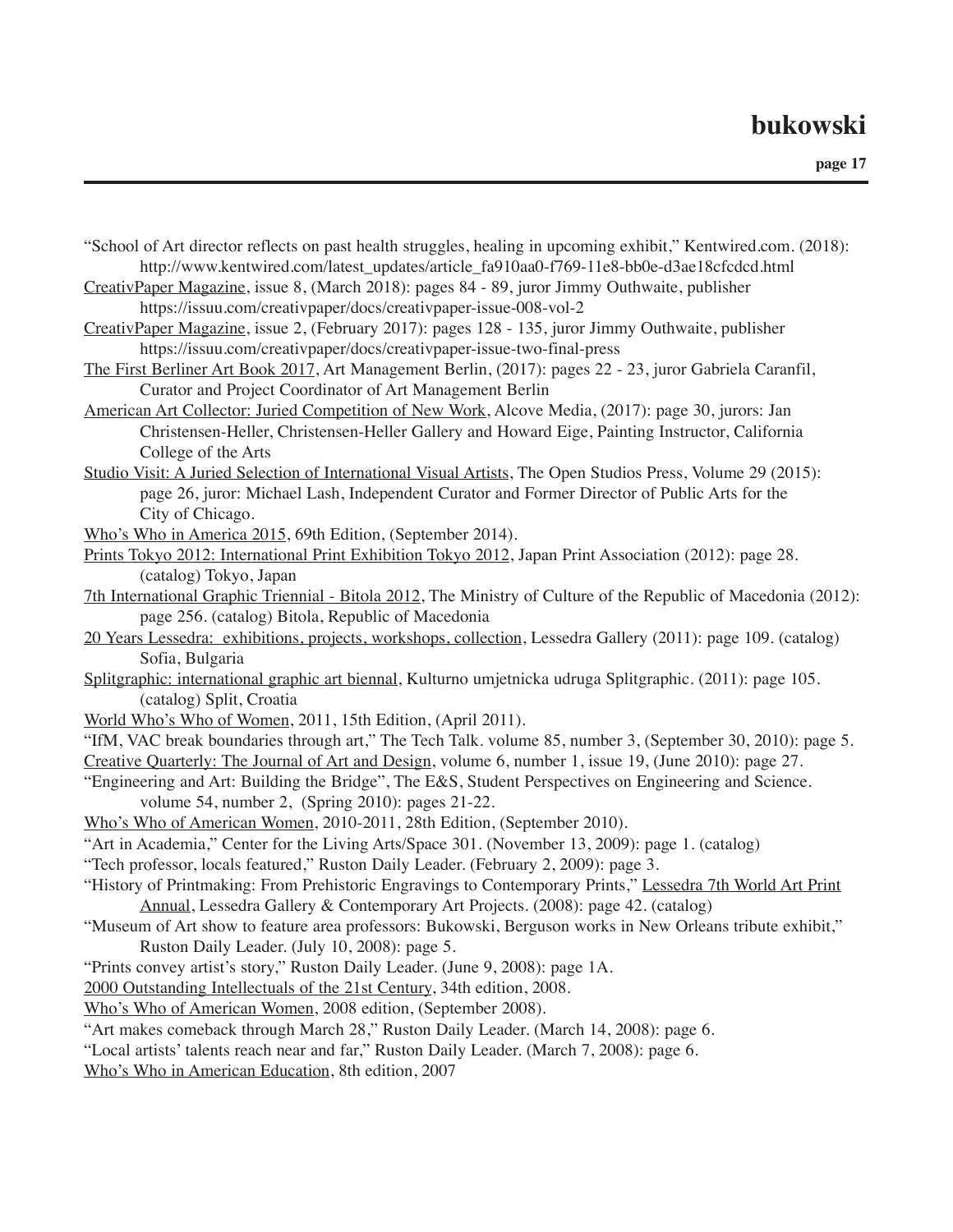| Lessedra 6th World Art Print Annual, Lessedra Gallery & Contemporary Art Projects. (2007): page 89. (catalog)<br>"Southern Printmaking Biennale," Prima Atlanta Printer. (2007): pages 13-14. (catalog) |
|---------------------------------------------------------------------------------------------------------------------------------------------------------------------------------------------------------|
| Who's Who of Emerging Leaders, 1st edition, 2007.                                                                                                                                                       |
| "Marie Bukowski: An exhibition with her students," Dyma. (May 30, 2006): page 16.                                                                                                                       |
| "Bukowski, students have prints displayed in Bulgaria," The News-Star. (April 30, 2006): page 1D.                                                                                                       |
| Lessedra 5th World Art Print Annual, Lessedra Gallery & Contemporary Art Projects. (2006): page 2. (catalog)                                                                                            |
| Who's Who in the World, 24th edition, 2006.                                                                                                                                                             |
| "Bukowski's artwork takes off in Europe," Am-Pol Eagle. (December 1, 2005): page 13.                                                                                                                    |
| "Tech art professor scores foreign fame," The News-Star. (August 26, 2005): page 1B.                                                                                                                    |
| Home and Garden Television, Designer's Challenge, (August 18, 2005; 8:30pm est).                                                                                                                        |
| work selected by designers to purchase for client's home; aired on HGTV                                                                                                                                 |
| Who's Who in American Education, 7th edition, 2005                                                                                                                                                      |
| "Bukowski's Art Flourishes in Eastern European Countries," Tech Report. (Fall 2005): page 25.                                                                                                           |
| "Bukowski Art Abroad," KEDM 90.3 interview by Kate Archer. (August 5, 2005).                                                                                                                            |
| "Sense-ational Art," The Sofia Echo. Vol. 9, issue 25, (June 24-30, 2005): page 22.                                                                                                                     |
| "World Art," The Sofia Echo. Vol. 9, issue 23, (June 10-16, 2005): page 20.                                                                                                                             |
| Program Sofia, "4th World Print Exhibition at Lessedra Gallery", (June 3-9, 2005): page 28.                                                                                                             |
| Lessedra Fourth World Art Print Annual, Lessedra Gallery & Contemporary Art Projects. (2005):                                                                                                           |
| page 153. (catalog)                                                                                                                                                                                     |
| Who's Who in America, 60th Diamond Edition, 2005.                                                                                                                                                       |
| Who's Who Among America's Teachers, 9th edition, 2005.                                                                                                                                                  |
| "Professor's prints accepted in exhibition," The News-Star. (January 14, 2005): page 3D.                                                                                                                |
| 18th Parkside National Small Print Exhibition, (January 2005): page 9. (catalog)                                                                                                                        |
| "Print exhibition includes work from Tech professor," The News-Star. (December 22, 2004): page 4D.                                                                                                      |
| "Graphium International Mini Print Salon," Waldpress. (2004): page 9. (catalog)                                                                                                                         |
| "Professor's etchings win prize," The News-Star. (November 17, 2004): page 4D.                                                                                                                          |
| "Southern Printmaking Biennale," Prima Atlanta Printer. (2004): page 19. (catalog)                                                                                                                      |
| Lessedra Third World Art Print Annual, SPS Printing House, Sofia. (2004): page 102. (catalog)                                                                                                           |
| "Artist completes foreign project," The Ruston Daily Leader. (August 27, 2004): page 9A.                                                                                                                |
| "Tech art professor works in Netherlands," The News-Star. (July 29, 2004): page 3B.                                                                                                                     |
| "Tech has notable achievements during past academic year," The Ruston Daily Leader. (June 7, 2004): page 16B.                                                                                           |
| "Professor Prolific During Artist Residency in Belgium," Louisiana Tech Magazine. (Summer 2004): page 23.                                                                                               |
| South: Defining the Popular Culture, (May/June 2004): page 32.                                                                                                                                          |
| "Tech artist finds place among worldly talent," The Ruston Daily Leader. (January 26, 2004): page 1A.                                                                                                   |
| Hudgens, Michelle. "Tech art professor takes talent, method to Belgian program," The News-Star.                                                                                                         |
| (January 25, 2004): page 4B.                                                                                                                                                                            |
| "Assistant professor undergoes intense training in Belgium," The Shreveport Times. (January 22, 2004):                                                                                                  |
| page 2B.                                                                                                                                                                                                |
| Lessedra Second World Art Print Annual, Lessedra Gallery & Contemporary Art Projects. (2003): page 53.                                                                                                  |
| (catalog)                                                                                                                                                                                               |
| Who's Who in America, 61st edition, 2007.                                                                                                                                                               |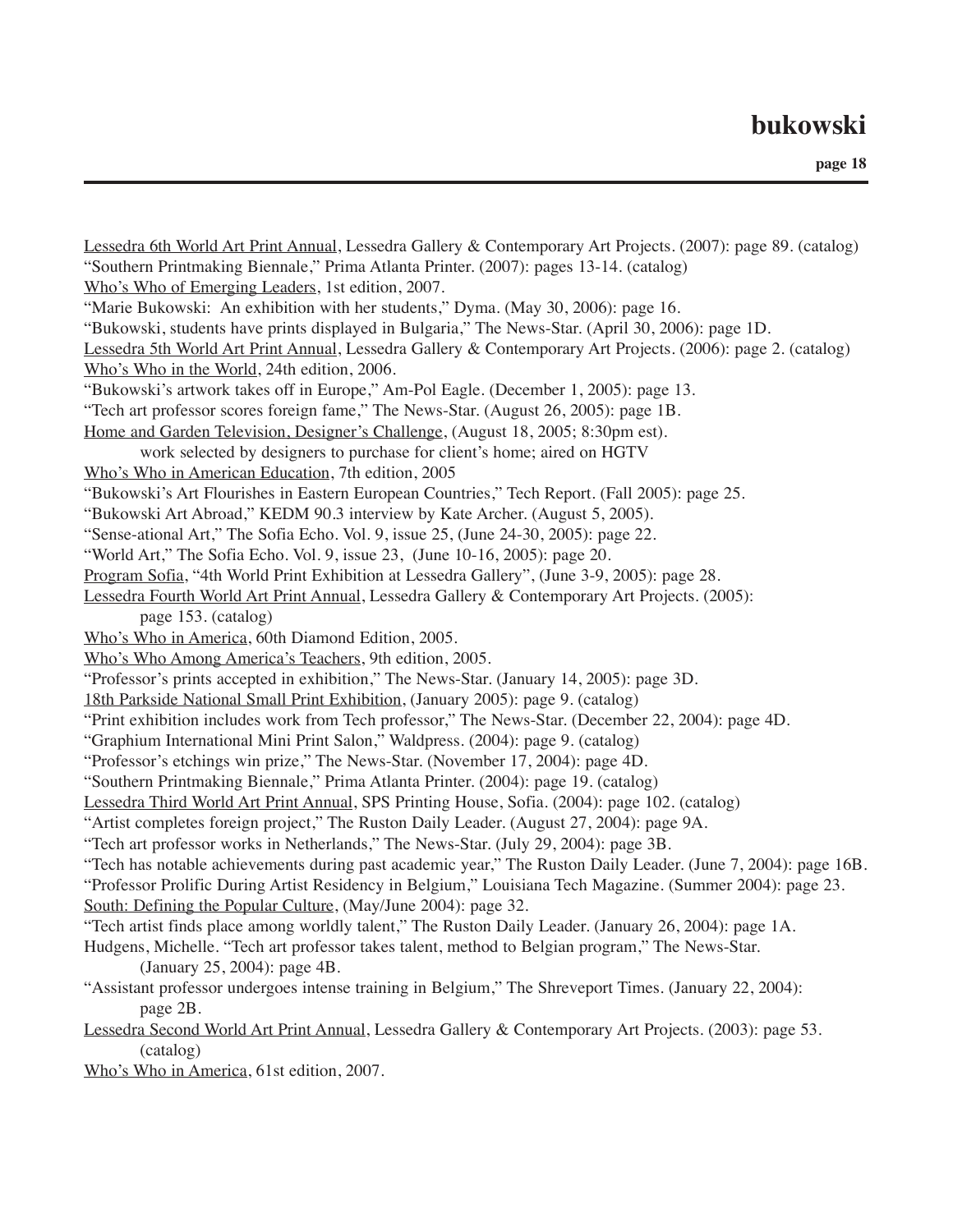**page 19**

Who's Who of American Women, 2007 edition, (January 2007). Alexander, Tilisha. "Professor to continue studies overseas," The Tech Talk. (July 3, 2003): page 3. Greenwood, Anne. "Marie Bukowski at The Frame Up," The Ruston Daily Leader. (May 2, 2003): page 8A. 2000 Outstanding Intellectuals of the 21st Century, Second edition, Melrose Press Ltd. (2003). 2000 Outstanding People, Melrose Press Ltd. (2003). Dictionary of International Biography, 30th edition, Melrose Press Ltd. (2003). "Faculty receives grants," The Ruston Daily Leader. (September 8, 2002): page 1. Cannon, Chuck. "Juried exhibit opens at Masur," The News-Star. (April 21, 2002): page 21. "Artists mini-grants awarded," The Ruston Daily Leader. (October 10, 2001): page 12A. Price, Anne. "40 artists' works showing in Compact exhibit," The Baton Rouge Advocate. (November 2001). Directory of Prints 2000, Krakow, Poland. (October 2000): CD-ROM catalog. "Penn in Ink", volume 9, number 1. (September 2000): page 8. Mauger, Alana. "Wayne Art Center hosts local and national artists at exhibit", Main Line Midweek. (May 31, 2000): page 4. Donohoe, Victoria. "Wayne Art Center," Neighbors Inquirer. (May 28, 2000): page 1. The Fabric of Philadelphia Through the Eyes of the Artist, (October 20, 1999): catalog, page 7. "Art: Images & Irony," The Pittsburgh Post Gazette. (January 28, 1995): page B5. MacLennan, Rosalind. "Art Center hosts the abstract," The Butler Eagle. (June 12, 1995): page 11. MacLennan, Rosalind. "AABC show features newcomers," The Butler Eagle. (June 5, 1995): page 14.

#### **COLLECTIONS**

Green Pea Press, Huntsville, AL National Science Foundation, Washington D.C. Douro Museum, Alijo, Portugal College of Engineering & Science, Louisiana Tech University, Ruston, LA Hunt, Guillot and Associates, Ruston, LA; Houston, TX Museum of Graphic Art, Split, Croatia Iberia Bank, New Orleans, LA; Monroe, LA Institute for Micromanufacturing, Louisiana Tech University, Ruston, LA Instituto Mexicano Norteamericano de Relaciones Culturales, Monterrey NL, Mexico Academy of Fine Arts, Warsaw, Poland Milkwood International, Český Krumlov, Czech Republic Can Serrat, El Bruc, Spain Muzeum Miasta, Ostrów Wielkopolski, Poland Graphium Engraving Studio, Timișoara, Romania Lessedra Gallery and Contemporary Art Projects, Sofia, Bulgaria BaZtille Ateliers, Zoetermeer, The Netherlands Royal Museum of Fine Art, Antwerp, Belgium Frans Masereel Centre, Kasterlee, Belgium Stowarzyszenie Międzynarodowe Triennale Grafiki, Kraków, Poland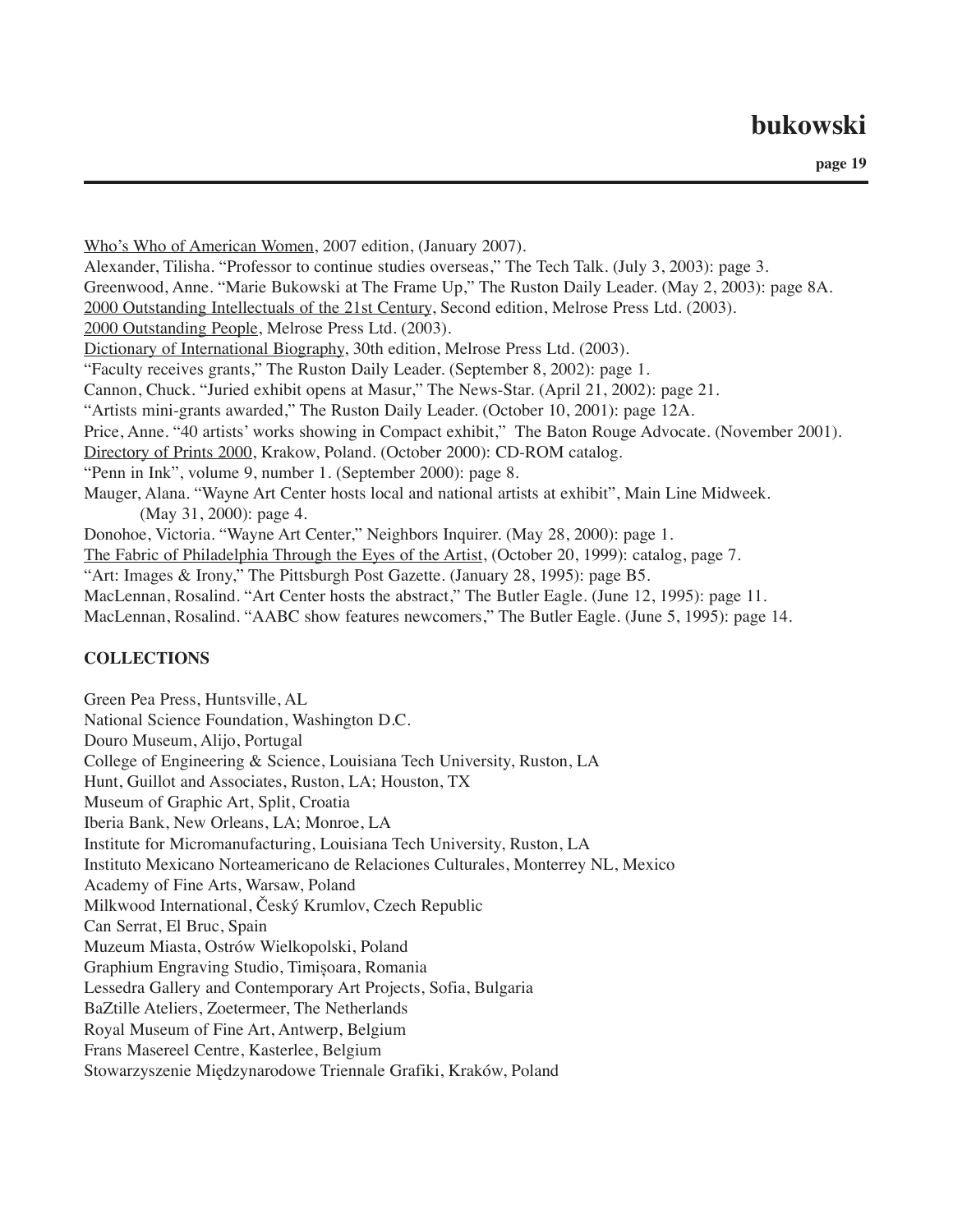**page 20**

Anchor Graphics, Chicago, IL University of Pennsylvania, Graduate School of Fine Arts, Philadelphia, PA Arthur Ross Gallery, University of Pennsylvania, Philadelphia, PA The Wellness Center, Philadelphia, PA McDonald's Northeast Corporate Division, Philadelphia, PA Gemini Precision Products, Zelienople, PA Robert Stephens Jewelers, Inc., Butler, PA Olivia Engh Gallery, Pittsburgh, PA Kapoor's Indian Imports, Pittsburgh, PA

#### **LECTURES & DEMONSTRATIONS**

| Presenter (invited), "Trends in Science, Technology, Engineering, the Arts and Mathematics<br>(STEAM) Education," Physics and Engineering Education, American Society for | 2022 |
|---------------------------------------------------------------------------------------------------------------------------------------------------------------------------|------|
| <b>Engineering Education</b>                                                                                                                                              |      |
| Presenter (invited), "STEAM Education - Powering the Next Generation," Physics and                                                                                        | 2021 |
| Engineering Education, American Society for Engineering Education (virtual)                                                                                               |      |
| Visiting Artist, "Images from a Math Artist," Cleveland Museum of Art, Print Club of                                                                                      | 2021 |
| Cleveland, invited by Margie Moskovitz and Ximena Valdes-Sessler, Programming                                                                                             |      |
| Co-Chairs (virtual)                                                                                                                                                       |      |
| Presenter (invited), "The Future Progresses of STEAM in a Global World," Physics and                                                                                      | 2020 |
| Engineering Education, American Society for Engineering Education (virtual)                                                                                               |      |
| Keynote Speaker, "The Power of the Arts," Scholastic Art Awards Ceremony, Conference                                                                                      | 2020 |
| Center Great Hall, Stark Campus (six county regional middle and high school art<br>competition)                                                                           |      |
| Presenter (invited), "Designing for the Future," STEAM Education: Through Experiential                                                                                    | 2019 |
| Learning, American Society for Engineering Education                                                                                                                      |      |
| Panelist (invited), "Engineering for US All: A National Pilot Program for High School                                                                                     | 2019 |
| Engineering," American Society for Engineering Education                                                                                                                  |      |
| Presenter, "Memoirs of Disintegration" (peer-reviewed), Aftermath: The Fall and Rise after                                                                                | 2018 |
| the Event Conference, Institute of English Studies, Jagiellonian University, Kraków,                                                                                      |      |
| Poland                                                                                                                                                                    |      |
| Presenter, "Memoirs of Disintegration" (invited paper), Staying in Touch: The Aesthetics of                                                                               | 2018 |
| Embodied Artistic Practice Conference, University of Wrocław, Wrocław, Poland                                                                                             |      |
| Lecturer, "The Art of Social Engagement," Cleveland Urban Design Collective, College of                                                                                   | 2018 |
| Architecture and Environmental Design, Kent State University                                                                                                              |      |
| Presenter, "The Visualization of Science and Technology through Art" (peer-reviewed),                                                                                     | 2018 |
| 6th Annual International Conference on Physics, Athens, Greece (co-author with Dr.                                                                                        |      |
| Chester Wilson, Associate Professor of Electrical Engineering, Physics, Cyber at                                                                                          |      |
| Louisiana Tech University)                                                                                                                                                |      |
| Presenter, "Designing for the Future" (invited paper), The Future Developments and Prospects                                                                              | 2018 |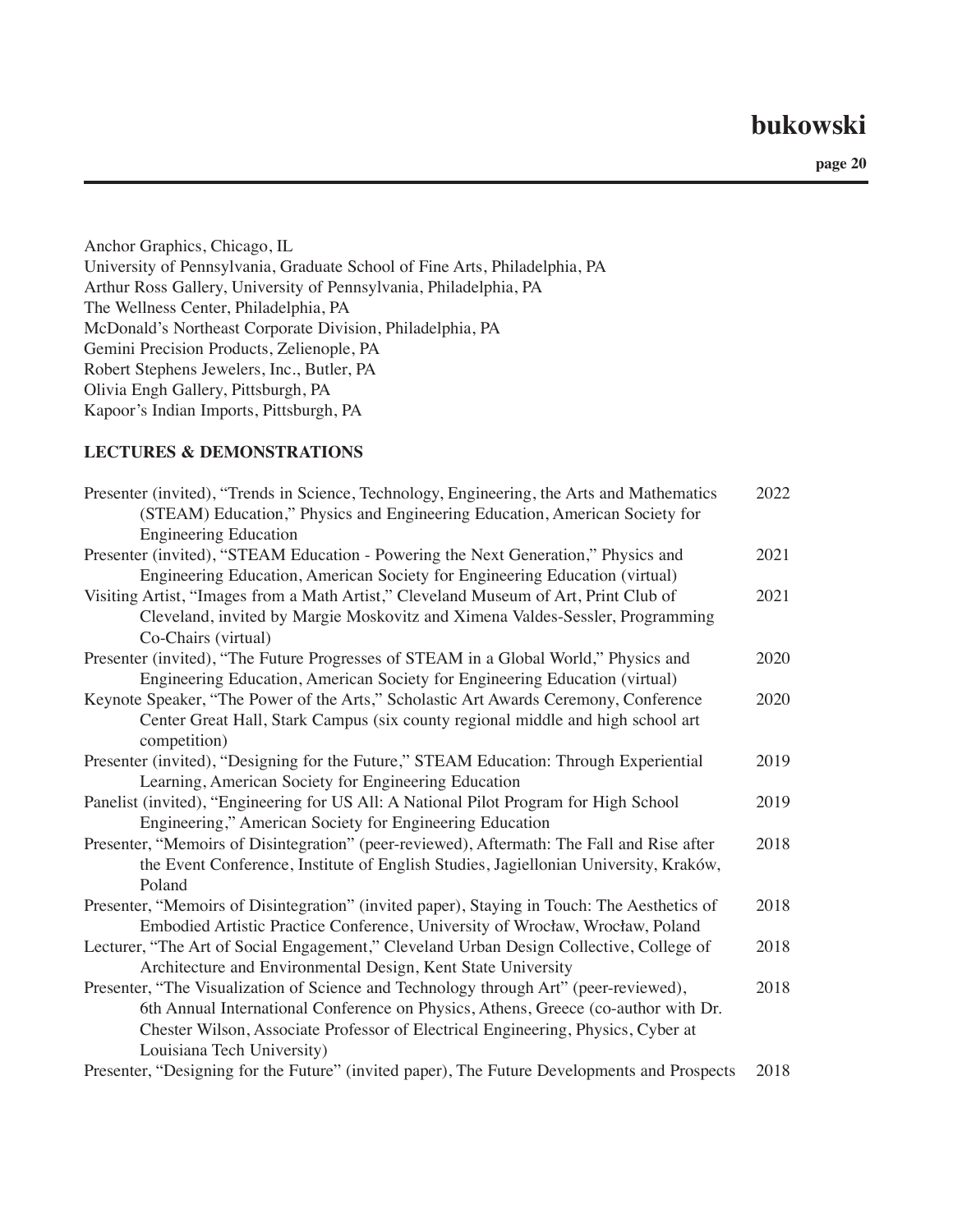**page 21**

| Keynote Speaker, "The Power of Culture," Graduate Research Symposium, Kent State<br>University                                                                                      | 2018 |
|-------------------------------------------------------------------------------------------------------------------------------------------------------------------------------------|------|
| Keynote Speaker, Scholastic Art Awards Ceremony, Conference Center Great Hall, Stark<br>Campus (six county region middle and high school art competition)                           | 2018 |
| Panelist, "Transitions to Leadership," Center for Teaching and Learning, Kent State University,<br>discussions by KSU members newly appointed to leadership roles                   | 2017 |
| Lecturer, "Art & the Mathematical Instinct," Department of Mathematics, Southern Illinois<br>University Carbondale                                                                  | 2016 |
| Visiting Artist, School of Art & Visual Studies, University of Kentucky, Lexington, KY                                                                                              | 2016 |
| Visiting Artist, Department of Art & Art History, Albion College, Albion, MI                                                                                                        | 2016 |
| Lecturer, "Art & Science," Prints Tokyo 2012, Tokyo Metropolitan Art Museum, Tokyo, Japan                                                                                           | 2012 |
| Presenter, "The Visualization of Science and Technology through Art," International Conference 2012<br>on the Image, Higher School of the Humanities and Journalism, Poznań, Poland |      |
| Workshop, "The Monotype: Techniques & Methods," Masur Museum of Art, Monroe, LA                                                                                                     | 2012 |
| Lecturer, "Art & Technology," College of Engineering & Science, (ENGR 489A: Leadership<br>Skills for Scientists and Engineers), Louisiana Tech University, Ruston, LA               | 2012 |
| Workshop, "The Monotype: Techniques & Methods," Masur Museum of Art, Monroe, LA                                                                                                     | 2011 |
| Lecturer, "Art & Science," College of Engineering & Science, (ENGR 489A: Leadership Skills<br>for Scientists and Engineers), Louisiana Tech University, Ruston, LA                  | 2011 |
| Lecturer, "Science Needs the Arts," Louisiana Council of Graduate Deans, Louisiana Tech<br>University, Ruston, LA                                                                   | 2010 |
| Lecturer, "Science Needs the Arts," Engineering and Science Foundation Board of Directors,<br>College of Engineering and Science, Louisiana Tech University, Ruston, LA             | 2010 |
| Lecturer, "Art + Science/Making a Living in the Arts," Art & Entrepreneurship Lecture Series,<br>The Enterprise Center, Louisiana Tech University, Ruston, LA                       | 2010 |
| Lecturer, "Science Needs the Arts," Chemistry and Physics Departments, Louisiana Tech<br>University, Ruston, LA                                                                     | 2010 |
| Lecturer, "Imagery/Allegory," Faculty and Staff Club, Louisiana Tech University, Ruston, LA                                                                                         | 2010 |
| Lecturer, "Science Needs the Arts," Institute for Micromanufacturing, Louisiana Tech<br>University, Ruston, LA                                                                      | 2010 |
| Lecturer, "Imagery/Allegory," ClubPhoto, Louisiana Tech University, Ruston, LA                                                                                                      | 2010 |
| Lecturer, "Art + Math," School of Architecture, Louisiana Tech University, Ruston, LA                                                                                               | 2009 |
| Workshop, "The Monotype: Techniques & Methods," Louisiana Art Educators Association,<br>Louisiana Tech University                                                                   | 2008 |
| Presenter, "Art & the Mathematical Instinct," Liberal Arts Symposium, Louisiana Tech<br>University, Ruston, LA                                                                      | 2007 |
| Lecturer, Lessedra Gallery, Sofia, Bulgaria                                                                                                                                         | 2006 |
| Lecturer, National Academy of Art, Sofia, Bulgaria                                                                                                                                  | 2006 |

of Engineering and Science Education & Research in a Global World, 6th Annual

International Conference of Physics, Athens, Greece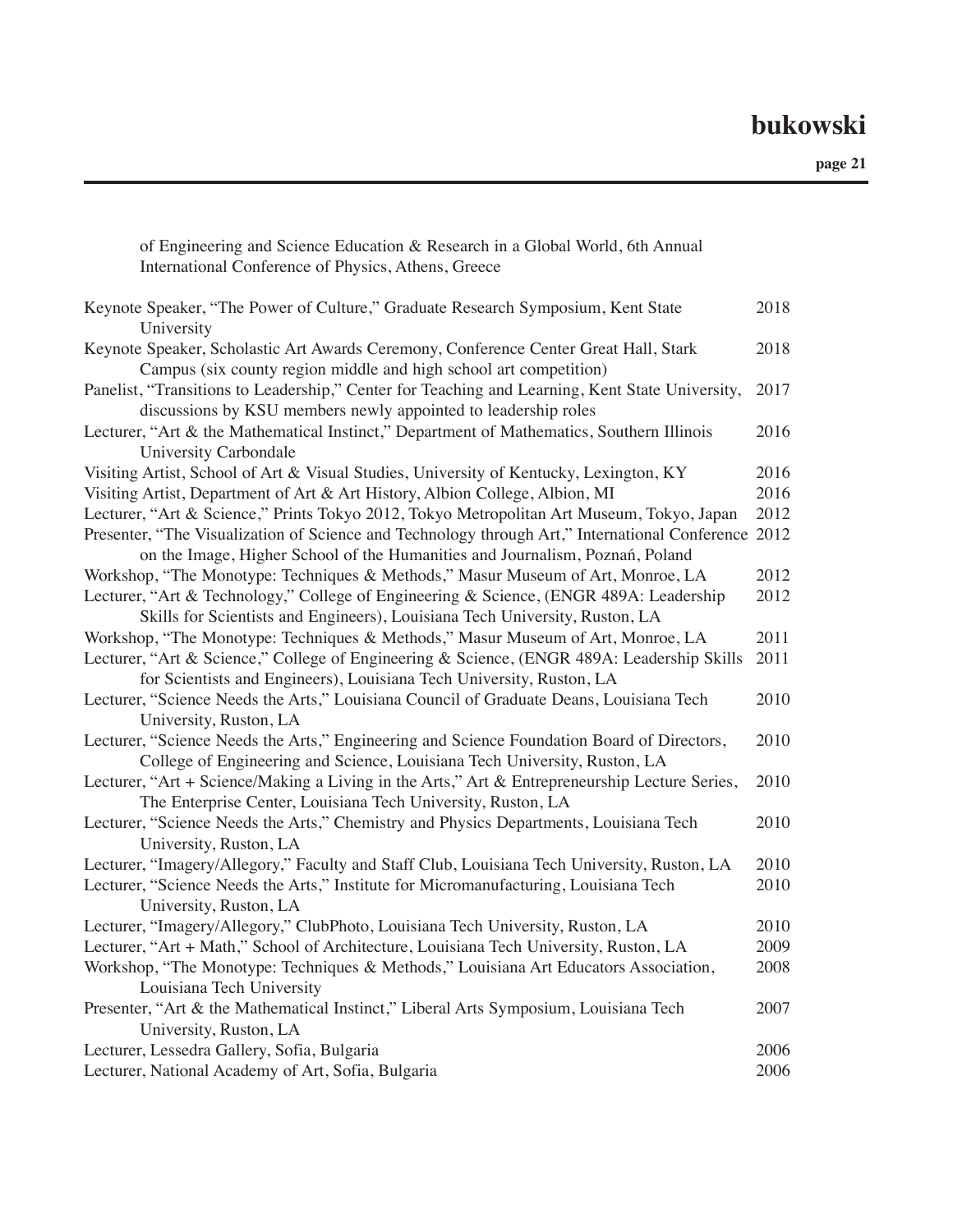| 2005<br>Lecturer, Printmaking Panel, National Palace of Culture, Sofia, Bulgaria<br>Lecturer, National Academy of Art, Sofia, Bulgaria<br>2005<br>Visiting Critic, National Academy of Art, Sofia, Bulgaria<br>2005<br>Lecturer, Monotype: Techniques & Concepts, Shreveport Regional Arts Council<br>2005<br>Lecturer, BaZtille Ateliers, Zoetermeer, The Netherlands<br>2004<br>Lecturer, Printmaking Panel, Contemporary Arts Center, New Orleans, LA<br>2004<br>Demonstration, Creating Monotypes, Frans Masereel Centre, Kasterlee, Belgium<br>2003<br>Demonstration, Lithography: Photopolymer Plates, Anchor Graphics, Chicago, IL<br>2003<br>Lecturer, discussion of personal work to advanced lithography class, Anchor Graphics,<br>2003<br>Chicago, IL<br>PROFESSIONAL SERVICE<br>Site Evaluator for NASAD, Tyler School of Art and Architecture, conduct re-accreditation<br>2023<br>review on Philadelphia and Tokyo campuses and write final Visitor's Report<br>Site Evaluator for NASAD, Houston Community College, Visual and Performing Arts Center<br>2022<br>conduct re-accreditation review and write final Visitor's Report<br>2022<br>Panelist, NASAD panel session: "Effective Curriculum Planning: Revisiting Today's<br>Assumptions; Articulating Tomorrow's Expectations," focus on the unfolding landscape<br>before our students, and the speed with which it is changing, and how to best prepare<br>our students for a future we cannot predict with certainty, particularly given current<br>social conditions and technological advancements (virtual)<br>Co-Chair, Membership Committee, American Society of Engineering Education (Engineering<br>$2021 - 2022$<br>Physics and Physics Division) creating and implementing a membership plan, promoting<br>membership throughout the year, providing membership reports at annual meeting and<br>collecting dues<br>2021 - 2022<br>Panel Organizer, American Society of Engineering Education (Engineering Physics and<br>Physics Division), creating and organizing panel discussions and workshops for<br><b>STEAM</b> education<br>Moderator and Presenter, NASAD Pre-Meeting Workshop for Individuals New to Art and<br>2021<br>Design Higher Education Administration, moderate sessions of the most important and<br>pressing concerns faced by art and design leaders in early administrative years and<br>present a workshop entitled "Managing and Evaluating Personnel" (canceled)<br>2021<br>Juror, AIA Akron Design Awards, jury biennial design awards for the American Institute of<br>Architects in the categories of architectural work, emerging professionals, photography,<br>and makers<br>Committee on Nominations, National Association of Schools of Art and Design, prepare a slate 2020 - 2022<br>of nominees for offices to be filled each year and present the slate for vote by the<br>membership at the annual meeting of the Association | Lecturer, Can Serrat, El Bruc, Spain                                                                              | 2006 |
|-----------------------------------------------------------------------------------------------------------------------------------------------------------------------------------------------------------------------------------------------------------------------------------------------------------------------------------------------------------------------------------------------------------------------------------------------------------------------------------------------------------------------------------------------------------------------------------------------------------------------------------------------------------------------------------------------------------------------------------------------------------------------------------------------------------------------------------------------------------------------------------------------------------------------------------------------------------------------------------------------------------------------------------------------------------------------------------------------------------------------------------------------------------------------------------------------------------------------------------------------------------------------------------------------------------------------------------------------------------------------------------------------------------------------------------------------------------------------------------------------------------------------------------------------------------------------------------------------------------------------------------------------------------------------------------------------------------------------------------------------------------------------------------------------------------------------------------------------------------------------------------------------------------------------------------------------------------------------------------------------------------------------------------------------------------------------------------------------------------------------------------------------------------------------------------------------------------------------------------------------------------------------------------------------------------------------------------------------------------------------------------------------------------------------------------------------------------------------------------------------------------------------------------------------------------------------------------------------------------------------------------------------------------------------------------------------------------------------------------------------------------------------------------------------------------------------------------------------------------------------------------------------------------------------------------------------------------|-------------------------------------------------------------------------------------------------------------------|------|
|                                                                                                                                                                                                                                                                                                                                                                                                                                                                                                                                                                                                                                                                                                                                                                                                                                                                                                                                                                                                                                                                                                                                                                                                                                                                                                                                                                                                                                                                                                                                                                                                                                                                                                                                                                                                                                                                                                                                                                                                                                                                                                                                                                                                                                                                                                                                                                                                                                                                                                                                                                                                                                                                                                                                                                                                                                                                                                                                                           |                                                                                                                   |      |
|                                                                                                                                                                                                                                                                                                                                                                                                                                                                                                                                                                                                                                                                                                                                                                                                                                                                                                                                                                                                                                                                                                                                                                                                                                                                                                                                                                                                                                                                                                                                                                                                                                                                                                                                                                                                                                                                                                                                                                                                                                                                                                                                                                                                                                                                                                                                                                                                                                                                                                                                                                                                                                                                                                                                                                                                                                                                                                                                                           |                                                                                                                   |      |
|                                                                                                                                                                                                                                                                                                                                                                                                                                                                                                                                                                                                                                                                                                                                                                                                                                                                                                                                                                                                                                                                                                                                                                                                                                                                                                                                                                                                                                                                                                                                                                                                                                                                                                                                                                                                                                                                                                                                                                                                                                                                                                                                                                                                                                                                                                                                                                                                                                                                                                                                                                                                                                                                                                                                                                                                                                                                                                                                                           |                                                                                                                   |      |
|                                                                                                                                                                                                                                                                                                                                                                                                                                                                                                                                                                                                                                                                                                                                                                                                                                                                                                                                                                                                                                                                                                                                                                                                                                                                                                                                                                                                                                                                                                                                                                                                                                                                                                                                                                                                                                                                                                                                                                                                                                                                                                                                                                                                                                                                                                                                                                                                                                                                                                                                                                                                                                                                                                                                                                                                                                                                                                                                                           |                                                                                                                   |      |
|                                                                                                                                                                                                                                                                                                                                                                                                                                                                                                                                                                                                                                                                                                                                                                                                                                                                                                                                                                                                                                                                                                                                                                                                                                                                                                                                                                                                                                                                                                                                                                                                                                                                                                                                                                                                                                                                                                                                                                                                                                                                                                                                                                                                                                                                                                                                                                                                                                                                                                                                                                                                                                                                                                                                                                                                                                                                                                                                                           |                                                                                                                   |      |
|                                                                                                                                                                                                                                                                                                                                                                                                                                                                                                                                                                                                                                                                                                                                                                                                                                                                                                                                                                                                                                                                                                                                                                                                                                                                                                                                                                                                                                                                                                                                                                                                                                                                                                                                                                                                                                                                                                                                                                                                                                                                                                                                                                                                                                                                                                                                                                                                                                                                                                                                                                                                                                                                                                                                                                                                                                                                                                                                                           |                                                                                                                   |      |
|                                                                                                                                                                                                                                                                                                                                                                                                                                                                                                                                                                                                                                                                                                                                                                                                                                                                                                                                                                                                                                                                                                                                                                                                                                                                                                                                                                                                                                                                                                                                                                                                                                                                                                                                                                                                                                                                                                                                                                                                                                                                                                                                                                                                                                                                                                                                                                                                                                                                                                                                                                                                                                                                                                                                                                                                                                                                                                                                                           |                                                                                                                   |      |
|                                                                                                                                                                                                                                                                                                                                                                                                                                                                                                                                                                                                                                                                                                                                                                                                                                                                                                                                                                                                                                                                                                                                                                                                                                                                                                                                                                                                                                                                                                                                                                                                                                                                                                                                                                                                                                                                                                                                                                                                                                                                                                                                                                                                                                                                                                                                                                                                                                                                                                                                                                                                                                                                                                                                                                                                                                                                                                                                                           |                                                                                                                   |      |
|                                                                                                                                                                                                                                                                                                                                                                                                                                                                                                                                                                                                                                                                                                                                                                                                                                                                                                                                                                                                                                                                                                                                                                                                                                                                                                                                                                                                                                                                                                                                                                                                                                                                                                                                                                                                                                                                                                                                                                                                                                                                                                                                                                                                                                                                                                                                                                                                                                                                                                                                                                                                                                                                                                                                                                                                                                                                                                                                                           |                                                                                                                   |      |
|                                                                                                                                                                                                                                                                                                                                                                                                                                                                                                                                                                                                                                                                                                                                                                                                                                                                                                                                                                                                                                                                                                                                                                                                                                                                                                                                                                                                                                                                                                                                                                                                                                                                                                                                                                                                                                                                                                                                                                                                                                                                                                                                                                                                                                                                                                                                                                                                                                                                                                                                                                                                                                                                                                                                                                                                                                                                                                                                                           |                                                                                                                   |      |
|                                                                                                                                                                                                                                                                                                                                                                                                                                                                                                                                                                                                                                                                                                                                                                                                                                                                                                                                                                                                                                                                                                                                                                                                                                                                                                                                                                                                                                                                                                                                                                                                                                                                                                                                                                                                                                                                                                                                                                                                                                                                                                                                                                                                                                                                                                                                                                                                                                                                                                                                                                                                                                                                                                                                                                                                                                                                                                                                                           |                                                                                                                   |      |
|                                                                                                                                                                                                                                                                                                                                                                                                                                                                                                                                                                                                                                                                                                                                                                                                                                                                                                                                                                                                                                                                                                                                                                                                                                                                                                                                                                                                                                                                                                                                                                                                                                                                                                                                                                                                                                                                                                                                                                                                                                                                                                                                                                                                                                                                                                                                                                                                                                                                                                                                                                                                                                                                                                                                                                                                                                                                                                                                                           |                                                                                                                   |      |
|                                                                                                                                                                                                                                                                                                                                                                                                                                                                                                                                                                                                                                                                                                                                                                                                                                                                                                                                                                                                                                                                                                                                                                                                                                                                                                                                                                                                                                                                                                                                                                                                                                                                                                                                                                                                                                                                                                                                                                                                                                                                                                                                                                                                                                                                                                                                                                                                                                                                                                                                                                                                                                                                                                                                                                                                                                                                                                                                                           |                                                                                                                   |      |
|                                                                                                                                                                                                                                                                                                                                                                                                                                                                                                                                                                                                                                                                                                                                                                                                                                                                                                                                                                                                                                                                                                                                                                                                                                                                                                                                                                                                                                                                                                                                                                                                                                                                                                                                                                                                                                                                                                                                                                                                                                                                                                                                                                                                                                                                                                                                                                                                                                                                                                                                                                                                                                                                                                                                                                                                                                                                                                                                                           |                                                                                                                   |      |
|                                                                                                                                                                                                                                                                                                                                                                                                                                                                                                                                                                                                                                                                                                                                                                                                                                                                                                                                                                                                                                                                                                                                                                                                                                                                                                                                                                                                                                                                                                                                                                                                                                                                                                                                                                                                                                                                                                                                                                                                                                                                                                                                                                                                                                                                                                                                                                                                                                                                                                                                                                                                                                                                                                                                                                                                                                                                                                                                                           |                                                                                                                   |      |
|                                                                                                                                                                                                                                                                                                                                                                                                                                                                                                                                                                                                                                                                                                                                                                                                                                                                                                                                                                                                                                                                                                                                                                                                                                                                                                                                                                                                                                                                                                                                                                                                                                                                                                                                                                                                                                                                                                                                                                                                                                                                                                                                                                                                                                                                                                                                                                                                                                                                                                                                                                                                                                                                                                                                                                                                                                                                                                                                                           |                                                                                                                   |      |
|                                                                                                                                                                                                                                                                                                                                                                                                                                                                                                                                                                                                                                                                                                                                                                                                                                                                                                                                                                                                                                                                                                                                                                                                                                                                                                                                                                                                                                                                                                                                                                                                                                                                                                                                                                                                                                                                                                                                                                                                                                                                                                                                                                                                                                                                                                                                                                                                                                                                                                                                                                                                                                                                                                                                                                                                                                                                                                                                                           |                                                                                                                   |      |
|                                                                                                                                                                                                                                                                                                                                                                                                                                                                                                                                                                                                                                                                                                                                                                                                                                                                                                                                                                                                                                                                                                                                                                                                                                                                                                                                                                                                                                                                                                                                                                                                                                                                                                                                                                                                                                                                                                                                                                                                                                                                                                                                                                                                                                                                                                                                                                                                                                                                                                                                                                                                                                                                                                                                                                                                                                                                                                                                                           |                                                                                                                   |      |
|                                                                                                                                                                                                                                                                                                                                                                                                                                                                                                                                                                                                                                                                                                                                                                                                                                                                                                                                                                                                                                                                                                                                                                                                                                                                                                                                                                                                                                                                                                                                                                                                                                                                                                                                                                                                                                                                                                                                                                                                                                                                                                                                                                                                                                                                                                                                                                                                                                                                                                                                                                                                                                                                                                                                                                                                                                                                                                                                                           |                                                                                                                   |      |
|                                                                                                                                                                                                                                                                                                                                                                                                                                                                                                                                                                                                                                                                                                                                                                                                                                                                                                                                                                                                                                                                                                                                                                                                                                                                                                                                                                                                                                                                                                                                                                                                                                                                                                                                                                                                                                                                                                                                                                                                                                                                                                                                                                                                                                                                                                                                                                                                                                                                                                                                                                                                                                                                                                                                                                                                                                                                                                                                                           |                                                                                                                   |      |
|                                                                                                                                                                                                                                                                                                                                                                                                                                                                                                                                                                                                                                                                                                                                                                                                                                                                                                                                                                                                                                                                                                                                                                                                                                                                                                                                                                                                                                                                                                                                                                                                                                                                                                                                                                                                                                                                                                                                                                                                                                                                                                                                                                                                                                                                                                                                                                                                                                                                                                                                                                                                                                                                                                                                                                                                                                                                                                                                                           |                                                                                                                   |      |
|                                                                                                                                                                                                                                                                                                                                                                                                                                                                                                                                                                                                                                                                                                                                                                                                                                                                                                                                                                                                                                                                                                                                                                                                                                                                                                                                                                                                                                                                                                                                                                                                                                                                                                                                                                                                                                                                                                                                                                                                                                                                                                                                                                                                                                                                                                                                                                                                                                                                                                                                                                                                                                                                                                                                                                                                                                                                                                                                                           |                                                                                                                   |      |
|                                                                                                                                                                                                                                                                                                                                                                                                                                                                                                                                                                                                                                                                                                                                                                                                                                                                                                                                                                                                                                                                                                                                                                                                                                                                                                                                                                                                                                                                                                                                                                                                                                                                                                                                                                                                                                                                                                                                                                                                                                                                                                                                                                                                                                                                                                                                                                                                                                                                                                                                                                                                                                                                                                                                                                                                                                                                                                                                                           |                                                                                                                   |      |
|                                                                                                                                                                                                                                                                                                                                                                                                                                                                                                                                                                                                                                                                                                                                                                                                                                                                                                                                                                                                                                                                                                                                                                                                                                                                                                                                                                                                                                                                                                                                                                                                                                                                                                                                                                                                                                                                                                                                                                                                                                                                                                                                                                                                                                                                                                                                                                                                                                                                                                                                                                                                                                                                                                                                                                                                                                                                                                                                                           |                                                                                                                   |      |
|                                                                                                                                                                                                                                                                                                                                                                                                                                                                                                                                                                                                                                                                                                                                                                                                                                                                                                                                                                                                                                                                                                                                                                                                                                                                                                                                                                                                                                                                                                                                                                                                                                                                                                                                                                                                                                                                                                                                                                                                                                                                                                                                                                                                                                                                                                                                                                                                                                                                                                                                                                                                                                                                                                                                                                                                                                                                                                                                                           |                                                                                                                   |      |
|                                                                                                                                                                                                                                                                                                                                                                                                                                                                                                                                                                                                                                                                                                                                                                                                                                                                                                                                                                                                                                                                                                                                                                                                                                                                                                                                                                                                                                                                                                                                                                                                                                                                                                                                                                                                                                                                                                                                                                                                                                                                                                                                                                                                                                                                                                                                                                                                                                                                                                                                                                                                                                                                                                                                                                                                                                                                                                                                                           |                                                                                                                   |      |
|                                                                                                                                                                                                                                                                                                                                                                                                                                                                                                                                                                                                                                                                                                                                                                                                                                                                                                                                                                                                                                                                                                                                                                                                                                                                                                                                                                                                                                                                                                                                                                                                                                                                                                                                                                                                                                                                                                                                                                                                                                                                                                                                                                                                                                                                                                                                                                                                                                                                                                                                                                                                                                                                                                                                                                                                                                                                                                                                                           |                                                                                                                   |      |
|                                                                                                                                                                                                                                                                                                                                                                                                                                                                                                                                                                                                                                                                                                                                                                                                                                                                                                                                                                                                                                                                                                                                                                                                                                                                                                                                                                                                                                                                                                                                                                                                                                                                                                                                                                                                                                                                                                                                                                                                                                                                                                                                                                                                                                                                                                                                                                                                                                                                                                                                                                                                                                                                                                                                                                                                                                                                                                                                                           |                                                                                                                   |      |
|                                                                                                                                                                                                                                                                                                                                                                                                                                                                                                                                                                                                                                                                                                                                                                                                                                                                                                                                                                                                                                                                                                                                                                                                                                                                                                                                                                                                                                                                                                                                                                                                                                                                                                                                                                                                                                                                                                                                                                                                                                                                                                                                                                                                                                                                                                                                                                                                                                                                                                                                                                                                                                                                                                                                                                                                                                                                                                                                                           |                                                                                                                   |      |
|                                                                                                                                                                                                                                                                                                                                                                                                                                                                                                                                                                                                                                                                                                                                                                                                                                                                                                                                                                                                                                                                                                                                                                                                                                                                                                                                                                                                                                                                                                                                                                                                                                                                                                                                                                                                                                                                                                                                                                                                                                                                                                                                                                                                                                                                                                                                                                                                                                                                                                                                                                                                                                                                                                                                                                                                                                                                                                                                                           |                                                                                                                   |      |
|                                                                                                                                                                                                                                                                                                                                                                                                                                                                                                                                                                                                                                                                                                                                                                                                                                                                                                                                                                                                                                                                                                                                                                                                                                                                                                                                                                                                                                                                                                                                                                                                                                                                                                                                                                                                                                                                                                                                                                                                                                                                                                                                                                                                                                                                                                                                                                                                                                                                                                                                                                                                                                                                                                                                                                                                                                                                                                                                                           |                                                                                                                   |      |
|                                                                                                                                                                                                                                                                                                                                                                                                                                                                                                                                                                                                                                                                                                                                                                                                                                                                                                                                                                                                                                                                                                                                                                                                                                                                                                                                                                                                                                                                                                                                                                                                                                                                                                                                                                                                                                                                                                                                                                                                                                                                                                                                                                                                                                                                                                                                                                                                                                                                                                                                                                                                                                                                                                                                                                                                                                                                                                                                                           |                                                                                                                   |      |
|                                                                                                                                                                                                                                                                                                                                                                                                                                                                                                                                                                                                                                                                                                                                                                                                                                                                                                                                                                                                                                                                                                                                                                                                                                                                                                                                                                                                                                                                                                                                                                                                                                                                                                                                                                                                                                                                                                                                                                                                                                                                                                                                                                                                                                                                                                                                                                                                                                                                                                                                                                                                                                                                                                                                                                                                                                                                                                                                                           | National Association of Schools of Art and Design Site Visitor, provide assistance to institutions 2019 - present |      |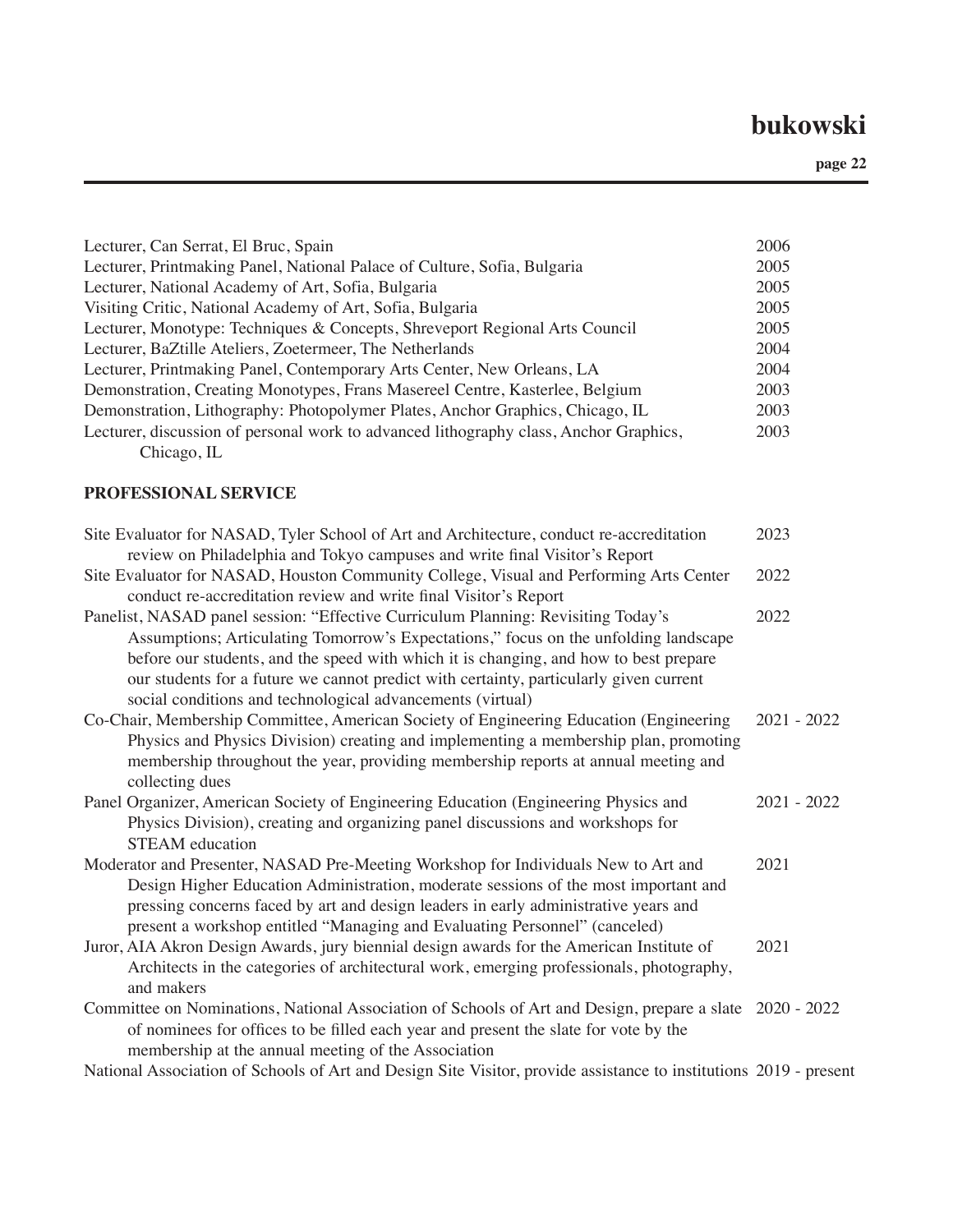| conducting accreditation reviews, and assist to initiate, enrich, and advance important<br>conversation pertaining to the education and training of artists and designers, and to art                                                                                                                                                                                             |               |
|-----------------------------------------------------------------------------------------------------------------------------------------------------------------------------------------------------------------------------------------------------------------------------------------------------------------------------------------------------------------------------------|---------------|
| and design in higher education                                                                                                                                                                                                                                                                                                                                                    |               |
| Facilitator, National Association of Schools of Art and Design, facilitated discussion in Studio<br>Art on the topic "Pushing Beyond Established Boundaries: Promoting Divergent                                                                                                                                                                                                  | 2019          |
| Thinking, Creative Solutions, and Innovative Practices - Informed Curricular Planning"<br>Mentor for Director of the School of the Visual Arts at Boston University, mentorship program<br>through National Council of Arts Administrators where an experienced administrator is                                                                                                  | 2019          |
| paired with an emerging administrator<br>External Reviewer, Engineering for US All: A National Pilot Program for High School<br>Engineering, worked with a team to assess a new national program that transitions<br>high school students to college engineering and create awareness of engineering options<br>to high school students                                           | 2019          |
| ArtPro, 8x8x8 Artist to Art-Pro Exchange, SPACES Gallery, 8 artists present a portfolio                                                                                                                                                                                                                                                                                           | 2018          |
| to the Pro, for 8 minutes each, getting feedback in a fast critique setting.                                                                                                                                                                                                                                                                                                      |               |
| Textbook Reviewer, Pearson Revel, Art History, Stokstad/Cothren, Chapter 33: The Inter-<br>national Scene since the 1950s                                                                                                                                                                                                                                                         | 2018          |
| Scribe, National Association for Schools of Art and Design, responsible for writing down main<br>ideas and keywords on a large pad of paper at the front of the room in view of all<br>NASAD participants for two sessions, Educating 21st Century Artists and Designers:<br>Discussion Group #1: General and Professional Studies, and Discussion Group #5:<br>Material Literacy | 2015          |
| Member, College Art Association's Standards and Guidelines for Academic Art Administrators<br>subcommittee to review and edit "Statement on Knowledge and Excellence"                                                                                                                                                                                                             | 2015          |
| Juror, Buckminster Fuller and the Sacred Geometry of Nature Juried Exhibition, Carbondale, IL 2015                                                                                                                                                                                                                                                                                |               |
| Juror, Intercollegiate Art Show, Shawnee Community College, Ullin, IL                                                                                                                                                                                                                                                                                                             | 2015          |
| Mentor, Artist Portfolio Reviewer, College Art Association, review and critique artist<br>portfolios/presentations                                                                                                                                                                                                                                                                | 2014 - 2016   |
| Juror, At the Edge, Projekt30 Gallery, New York, NY                                                                                                                                                                                                                                                                                                                               | 2011          |
| Associate Member, Institute for Micromanufacturing Leadership Team, Louisiana Tech Univ.                                                                                                                                                                                                                                                                                          | 2010          |
| Textbook Reviewer, McGraw-Hill Higher Education, Launching the Imagination                                                                                                                                                                                                                                                                                                        | 2008          |
| Exhibition Committee, Masur Museum of Art, Monroe, LA                                                                                                                                                                                                                                                                                                                             | $2007 - 2010$ |
| Juror, Lessedra Fifth World Art Print Annual Exhibition, Sofia, Bulgaria                                                                                                                                                                                                                                                                                                          | 2006          |
| Guest Critic, National Academy of Art, Sofia, Bulgaria                                                                                                                                                                                                                                                                                                                            | 2006          |
| Advisory Board Member, International Society of Performing and Studio Arts,<br>Printmaker's Chapter, Santa Monica, CA                                                                                                                                                                                                                                                             | $2005 - 2006$ |
| Guest Critic, National Academy of Art, Sofia, Bulgaria                                                                                                                                                                                                                                                                                                                            | 2005          |
| Juror, Lessedra Fourth World Art Print Annual Exhibition, Sofia, Bulgaria                                                                                                                                                                                                                                                                                                         | 2005          |
| Juror, Spring Show, Shreveport Regional Arts Council                                                                                                                                                                                                                                                                                                                              | 2005          |
| Decentralized Arts Funding Panelist, Shreveport Regional Arts Council                                                                                                                                                                                                                                                                                                             | 2004          |
| Juror, Hoover Watercolor Society, Shreveport, LA                                                                                                                                                                                                                                                                                                                                  | 2004          |
|                                                                                                                                                                                                                                                                                                                                                                                   |               |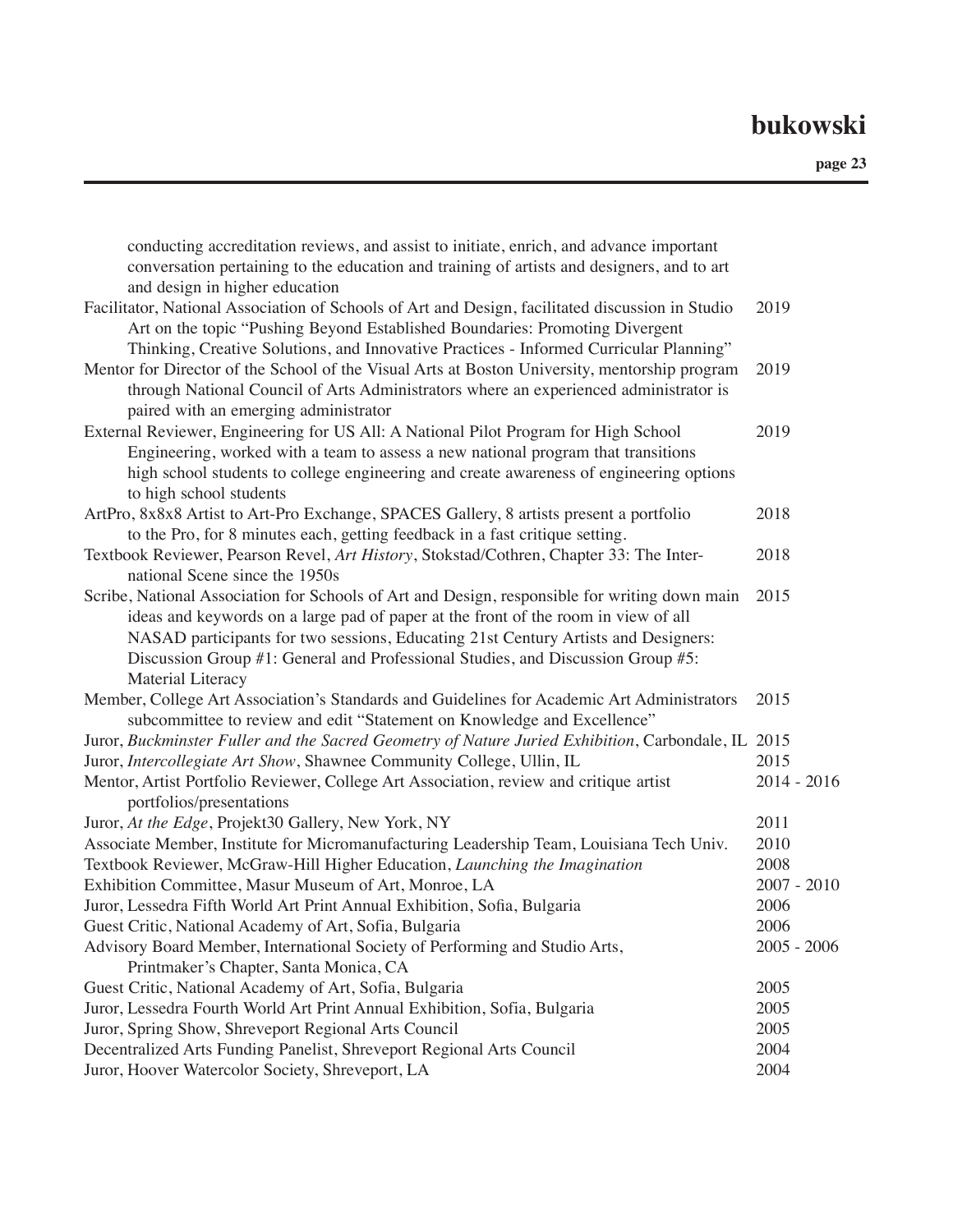**page 24**

| Visual Arts Project Grants Panelist, Louisiana Division of the Arts   | 2004 |
|-----------------------------------------------------------------------|------|
| Lecturer, Printmaking Panel, Contemporary Arts Center, New Orleans    | 2004 |
| Decentralized Arts Funding Panelist, Shreveport Regional Arts Council | 2003 |
| Visual Arts Project Grants Panelist, Louisiana Division of the Arts   | 2003 |
| Visual Arts Project Grants Panelist, Louisiana Division of the Arts   | 2002 |
| Juror, Peach Festival Crafts Exhibition, Ruston, LA                   | 2001 |
| Visual Artist Fellowship Panelist, Louisiana Division of the Arts     | 2000 |
| Juror, Pittsburgh Progressive Artists Exhibit                         | 1997 |
| Juror, The Scholastic Art & Writing Awards                            | 1996 |

#### **UNIVERSITY SERVICE**

| Conference Proposal Reviewer, first Annual Kent State University Anti-Racism Conference:<br>Advancing Anti-Racism: Strengthening Kent State                                                                                                                | 2022             |
|------------------------------------------------------------------------------------------------------------------------------------------------------------------------------------------------------------------------------------------------------------|------------------|
| Chair, College Curriculum Committee, convene college-level body that reviews and<br>recommends undergraduate and graduate curricular action to the Provost                                                                                                 | $2021$ - present |
| Chair, Graduate Coordinator Council, lead efforts in curriculum and policy development,<br>review standards and benchmarks to ensure curriculur integrity, ensure coordination<br>of graduate student admission and progression within university policies | $2021$ - present |
| Chair, College Success/Career Readiness, lead efforts in making connections between college<br>experience and career success by creating initiatives to improve student experience                                                                         | $2021$ - present |
| Chair, College of the Arts DEI&A Task Force, lead the College's new Diversity Strategic Plan<br>and develop a vision and effective strategy that champions the importance and value<br>of a diverse and inclusive College environment                      | $2021$ - present |
| Chair, Search Committee, reviewed and interviewed applicants for inaugural Director of<br>Academic Diversity for the College of the Arts to enhance diversity, equity and<br>inclusion initiatives that will support the College's strategic plans         | $2021$ - present |
| Member, Graduate Deans Advisory Council, primary academic advisory body to the dean of<br>graduate studies on matters involving graduate programs, policies and procedures                                                                                 | $2021$ - present |
| Member, Culminating Experiences Working Group, address a graduate culminating experience<br>requirement for degree programs that support students through an equity lens                                                                                   | $2021$ - present |
| Member, Undergraduate Deans Council, charged with the review and recommendations of<br>solutions to improve undergraduate academic and administrative policies and<br>procedures                                                                           | $2021$ - present |
| Member, Strategic Enrollment Management Academic Affairs Committee, increase recruitment, 2021 - present<br>retention, and completion through the lens of Academic Affairs through four priorities:<br>mechanics, communication, curriculum, and belonging |                  |
| Member, Ohio Guaranteed Transfer Pathways, work with the State of Ohio ensuring all<br>Ohioans have easy access to a high-quality, affordable higher education                                                                                             | $2021$ - present |
| Member, University Requirements Curriculum Committee, assessment, evaluation and<br>approval of university-wide curricular requirements for undergraduate students                                                                                         | $2021$ - present |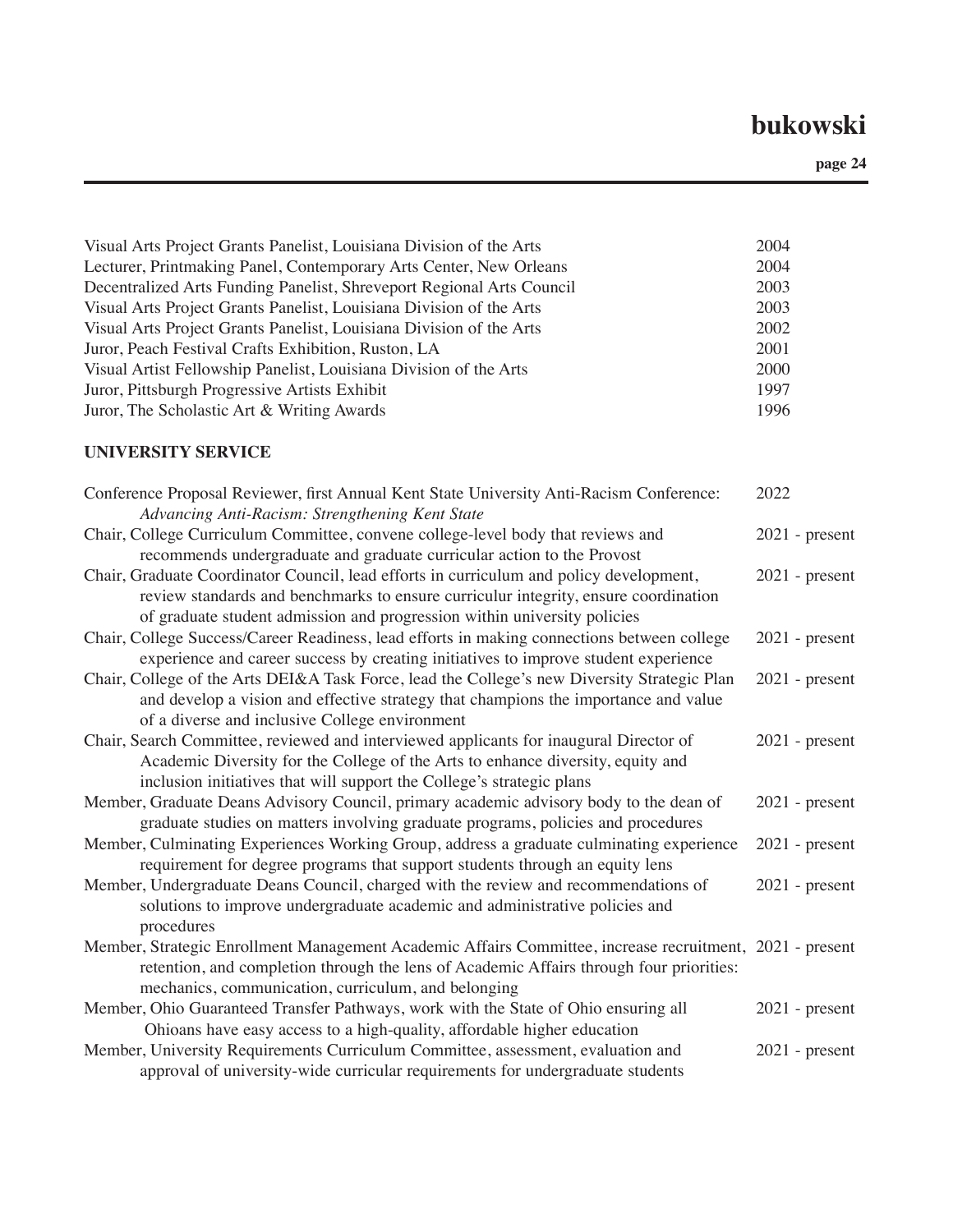| Member, Academic Advising Deans Council, review and recommend the cultural and<br>philosophical principles behind the work of advising to guide current and future work                                                                                                                                                                                                                                                                              | $2021$ - present |
|------------------------------------------------------------------------------------------------------------------------------------------------------------------------------------------------------------------------------------------------------------------------------------------------------------------------------------------------------------------------------------------------------------------------------------------------------|------------------|
| Member, Research and Sponsored Programs Faculty Advisory Committee, provide updates and<br>discuss research challenges, barriers, and successes to advance each College's needs                                                                                                                                                                                                                                                                      | $2021$ - present |
| Member, Expanding Breakthrough Research and Creative Endeavors subcommittee, develop<br>goals, objectives, strategies, and tactics for ensuring the growth of research and<br>creative activities                                                                                                                                                                                                                                                    | $2021$ - present |
| Member, University Diversity Action Council, provide advice to the vice president of DEI on<br>diversity matters and collect and communicate progress from College                                                                                                                                                                                                                                                                                   | $2021$ - present |
| Member, Anti-Racism Task Force Subcommittee: Safety and Security, identify areas where<br>change can be recommended with action plans to combat racism                                                                                                                                                                                                                                                                                               | $2020$ - present |
| Chair of COPs Program subcategory: define goals, action plan, metrics for<br>assessment, timelines, and outcomes                                                                                                                                                                                                                                                                                                                                     |                  |
| Member, Reopening Committee: Research/Creative Activities, develop a plan that reflects<br>the values and mission of Kent State to ensure health and safety in the community.<br>Charged with 1) procedures for a phased return to research and creative activities;<br>2) guidance for faculty returning to these activities; and 3) create a form for faculty<br>to complete indicating how to ensure labs/studios are operating within guidelines | $2020 - 2021$    |
| Member, Educational Policies Committee for Academic Policies, assist with long-range<br>academic planning, policies and practices that support student progress toward<br>graduation at Kent State University                                                                                                                                                                                                                                        | $2019 - 2020$    |
| Advisory Board Co-Chair, Kent State University Academy of Design of Firestone CLC,<br>help to formulate policy and participate in discussions and decisions that affect the<br>planning of career paths in the Academy of Design and present to the Board                                                                                                                                                                                            | $2019 - 2021$    |
| Member, Dean Review Committee, administrative review of College of Arts & Sciences Dean,<br>ascertain performance in management and leadership; submit final evaluation report<br>to the Provost                                                                                                                                                                                                                                                     | $2019 - 2020$    |
| Advisory Board Member, Kent State University Academy of Design of Firestone CLC,<br>build a plan to support students' understanding of design itself, development of their<br>21st century skills, and support the growth of their college and career paths                                                                                                                                                                                          | $2018 - 2019$    |
| Search Committee Member, Fashion School, reviewed applications and interviewed candidates<br>for a permanent Director                                                                                                                                                                                                                                                                                                                                | $2018 - 2019$    |
| Member, Dean Review Committee, administrative review of Tuscarawas Campus Dean,<br>ascertain performance in management and leadership; submit final evaluation report<br>to the Provost                                                                                                                                                                                                                                                              | $2018 - 2019$    |
| Co-Sponsor, Create Awareness, collaborative exhibition with the Center for Public Policy and<br>Health to promote mental illness awareness by reducing the stigma by sharing personal<br>experiences through artwork based on Talk On submissions                                                                                                                                                                                                    | $2018 - 2019$    |
| Member, CAED Traveling Fellowship Selection Committee, College of Architecture and<br>Environmental Design, select faculty and students for traveling fellowships                                                                                                                                                                                                                                                                                    | $2018$ - present |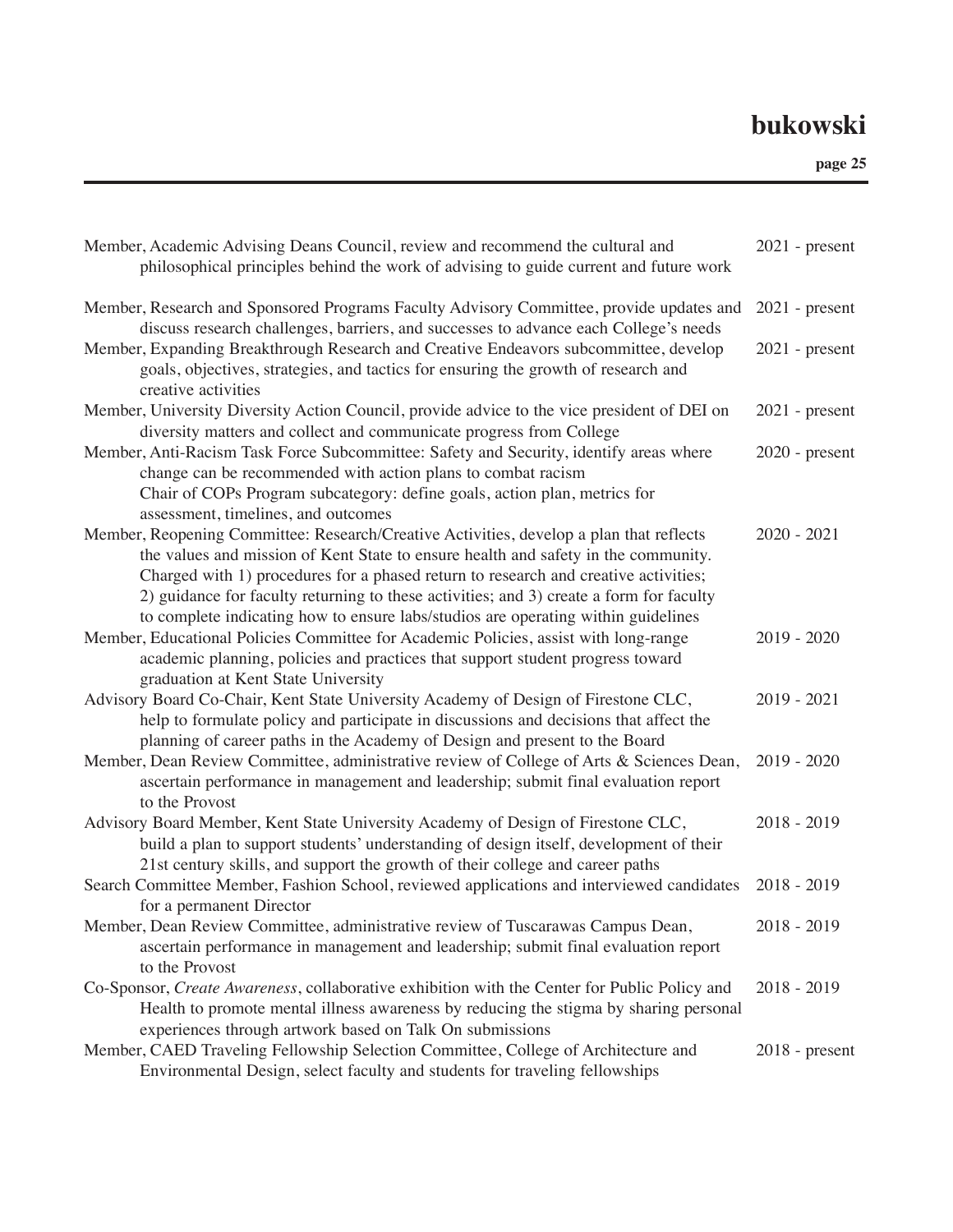| Institutional Representative to NASAD, responsible for maintaining Kent State's accreditation, 2018 - present<br>vote on behalf of Kent State and maintain internal communication                                                                                                                                                                                                                                                                                           |                  |
|-----------------------------------------------------------------------------------------------------------------------------------------------------------------------------------------------------------------------------------------------------------------------------------------------------------------------------------------------------------------------------------------------------------------------------------------------------------------------------|------------------|
| Advisory Board Member, College Credit Plus Program, develop protocols to ensure<br>arrangements of secondary grade student enrolls in a college and receives college<br>credit and work with the AACA office to determine requirements for students enrolled<br>in School of Art courses                                                                                                                                                                                    | $2018$ - present |
| Panel Facilitator, College of the Arts conference on Career Options in the Arts, Art Without<br>Limits: Explore Careers in the Arts, Kent State University                                                                                                                                                                                                                                                                                                                  | $2018 - 2020$    |
| Faculty Advisor, KARE (Kent Animal Rights Educators, oversee student organization on<br>campus for vegans and vegetarians to gather and participate in animal activism and<br>healthy living                                                                                                                                                                                                                                                                                | $2017 - 2019$    |
| College of the Arts (CotA) Leadership Team Member, work with all CotA directors under the<br>direction of the Dean to guide decision-making toward strategic planning for the<br>College                                                                                                                                                                                                                                                                                    | $2017$ - present |
| Design Innovation Group Member, support a mission that focuses on the development of novel 2017 - present<br>solutions to grand, global, and everyday challenges, enhancing collaboration, critical<br>thinking and creativity in a rapidly-changing world                                                                                                                                                                                                                  |                  |
| Member, Higher Learning Commission Criterion 4 Sub-Committee (Teaching and Learning:<br>Evaluation and Improvement), focused on gathering data, writing outline for narrative,<br>and writing of the chapter narrative for SIU 2019 re-accreditation                                                                                                                                                                                                                        | 2017             |
| NASAD Self-Study and Accreditation Committee (Chair), lead writer and researcher for the<br>School of Art and Design's re-accreditation for the National Association of Schools of<br>Art and Design. Coordinate self-study with the College of Mass Communication and<br>Media Arts and the College of Applied Arts and Sciences and coordinate site visit for<br>all programs approved by NASAD                                                                           | $2016 - 2017$    |
| Member, Early Career Faculty Excellence Award Committee, College of Liberal Arts<br>evaluated and selected outstanding faculty member in the college for teaching and<br>service                                                                                                                                                                                                                                                                                            | 2015             |
| Board Member, Office of the Vice Chancellor Research Advisory Board<br>advise on expenditures of 40% of overhead return to the university for faculty,<br>graduate, and undergraduate needs for the vitality of the mission of research and<br>scholarly activity                                                                                                                                                                                                           | $2014 - 2017$    |
| Advisory Board Member, Imagining Geographies, university- & region-wide interdisciplinary<br>initiative with two primary missions: the first of which is to advance investigations,<br>knowledge creation and mobilization, discussion, and multiple forms of expression by<br>faculty, staff, and students across SIU related to space, place, culture, and identity.<br>The second is to share these efforts with the SIU community and residents of<br>Southern Illinois | $2014 - 2017$    |
| Member, Southern Illinois Arts World, Imagining Geographies, collaborated with members of<br>the Union County arts community, together with faculty from SIU, to develop                                                                                                                                                                                                                                                                                                    | $2014 - 2017$    |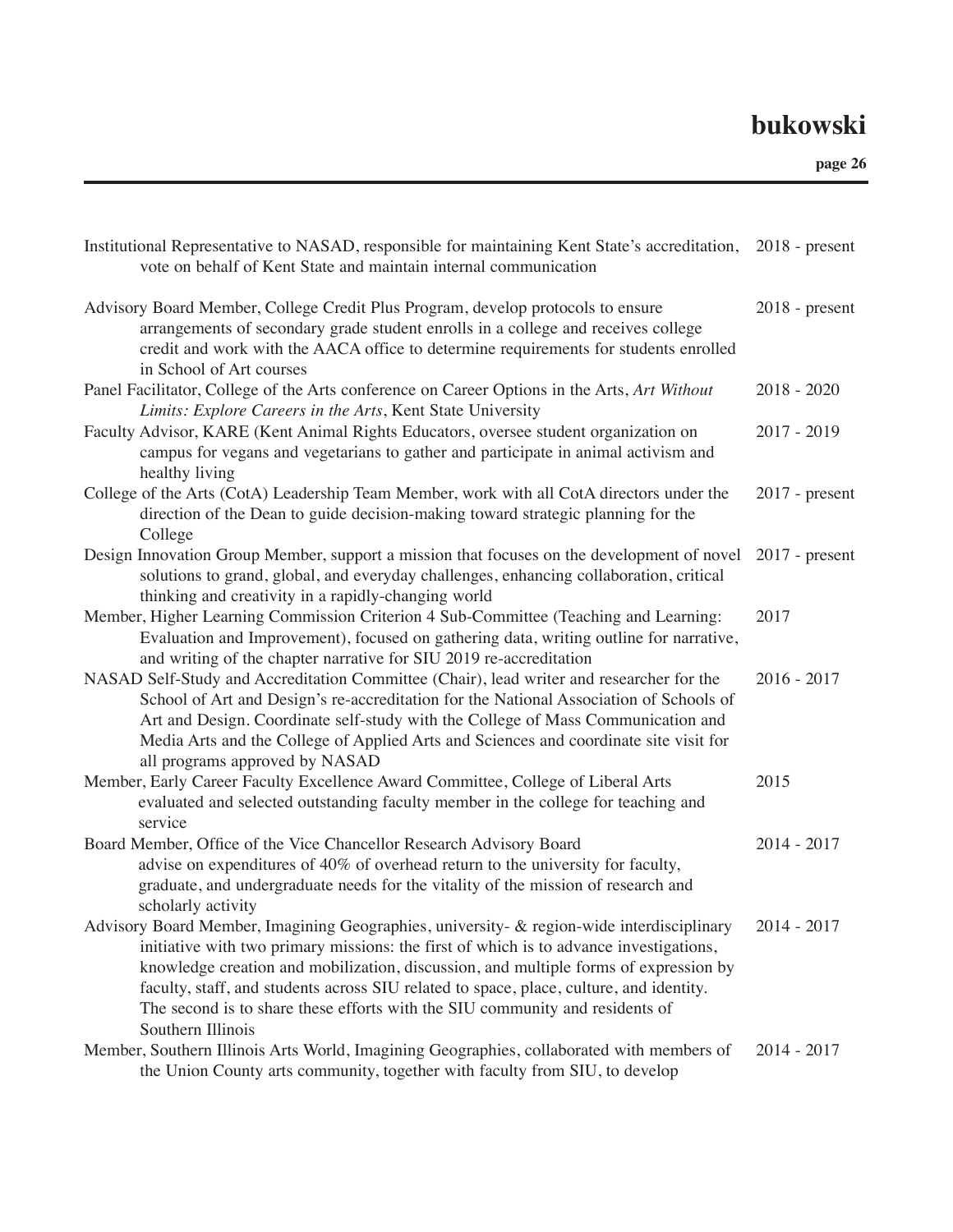| Juror, Edible Book Festival, Morris Library, ephemeral global banquet shared by all and<br>2014<br>allows everyone to preserve and discover unique bookish nourishments through this<br>festival that is a celebration of the ingestion of culture and a way to concretely share<br>a book<br>Task Force on Design, identified areas of teaching overlap and structural impediments to<br>$2013 - 2014$<br>cross-listing, collaborative teaching, or other mechanisms to improve the quality and<br>efficiency of design-related coursework on campus<br>subcommittee chair: analyzed the creative relationships among art, fashion, and<br>performing arts by exploring collaboration through coursework and projects<br>College Wide Assessment Team, College of Liberal Arts, reviewed and evaluated assessment<br>$2013 - 2014$ |
|-------------------------------------------------------------------------------------------------------------------------------------------------------------------------------------------------------------------------------------------------------------------------------------------------------------------------------------------------------------------------------------------------------------------------------------------------------------------------------------------------------------------------------------------------------------------------------------------------------------------------------------------------------------------------------------------------------------------------------------------------------------------------------------------------------------------------------------|
|                                                                                                                                                                                                                                                                                                                                                                                                                                                                                                                                                                                                                                                                                                                                                                                                                                     |
|                                                                                                                                                                                                                                                                                                                                                                                                                                                                                                                                                                                                                                                                                                                                                                                                                                     |
| results and plans in the College and School and work with the Co-Curricular<br><b>Assessment Team</b>                                                                                                                                                                                                                                                                                                                                                                                                                                                                                                                                                                                                                                                                                                                               |
| 2013<br>Program Change Review Committee, identified and evaluated low performing degree program<br>in Civil and Environmental Engineering                                                                                                                                                                                                                                                                                                                                                                                                                                                                                                                                                                                                                                                                                           |
| Institutional Representative to NASAD, responsible for maintaining SIU's accreditation,<br>$2013 - 2017$<br>vote on behalf of SIU and maintain internal communication                                                                                                                                                                                                                                                                                                                                                                                                                                                                                                                                                                                                                                                               |
| College of Liberal Arts (CoLA) Leadership Team Member, worked with all CoLA chairs and<br>$2013 - 2017$<br>directors under the direction of the Dean to guide decision-making toward strategic<br>planning for the college                                                                                                                                                                                                                                                                                                                                                                                                                                                                                                                                                                                                          |
| Tenure and Promotion Committee, College of Liberal Arts<br>$2011 - 2013$<br>reviewed and voted on all applications for tenure and/or promotion within the College                                                                                                                                                                                                                                                                                                                                                                                                                                                                                                                                                                                                                                                                   |
| Bidding for Tomorrow, auction/fundraiser for the College of Engineering and Science<br>2011                                                                                                                                                                                                                                                                                                                                                                                                                                                                                                                                                                                                                                                                                                                                         |
| Collaborator, Institute for Micromanufacturing, National Science Foundation's Integrative<br>2011                                                                                                                                                                                                                                                                                                                                                                                                                                                                                                                                                                                                                                                                                                                                   |
| Graduate Education and Research Traineeship Program Grant                                                                                                                                                                                                                                                                                                                                                                                                                                                                                                                                                                                                                                                                                                                                                                           |
| 2010<br>Work Life Policies Committee, College of Liberal Arts representative                                                                                                                                                                                                                                                                                                                                                                                                                                                                                                                                                                                                                                                                                                                                                        |
| 2010<br>Juror, Annual Student Show, School of Architecture (Architecture and Interior Design)                                                                                                                                                                                                                                                                                                                                                                                                                                                                                                                                                                                                                                                                                                                                       |
| Visiting Critic, School of Architecture (ARCH 530: Comprehensive Design III), spring quarter<br>2010                                                                                                                                                                                                                                                                                                                                                                                                                                                                                                                                                                                                                                                                                                                                |
| 2009<br>Visiting Critic, School of Architecture (IDES 252: Foundation Interior Design I), fall quarter                                                                                                                                                                                                                                                                                                                                                                                                                                                                                                                                                                                                                                                                                                                              |
| Graduate Thesis Appeal Committee Member, College of Liberal Arts, determined course of<br>2009                                                                                                                                                                                                                                                                                                                                                                                                                                                                                                                                                                                                                                                                                                                                      |
| action towards an aggrieved graduate student in a thesis track program                                                                                                                                                                                                                                                                                                                                                                                                                                                                                                                                                                                                                                                                                                                                                              |
| Demonstrations, offered etching demonstrations to the graduate class, ENGL 591: Literary<br>$2006 - 2013$                                                                                                                                                                                                                                                                                                                                                                                                                                                                                                                                                                                                                                                                                                                           |
| Research & Bibliography, every fall quarter                                                                                                                                                                                                                                                                                                                                                                                                                                                                                                                                                                                                                                                                                                                                                                                         |
| Senate Member, University Senate, College of Liberal Arts<br>$2005 - 2008$                                                                                                                                                                                                                                                                                                                                                                                                                                                                                                                                                                                                                                                                                                                                                          |
| Freshmen Orientation, advised incoming freshmen for BFA plan of study<br>$2004 - 2013$                                                                                                                                                                                                                                                                                                                                                                                                                                                                                                                                                                                                                                                                                                                                              |
| Time Out for Tech, gave tour of Visual Art Center to prospective students<br>$2004 - 2013$                                                                                                                                                                                                                                                                                                                                                                                                                                                                                                                                                                                                                                                                                                                                          |
| Loan of Artwork, worked with Ken Robbins to hang art in the Howard Auditorium entrance<br>$2001 - 2006$                                                                                                                                                                                                                                                                                                                                                                                                                                                                                                                                                                                                                                                                                                                             |
| Graphic Designer for the School of Human Ecology, designed a statistical poster for dietary<br>2001<br>needs for a presentation by Dr. Murimi                                                                                                                                                                                                                                                                                                                                                                                                                                                                                                                                                                                                                                                                                       |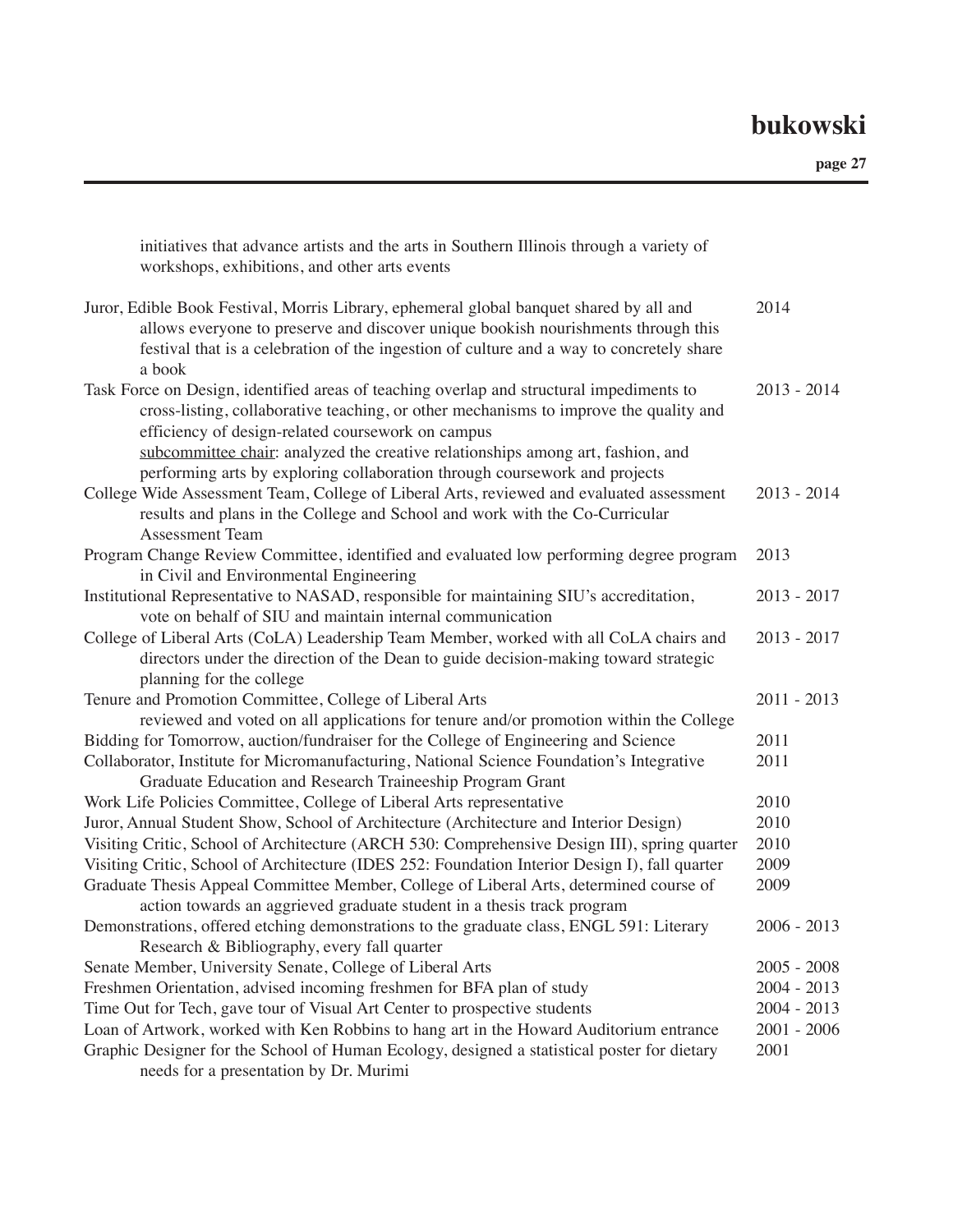| General Studies Academic Advisor, College of Liberal Arts, advised freshmen through seniors<br>in the General Studies curriculum for a personal plan of study                                                                    | $2000 - 2004$ |
|----------------------------------------------------------------------------------------------------------------------------------------------------------------------------------------------------------------------------------|---------------|
| United Way Campaign Committee, representative from the College of Liberal Arts to<br>help with the fundraising campaign                                                                                                          | 2000          |
| DEPARTMENTAL SERVICE                                                                                                                                                                                                             |               |
| Part-Time Web Design Search Committee, reviewed and interviewed applicants for a non-tenure 2016<br>track distance education position in Design for introductory web design course                                               |               |
| Part-Time 3D Foundations/Sculpture Search Committee, reviewed and interviewed applicants<br>for a non-tenure track position in the 3D area                                                                                       | 2014          |
| Classics/Art History Search Committee, reviewed and interviewed applicants for tenure track<br>position split between Classics within the Foreign Language Program and Art History                                               | 2014          |
| Printmaking Search Committee, reviewed and interviewed applicants for tenure track position<br>in printmaking in the 2D Area                                                                                                     | 2014          |
| Visual Resource Specialist Search Committee, reviewed and interviewed applicants for<br>part-time staff position in the School of Art and Design                                                                                 | 2014          |
| Studio Search Committee, reviewed and interviewed applicants for tenure track position<br>in the Studio Foundations Program                                                                                                      | 2011          |
| Acting Director, School of Art, managed operations of the School's three programs:<br>Communication Design, Photography, and Studio, for the month of June                                                                       | 2009          |
| NASAD Report Committee (Chair), lead writer and researcher for the School of Art's<br>re-accreditation report for the National Association of Schools of Art and Design                                                          | $2008 - 2009$ |
| Studio Program Coordinator, established policies, oversaw the curriculum and scheduling<br>of undergraduate studio courses, managed budget                                                                                       | $2007 - 2013$ |
| Acting Director, School of Art, managed operations of the School's three programs:<br>Communication Design, Photography, and Studio, for the month of June                                                                       | 2007          |
| Studio Search Committee (Chair), organized and presented applicants for tenure track<br>position in the Studio/Foundations Program                                                                                               | 2007          |
| Graduate Coordinator, designed and implemented graduate seminars in critical thinking<br>and writing of contemporary art, recruiting, worked with budget, defended the<br>MFA Program as a Low-Completer to the Board of Regents | $2005 - 2013$ |
| MFA Review Committee (Chair), established policies regarding the operation of the<br>Master of Fine Arts Program                                                                                                                 | $2005 - 2013$ |
| Faculty Supervisor, Richardson Studios, oversaw the maintenance and assignments of students<br>to private studios on campus                                                                                                      | $2004 - 2008$ |
| Co-Coordinator, Graduate Program, designed and implemented graduate seminars in critical<br>thinking and writing of contemporary art                                                                                             | $2004 - 2005$ |
| MFA Admissions Review Committee (Co-Chair), established policies regarding the operation<br>of the MFA Program                                                                                                                   | $2004 - 2005$ |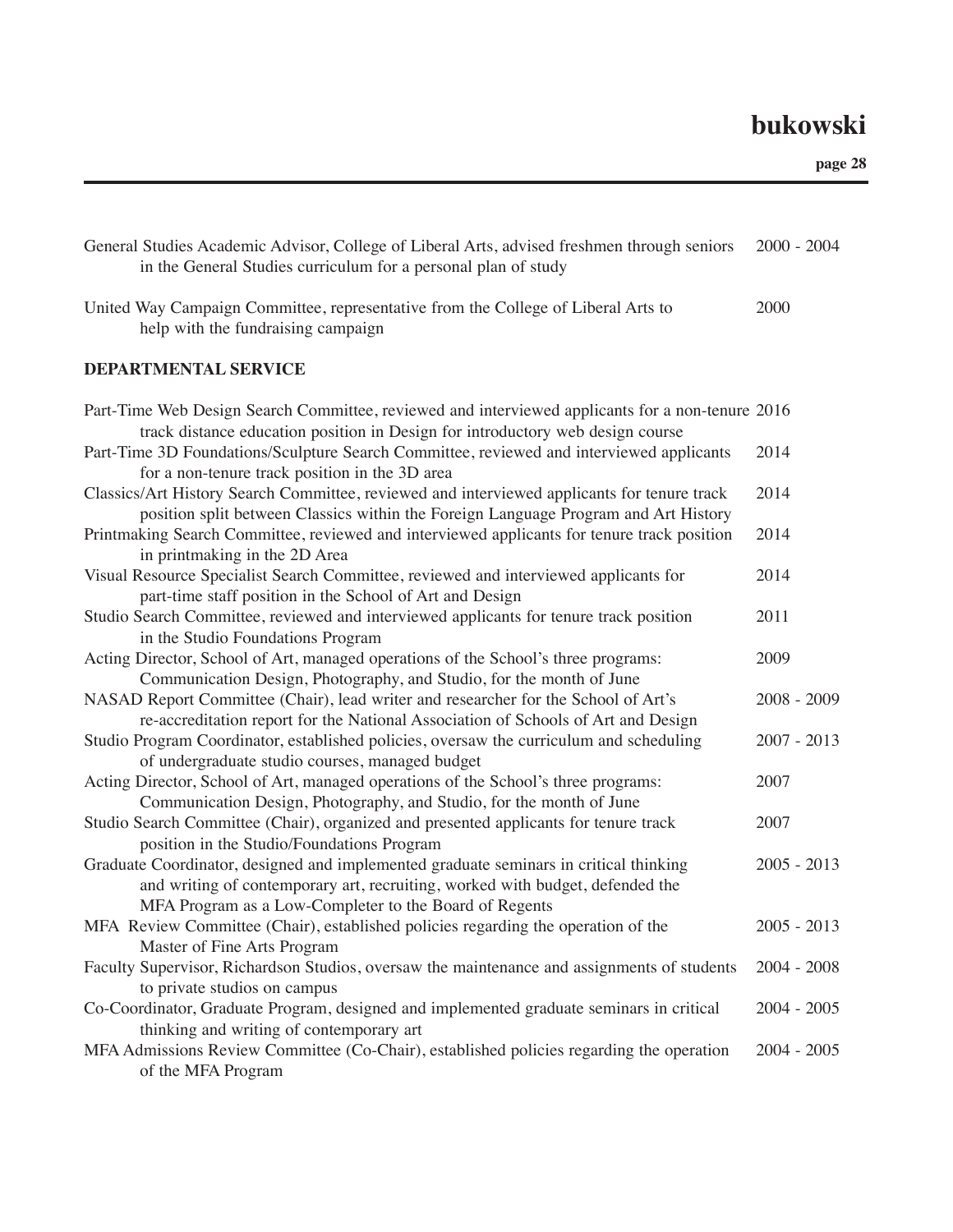| Studio Search Committee, reviewed work and interviewed candidates for tenure track<br>position in the Studio Program                                                                                                                                                                                                                                                                                                                                                                                                                                                                                                    | 2004          |
|-------------------------------------------------------------------------------------------------------------------------------------------------------------------------------------------------------------------------------------------------------------------------------------------------------------------------------------------------------------------------------------------------------------------------------------------------------------------------------------------------------------------------------------------------------------------------------------------------------------------------|---------------|
| Director of Exhibitions, coordinated all artists exhibiting in the galleries, installed exhibitions,<br>and coordinated committee members to advertise and promote artists, and worked with<br>gallery budget                                                                                                                                                                                                                                                                                                                                                                                                           | $2002 - 2004$ |
| E.J. Bellocq Gallery Director, installed all exhibitions by invited artists, planned receptions                                                                                                                                                                                                                                                                                                                                                                                                                                                                                                                         | $2001 - 2002$ |
| Graphic Design Search Committee, reviewed work and interviewed candidates for tenure<br>track position in the Graphic Design Program                                                                                                                                                                                                                                                                                                                                                                                                                                                                                    | 2001          |
| School of Art Travel Abroad Committee, designed plan to begin a study abroad program for<br>art majors, researched programs in various countries                                                                                                                                                                                                                                                                                                                                                                                                                                                                        | 2001          |
| Exhibition Committee, helped with the installation of exhibitions and organized receptions                                                                                                                                                                                                                                                                                                                                                                                                                                                                                                                              | $2000 - 2005$ |
| Visiting Artist Program Committee, searched for artists and art historians to exhibit and visit<br>the School of Art to speak with students                                                                                                                                                                                                                                                                                                                                                                                                                                                                             | $2000 - 2005$ |
| Graphic Design Grant-Writing Committee, assisted in writing grant proposals to obtain monies<br>to upgrade the computer labs for students                                                                                                                                                                                                                                                                                                                                                                                                                                                                               | $2000 - 2002$ |
| MFA Seminar Committee, assisted with devising a curriculum for graduate students to expand<br>critical thinking and writing in relation to contemporary art                                                                                                                                                                                                                                                                                                                                                                                                                                                             | 2000          |
| Computer Instruction Committee (Chair), devised a new course to introduce graphic design<br>software to beginning graphic design majors                                                                                                                                                                                                                                                                                                                                                                                                                                                                                 | 2000          |
| <b>COMMUNITY SERVICE</b>                                                                                                                                                                                                                                                                                                                                                                                                                                                                                                                                                                                                |               |
| Kent Better Block, Member, Kent, OH, worked to empower our community and its leaders to<br>reshape and reactivate built environments to promote the growth and vibrant neighbor-<br>hoods, with an emphasis on North Water Street.                                                                                                                                                                                                                                                                                                                                                                                      | $2018 - 2019$ |
| Executive Board of Directors (President), Standing Rock Cultural Arts, Kent, OH<br>worked with the board's governance committee to recruit new board members whose<br>vision aligns with the organization. Redefined and revised organization's Bylaws to<br>become more effective. Appointed committee chairs and served ex-officio on committees.<br>Created opportunities for continuing education for board members and mentored the vice<br>president. Focused on key strategic issues, raised funds, attended and helped to organize<br>social functions to raise funds and maintain visibility in the community. | $2017 - 2019$ |
| Curator, Lost & Found, Standing Rock Cultural Arts, Kent, OH, curated an exhibition for                                                                                                                                                                                                                                                                                                                                                                                                                                                                                                                                 | $2017 - 2018$ |
| local art center to engage and promote regional artists. This exhibition explored the<br>ways that culture, religion, and politics affect current day society.                                                                                                                                                                                                                                                                                                                                                                                                                                                          |               |
| Executive Board of Directors (President), Carbondale Community Arts, Carbondale, IL                                                                                                                                                                                                                                                                                                                                                                                                                                                                                                                                     | $2016 - 2017$ |
| worked with the board's governance committee to recruit new board members whose<br>vision aligns with the organization. Appointed committee chairs and serve ex-officio on<br>committees. Created opportunities for continuing education for board members and                                                                                                                                                                                                                                                                                                                                                          |               |